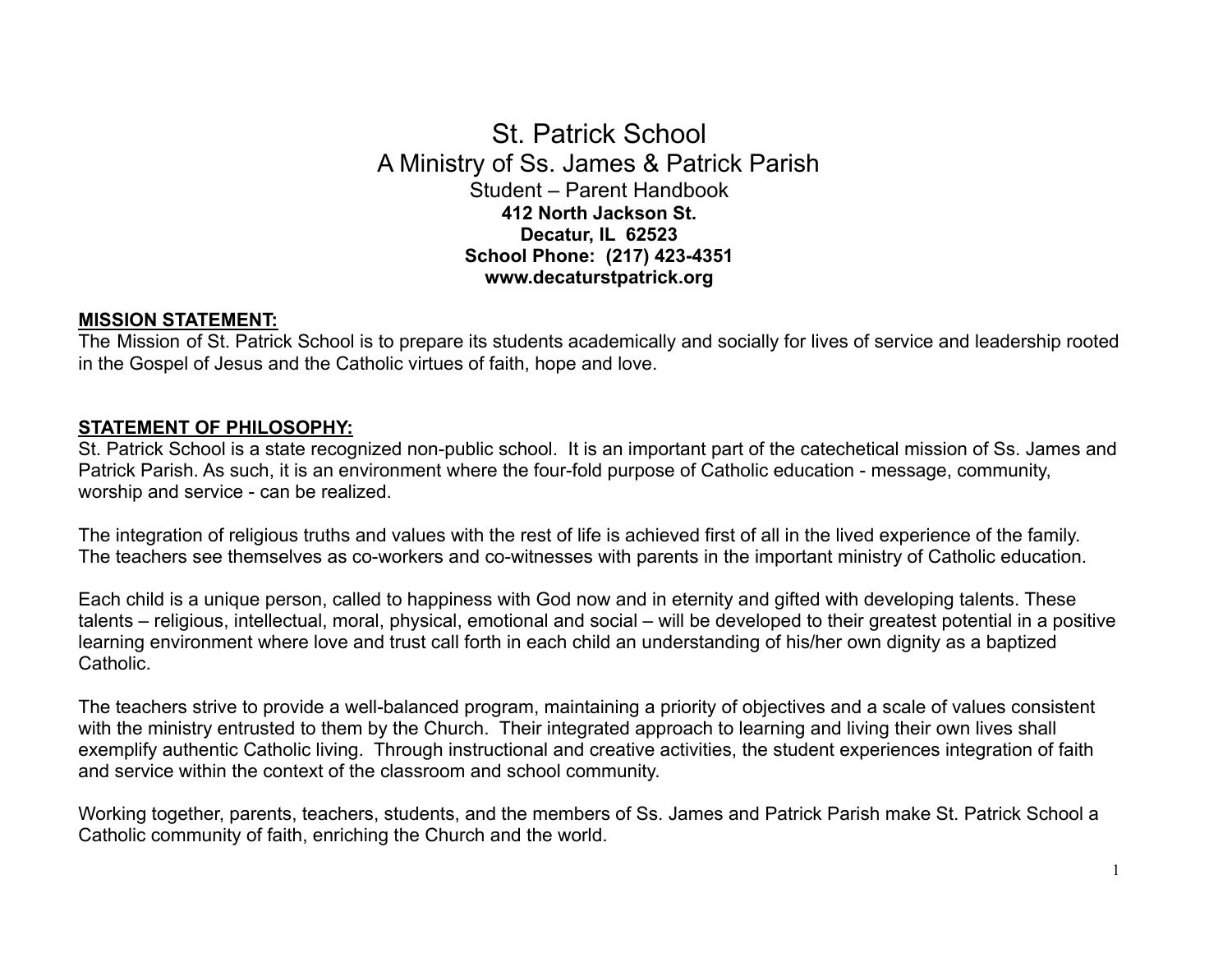# STATEMENT OF OBJECTIVES

#### **Religious**:

- encouraging full, conscious and active participation in liturgy, incorporating the best in liturgical music
- striving to awaken in the students a sense of mission in the form of service to their fellow human beings, in their own lives and worldwide
- maintaining a religion program that is sequential and well-balanced in its doctrinal and scriptural emphasis

### **Academic:**

- incorporating into our curriculum specific goals to be developed in the basic subject areas for grades Pre-Kindergarten through 8
- striving for excellence in academic areas in accord with each student's capability
- using a variety of resource materials and techniques
- striving for continual personal growth for faculty and staff through in-service workshops and professional reading
- educating the whole child, mind and spirit, by fostering creativity, intellectual curiosity, and an inquisitiveness toward problem-solving through STREAM projects
- building a source of students' faith and academic achievement by developing a positive self-image, attitude and spirit that will enable them to become active and conscious citizens through implementing the Character Counts program

# **Community:**

- maintaining among the faculty, administration and parish a strong spirit of unity and understanding
- sharing this unity with our students through example and direct teaching
- helping students accept themselves and each other as loved children of God
- including parents in the varied school activities
- maintaining open communication with parents through conferences, letters, FastDirect, email, and/or phone calls

# **PARISH SUPPORT**

- St. Patrick School exists primarily for the religious education of the young people of Ss. James and Patrick Parish. All parent(s)/guardian(s) who are parishioners of Ss. James & Patrick Parish are expected to attend weekend Mass regularly with their children.
- The parish is the primary source of funding for St. Patrick School. Parents who are members of the parish are expected to make weekly church contributions as part of their stewardship of Ss. James and Patrick Parish. The ability of St. Patrick School to continue offering quality educational opportunities for children depends on parent(s)/guardian(s) financially supporting the church and the school to the best of their ability.
- St. Patrick School students are expected to contribute to Ss. James and Patrick Parish. We encourage all parents to discuss the importance of stewardship with their child(ren) and to help them make a commitment to support the parish.
- Catholic Education begins with Sunday Mass.

@Saint James Church: Saturday 4:30 pm; Sunday 8:30 am @St. James Church: Monday & Wednesday 8:00 am @Saint Patrick Church: Sunday 10:15 am @St. Patrick Church: Tuesday (Children attend)

# **Sunday Mass Schedule**: **Weekday Mass Schedule**

@St. Patrick Church: Friday 11:15 am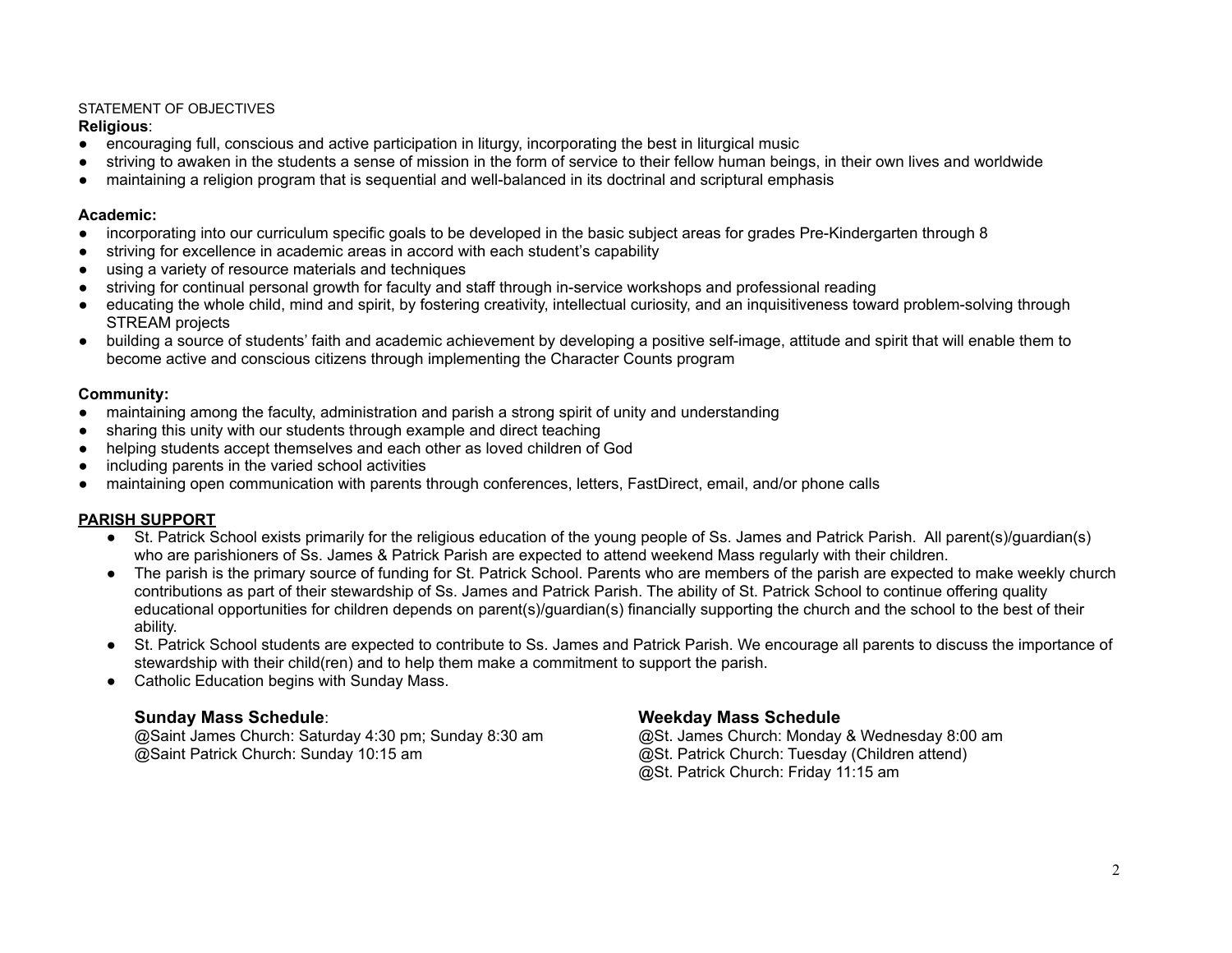#### **Apostles' Creed**

I believe in God, the Father almighty, Creator of heaven and earth, and in Jesus Christ, his only Son, our Lord, who was conceived by the Holy Spirit, born of the Virgin Mary, suffered under Pontius Pilate, was crucified, died and was buried; he descended into hell; the third day he rose again from the dead; he ascended into heaven, and is seated at the right hand of God the Father almighty; from there He will come to judge the living and the dead. I believe in the Holy Spirit, the holy catholic Church, the communion of saints, the forgiveness of sins, the resurrection of the body, and life everlasting. Amen.

#### **Our Father**

Our Father, who art in heaven, hallowed be thy name; thy kingdom come, thy will be done on earth as it is in heaven. Give us this day our daily bread, and forgive us our trespasses, as we forgive those who trespass against us; and lead us not into temptation, but deliver us from evil. Amen.

#### **Hail Mary**

Hail Mary, full of grace, the Lord is with thee. Blessed art thou among women, and blessed is the fruit of thy womb, Jesus. Holy Mary, Mother of God, pray for us sinners, now and at the hour of our death. Amen.

#### **Glory Be**

Glory be to the Father, and to the Son, and to the Holy Spirit, as it was in the beginning, is now, and ever shall be, world without end. Amen.

#### **Peace Prayer**

Lord, make me an instrument of your peace. Where there is hatred, let me sow love where there is injury, pardon; where there is doubt, faith; where there is despair, hope; where there is darkness, light; and where there is sadness, joy.

O Divine Master, grant that I may not so much seek to be consoled as to console; to be understood as to understand; to be loved as to love. For it is in giving that we receive; it is in pardoning that we are pardoned; and it is in dying that we are born to eternal life. Amen.

> **The Jesus Prayer** Lord, Jesus Christ, Son of God, have mercy on me, a sinner. Amen.

#### **Act of Contrition**

My God, I am sorry for my sins with all my heart. In choosing to do wrong and failing to do good, I have sinned against you whom I should love above all things. I firmly intend, with your help, to do penance, to sin no more, and to avoid whatever leads me to sin. Our Savior Jesus Christ suffered and died for us. In his name, my God, have mercy. Amen.

#### **Morning Offering**

O Jesus, through the Immaculate Heart of Mary, I offer you my prayers, works, joys, and sufferings of this day for all the intentions of your Sacred Heart, in union with the Holy Sacrifice of the Mass throughout the world, for the salvation of souls, the reparations of sins, the reunion of all Christians, and in particular for the intentions of the Holy Father this month. Amen

#### **From the Breastplate of St. Patrick**

Christ with me, Christ before me, Christ behind me, Christ in me, Christ beneath me, Christ above me, Christ on my right, Christ on my left, Christ in breadth, Christ in length, Christ in height, Christ in the heart of everyone who thinks of me, Christ in the mouth of everyone who speaks of

me, Christ in every eye that sees me, Christ in every ear that hears me.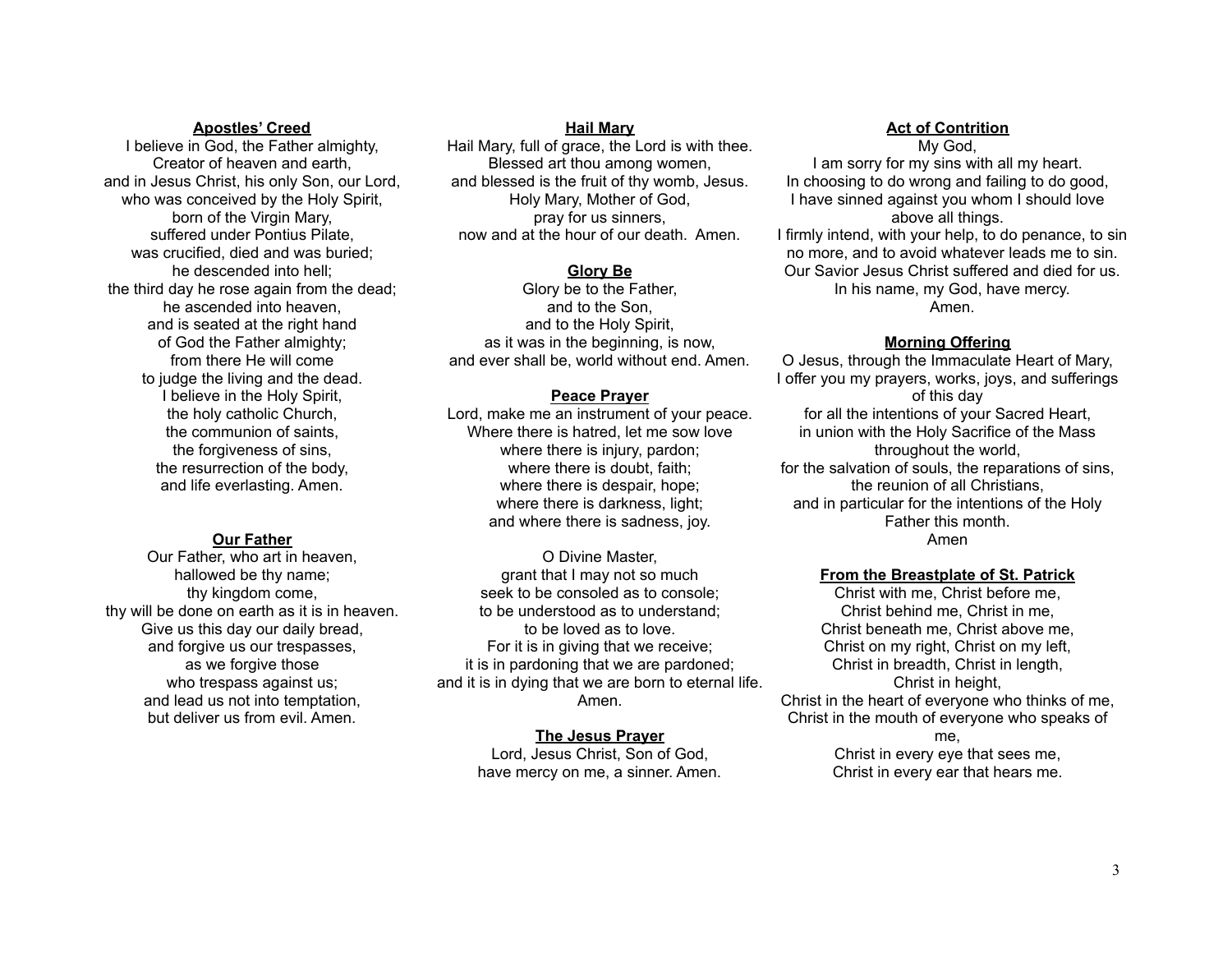#### **FACULTY & STAFF**

Father Chris Comerford, *Pastor* [frchris@ssjpparish.com](mailto:frchris@ssjpparish.com) Nicholas Blackburn, *Principal* Michelle Gillespie, *Secretary* [gillespiem@ssjpparish.com](mailto:gillespiem@ssjpparish.com) Kandace Contreras, P3 *Aide* Julie Hettinger, *Pre-K 4* [hettingerj@](mailto:hettingerj@ssjpparish.com)[decaturstpatrick](mailto:%09diberardinov@ssjpparish.com)[.org](mailto:hettingerj@ssjpparish.com) Sister Rosemary, AM Aide Francie Brown, PM Aide Lara Vespa, *Kindergarten* [vespal@](mailto:vespal@ssjpparish.com)[decaturstpatrick](mailto:%09diberardinov@ssjpparish.com)[.org](mailto:vespal@ssjpparish.com) Sara Babb, *1* Lisa Cervantes, *2* Pamela Martin-Hull, *3* Megan Hull, *4* Molly Davis, 5<sup>th</sup> Grade Cheryl Pearson (b) [pearsonc@decaturstpatrick.org](mailto:pearsonc@decaturstpatrick.org) *6 th H.R. 6 th -8 th ELA* Traci Friel,  $7<sup>th</sup> H.R.$ *6 th -8 th Religion, Science, Health* Jerry Spain, *8 6 th -8 th Math & History* Billie Shay, *Music/Technology* [shayb@](mailto:shayb@ssjpparish.com)[decaturstpatrick](mailto:%09diberardinov@ssjpparish.com)[.org](mailto:martin-hullp@ssjpparish.com) *Library, Recess, Ext. Care* Lisa Collins, *Cafeteria Manager* [collinsl@ssjpparish.com](mailto:collinsl@ssjpparish.com) Carla Hahn, *Finance* [hahnc@ssjpparish.com](mailto:hahnc@ssjpparish.com) Robin Canary, *Tuition/Lunch* [canaryr@ssjpparish.com](mailto:canaryr@ssjpparish.com) Pete Brosamer, *Maintenance* Hugh Good, *Custodian* Paula Leffler, *Title I Reading* Paula Leffler, *Special Education* Nancy Andrews, *Speech*

Vanessa DiBerardino, *Pre-K 3* [diberardinov@decaturstpatrick.org](mailto:diberardinov@decaturstpatrick.org)

*st Grade* [babbs@](mailto:babbs@ssjpparish.com)[decaturstpatrick](mailto:%09diberardinov@ssjpparish.com).[org](mailto:babbs@ssjpparish.com) *nd Grade* [cervantesl@decaturstpatrick.org](mailto:cervantesl@decaturstpatrick.org) [martinhullp@](mailto:martin-hullp@ssjpparish.com)[decaturstpatrick](mailto:%09diberardinov@ssjpparish.com)[.org](mailto:martin-hullp@ssjpparish.com) *th Grade* [hullm@decaturstpatrick.org](mailto:hullm@decaturstpatrick.org) *th Grade* [davism@](mailto:davism@ssjpparish.com)[decaturstpatrick](mailto:%09diberardinov@ssjpparish.com)[.org](mailto:martin-hullp@ssjpparish.com)

[frielt@decaturstpatrick.org](mailto:frielt@decaturstpatrick.org)

[spainj](mailto:spainj@ssjpparish.com)[@](mailto:mumawm@ssjpparish.com)[decaturstpatrick](mailto:%09diberardinov@ssjpparish.com)[.org](mailto:martin-hullp@ssjpparish.com)

Jessica Hoerdeman, *Art* [hoerdemanj@](mailto:hoerdemanj@ssjpparish.com)[decaturstpatrick](mailto:%09diberardinov@ssjpparish.com)[.org](mailto:martin-hullp@ssjpparish.com) Michele Montgomery, *P.E.,* [montgomerym@](mailto:montgomerym@ssjpparish.com)[decaturstpatrick](mailto:%09diberardinov@ssjpparish.com)[.org](mailto:martin-hullp@ssjpparish.com)

#### **HOME AND SCHOOL ASSOCIATION**

Fr. Chris Comerford Pastor Nicholas Blackburn Principal Roxann Blankenship President Kandace Contreras Vice President Jill Andrews Secretary Michelle Gillespie **Treasurer** Eric Allen General Jessica Clarkson General Erica Johnson General Ashley Melvin General

#### **ADVISORY BOARD**

Fr. Chris Comerford Pastor Nicholas Blackburn Principal Melissa Ridenour President Laura Hunt **Vice President** Amy Cleary **Secretary** Lisa Balding General Sarah Davis General Dr. John DiMondo General Merle Mixell General Alyssa Petrowsky General Melissa Schmersahl General

#### **ATHLETIC ASSOCIATION BOARD**

Fr. Chris Comerford Pastor Nicholas Blackburn Principal Traci Friel Parent Liaison Amy Cleary Brian Cleary Jack Haskell Shannon Weaver

Traci Friel **Traci Friel Teacher Representative**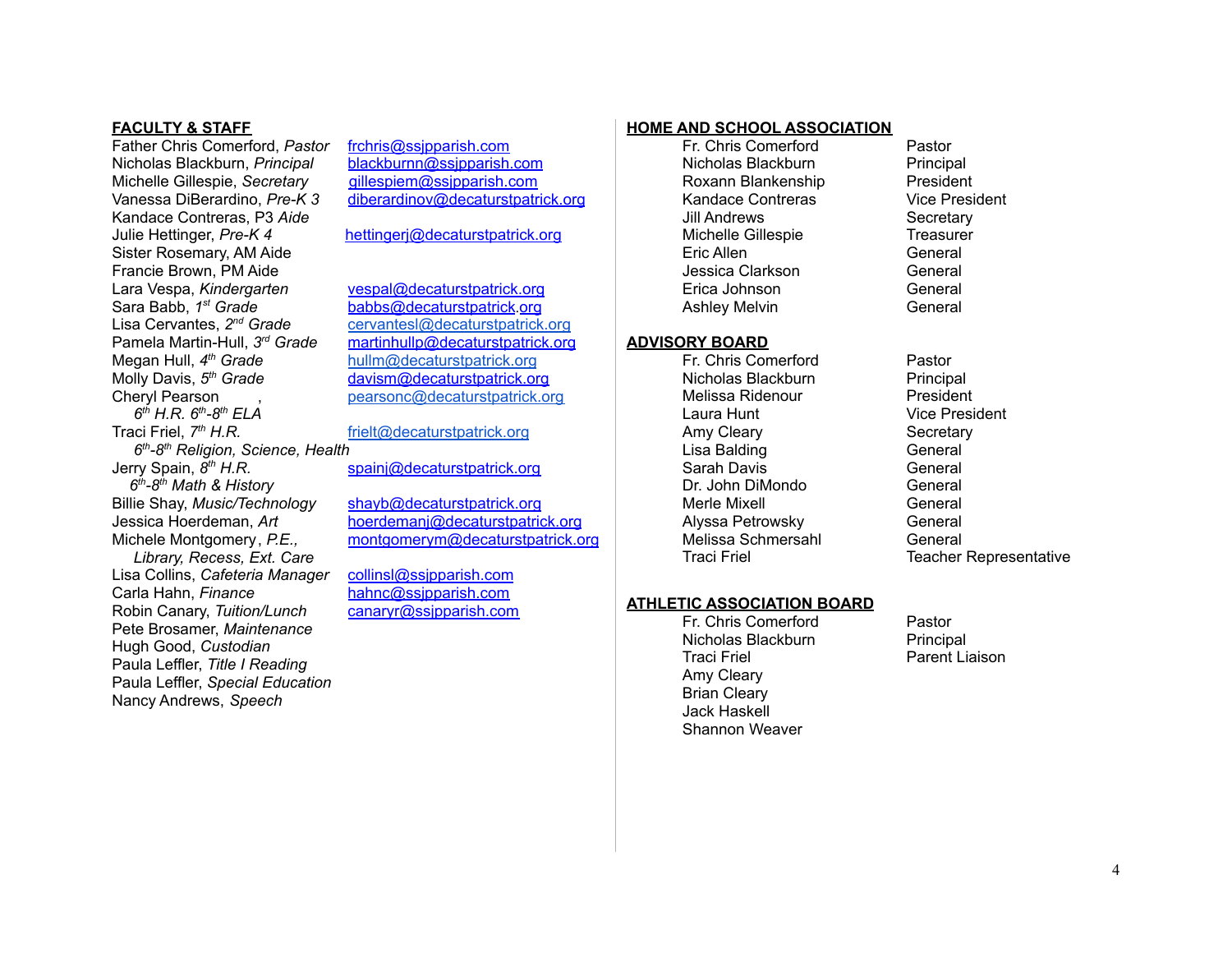# **ST. PATRICK SCHOOL STUDENT/PARENT HANDBOOK**

St. Patrick School is state-recognized and is governed by the policy of the Springfield Diocesan Handbook of Catholic Educational Policies. The school handbook and calendar have been designed to uphold those policies.

The St. Patrick School Handbook and Calendar is provided to all parents and guardians of St. Patrick School students. It is intended that parents and guardians share with the school the responsibility of helping the students understand the school's philosophy. It is expected that this handbook will be discussed by the parent(s)/guardian(s) with their child(ren).

The pastor and /or principal retain the right to amend this handbook for just cause, and parents will be given prompt notification if changes are made.

Great effort has been taken to make this handbook as inclusive as possible and to keep all rules clear and practical. If there is a need for an explanation of anything in this handbook, please call the school office at 423-4351.

### **ADMISSION AND REGISTRATION**

#### **Non Discriminatory Policy**

*St. Patrick School admits students of any race, color, sex or national and ethnic origin to all the rights, privileges, programs and activities generally accorded or made available to students at the school. It does not discriminate based on race, color, sex, or national and ethnic origin in the administration of its educational policies, admissions policies, scholarships and loan programs, and athletic and school administered programs. Our schools do reserve all their rights as religious entities in accord with the teachings of the Catholic Church, the protections of the First Amendment of the U.S. Constitution, and the Illinois Religious Freedom Restoration Act 775 ILCS 35/.*

#### **Catholic Identity**

St. Patrick School has a responsibility and obligation to meet the school needs of its Catholic parishioners. Therefore, St. Patrick School will continue to monitor its enrollment in order to perpetuate itself as a Catholic school. Parishioners and other Catholic families will have a preference for available space during spring registration. In the event that the recommended class size is not reached at registration, space will be made available to non-Catholic students.

#### **Students With Learning Disabilities**

Students with learning disabilities receive services provided by Decatur Public School #61 Special Education, Title I and Title II.

#### **Admission Guidelines**

The administration of St. Patrick School has a responsibility to monitor student entrants so as not to jeopardize or compromise the religious and curricular education of all its students. All students will be admitted to St. Patrick School on the basis of space available and subject to the discretion and agreement of the pastor and principal. All new students must be in good standing from their prior school. They will be given a trial period to prove social and academic progress. If within this period any problem arises, the student will be asked to withdraw his or her attendance. St. Patrick School will not become a haven for anyone, of any faith, wanting to escape racial integration or any problems in the public school. The student seeking admission under any of these circumstances or motives will be denied admission.

#### **Kindergarten Screening**

A Kindergarten Screening will be administered to all children seeking entrance to St. Patrick who will be five years of age on or before September 1 of the year in which they are seeking admittance. The test is a screening process which includes performance based assessment and teacher observation. Questions regarding test administration or scoring are discussed with parents at the time of testing. Screening does not guarantee admission.

#### **Registration Documents/Information**

Students entering St. Patrick School for the first time at any grade level need to furnish the following at registration time:

- **Certified birth certificate** (a copy will be made at the time of registration)
- **Baptismal certificate** (obtained from the church of Baptism)
- Records of any other **sacraments received**
- Certification of the following examinations, tests, and immunization requirements :
	- o physical; dental; vision; proof of immunizations
- **Contact information** including home address, parent/guardian name(s) and phone numbers (home, cell and work), email addresses, and other emergency data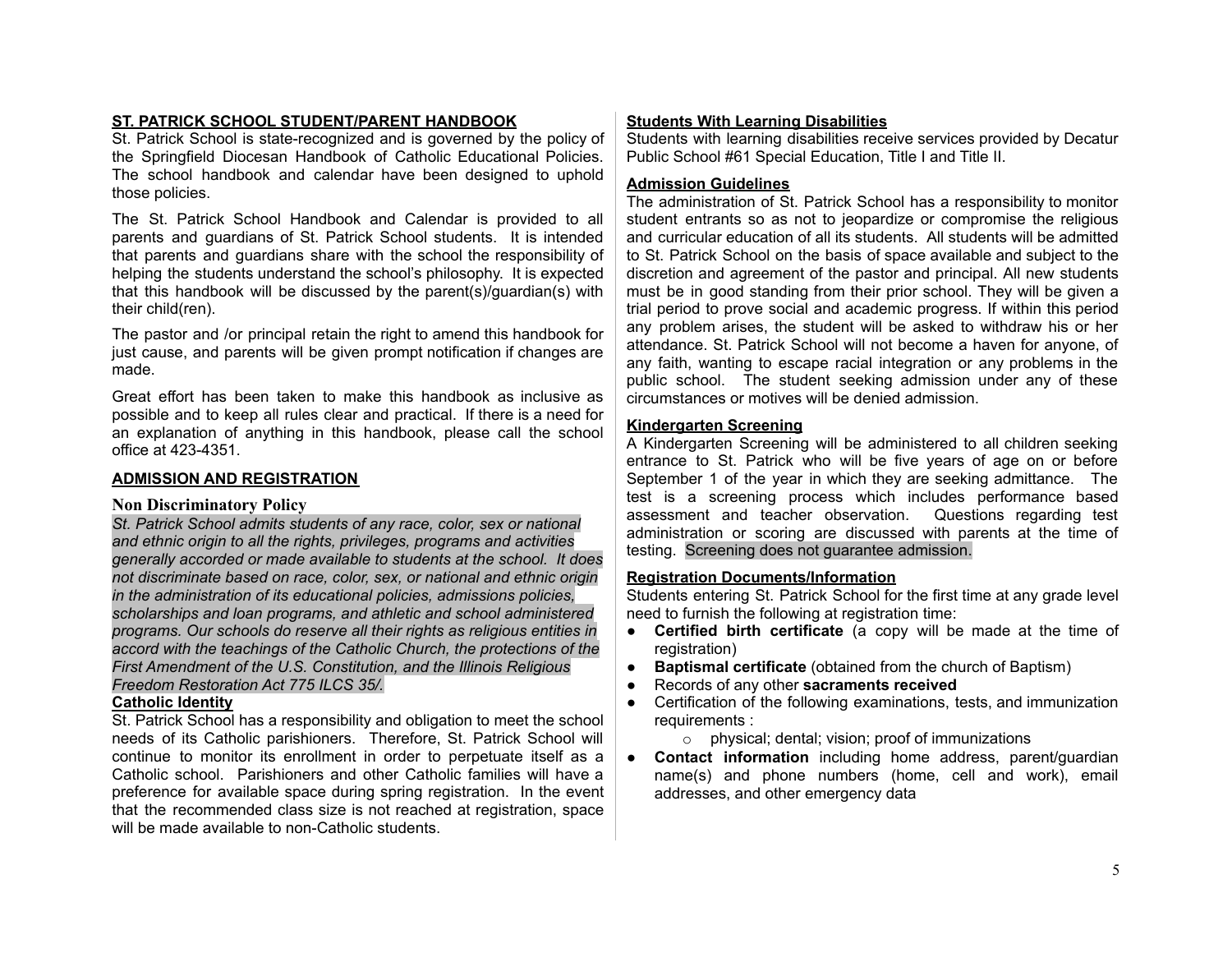#### **Registration Dates**

School begins August 17, 2022. Registration is held year round and can be completed by calling the school office.

# **AIDS**

Students with AIDS who are enrolled or who are seeking enrollment shall be permitted to attend school and/or parish Religious Education Programs. Students who are known to have AIDS should be individually evaluated by the Pastor, appropriate administrator(s), physician(s), and other professional personnel in order to determine if their behavior or physical condition poses high risk or spread of the disease. One of the purposes of the evaluation is to prepare a specific plan for the education and care of the student. -Handbook of Catholic Educational Policies No. 4715

# **ATTENDANCE**

St. Patrick School meets the state-required 176 days of pupil attendance and exceeds the required 880 hours of instructional time. Daily attendance is required by St. Patrick School. The daily schedule is:

| 6:30am             | Morning Extended Care Opens                     |
|--------------------|-------------------------------------------------|
| 7:30am             | <b>Morning Recess</b>                           |
| 7:45am             | School Doors Open/Students Enter Classrooms     |
| 7:55am             | Tardy Bell Rings/School Day Starts              |
| 11:30am            | Half-Day PreK Dismissal                         |
|                    | 10:35-11:15am Recess/Lunch for Pre-K 3 & 4      |
|                    | 11:00-11:50am Recess/Lunch for Grades K, 1, & 2 |
|                    | 11:15-11:50am Lunch for Grades 6, 7, & 8        |
|                    | 11:30-12:15pm Recess/Lunch for 3, 4, & 5        |
| 2:50 <sub>pm</sub> | Dismissal/Extended Care Begins                  |
| 5:00 <sub>pm</sub> | <b>Extended Care Closes</b>                     |

If your child is going to be absent from class, state law requires that you call the school (423-4351). If the parent/guardian has not called school by 9:30am, the school will contact the parent/guardian to verify the child's absence. Absences not verified by the parent/guardian will be documented as unexcused.

Students at St. Patrick are granted 8 days of excused absence per semester. **Excused absences** include:

- absence because of student illness
- absence because of family member's death, serious illness, or emergency
- absence due to doctor's or dentist's appointment
- absence for personal reasons arranged in advance with the office

Upon returning to school, the student will be admitted to class with a written excuse signed by the parent/guardian or doctor. At this time, the child should request directly from the teacher any missed class work or homework assignments. Students are allowed one day grace period for each day absent to turn in missed work. If more time is needed, arrangements can be made directly with the teacher.

Students who are absent from school are not permitted to participate in afterschool or evening school-sponsored activities on the day of the absence. This includes sports, concerts, dances, plays and other performances.

In general, family vacation trips during school time are discouraged since they are disruptive to the learning process. If a vacation trip is necessary during school time, the parent/guardian must write to the principal and teacher informing them of the plan. **Homework will be given when the student returns to school.**

Any absence beyond the  $8<sup>th</sup>$  day needs to be documented with a doctor's excuse. Students with excessive absences and/or tardiness may be prohibited from afterschool athletic activities, field trips, lead roles in music programs, or other activities outside the core curriculum as deemed necessary by the Principal. Any child who is absent more than 30 days in one school year may be considered for retention in the same grade for the next year.

If a student is absent without valid cause (an unexcused absence) for a school day or a portion of the school day, s/he is considered truant. Upon documentation of a student's unexcused absence, the child's parent/guardian will be informed. The Assistant Regional Superintendent of Schools will be notified. Appropriate procedures for referring truancy cases to the court will be employed.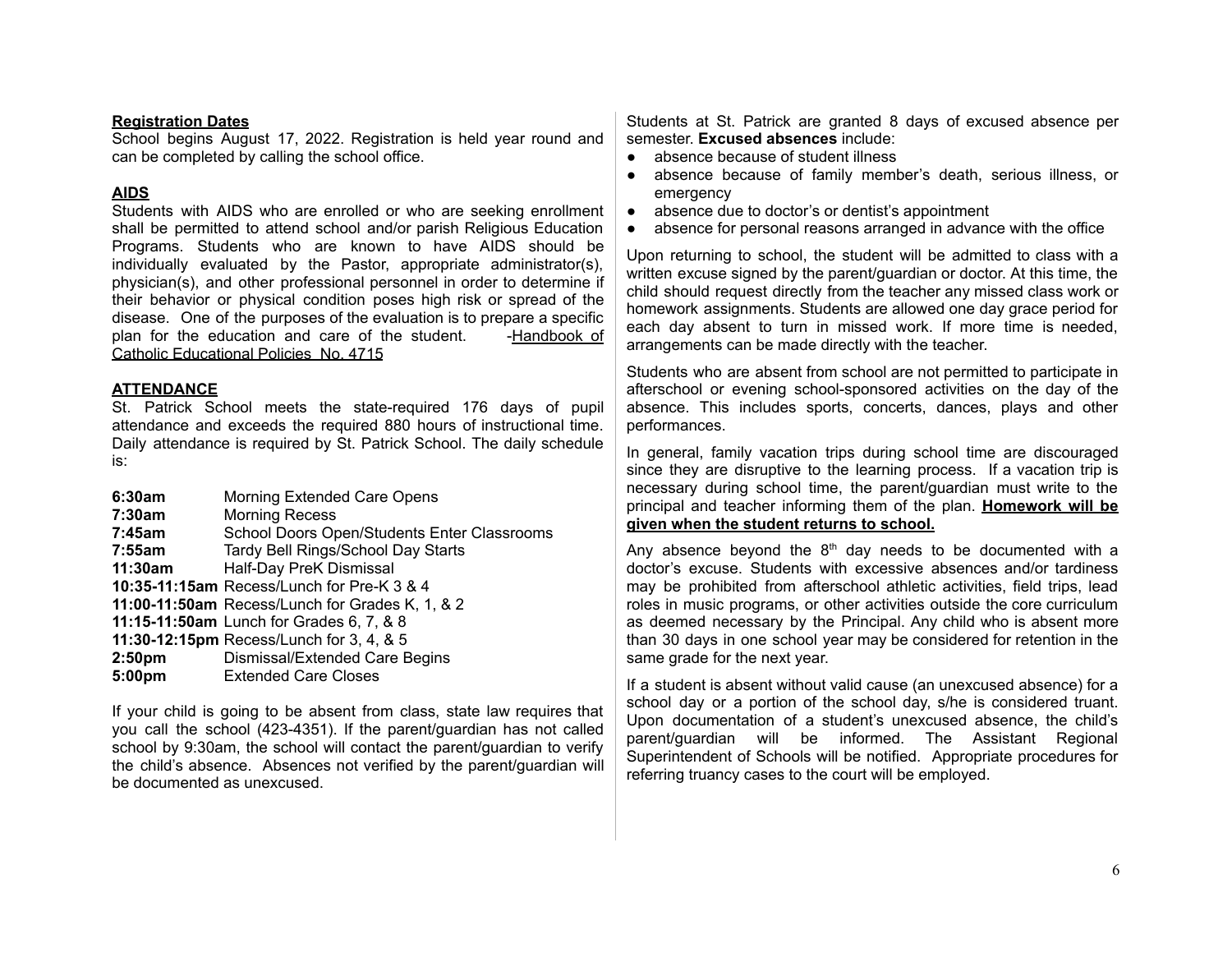# **ARRIVAL & DISMISSAL PROCEDURES**

#### **Arrival**

Reminder for safety: **Drivers may not use cell phones in a school zone while car engine is running.**

Students who arrive at school between 6:30am and 7:30am will go to Morning Extended Care in the church basement. See page 10 for more information on this service.

Beginning at 7:30am, K-8th grade children may be dropped off for morning recess. Children may be dropped off at the Jesus statue at the south end of the church.

At 7:45, elementary students will be allowed to go to their classrooms using the main entrance to St. Patrick School (Jackson Street side). The main entrance will be the only entrance used for entry.

Junior High students will use the west entry to Shamrock Hall.

Drivers should use one of the following drop-off sites:

- 1. Jackson street with drop-off at the main door
- 2. The "U" on the north side of the main building, with drop-off for elementary at the sidewalk at the end of the "U"
- 3. Jesus statue at the south end of the church for Jr. High students

The tardy bell rings at 7:55am, and all students are to be in their classrooms at that time. If a student arrives after the tardy bell, s/he must go directly to the school office. Jr. High students must receive an admit note from the school office in order to be admitted to class. If a pattern of tardiness develops, the principal may request a parent conference.

#### **Dismissal**

**Reminder for safety: Drivers may not use cell phones in a school zone while the car engine is running. No double parking on North St. Please, always pull to the curb to pick up your child.**

# At 2:50pm, all students will be dismissed.

**Students riding in cars/vans** are to be picked up in the parking lot east of the main school building. Vehicles will park in lined parking places in rows facing north. Drivers are to get their child from their teacher and remain parked until a teacher dismisses their car. **Parents/Guardians who choose not to park in the east parking lot are to walk to the South entrance of the school to get their child(ren**). Cars will be dismissed when all students are safely in their cars, and the teacher on duty has removed the chain barricade.

**Students riding the city bus** will go directly to the south doors on North Street to wait for a teacher who will escort them to the Transfer Station. Bus riders are to conduct themselves appropriately at all times.

**Afterschool Extended Care students** will meet in the library in the main building and wait until they are escorted to the church basement.

**Students who are going home by transport other than car/van or city bus** must have a written permission note on file with the school office**.** This written permission must be signed by parent/guardian and will be kept on file in the school office for the school year. Please contact the school office for the appropriate form to complete.

**Students waiting for late rides** will remain in the parking lot with a teacher until 3:00. At that time, any students who have not been picked up will be escorted to Extended Care in the church basement. See page 10 for more information on this program.

Some important dismissal reminders:

- All students are to respect and obey the supervising teacher and wait in the designated area.
- Students are not to run, play games, or play ball anywhere on the school grounds at dismissal.
- Dismissal time is not an appropriate time for parents/guardians to engage a teacher in a "conference."
- No student will be permitted to go to the Civic Center.
- Changes in a student's usual transportation routine need to be arranged by the parent/guardian and sent in writing to the school office that day. Students will not be permitted to make changes in their after-school plans or their own alternate arrangements for after school rides. Only in situations designated as an emergency by the school office will permission to make such changes be accepted from the parent/guardian over the phone.
- No pets are allowed on school property.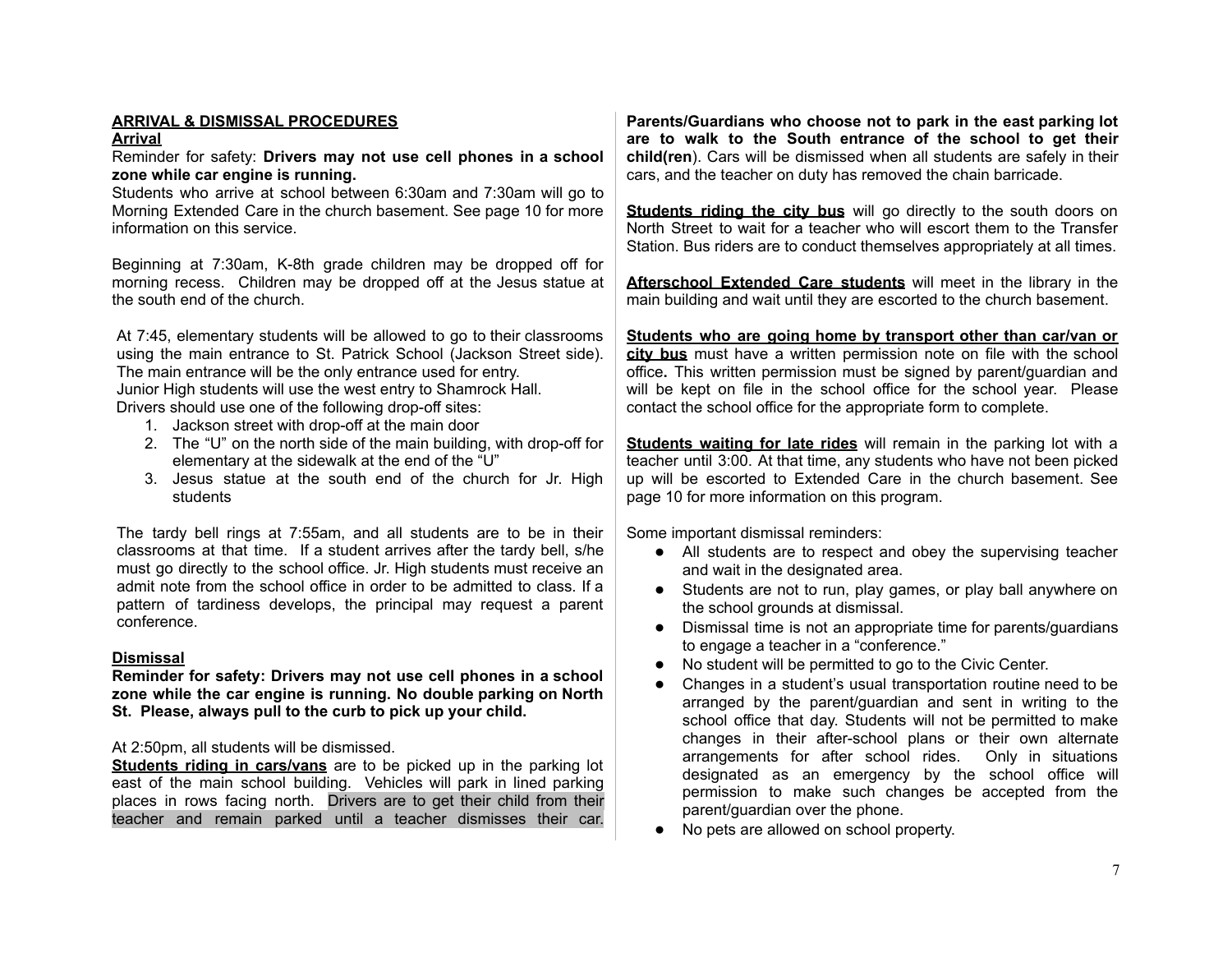# **STUDENT SAFETY**

#### **Asbestos Management**

St. Patrick School has completed the Asbestos Management Plan in accordance with Federal Government regulations and a copy is on file at the school office for public inspection. Regulations require that this notification be made annually to all parents and staff. The tri-annual re-inspection has been completed and is on file in the School Management Plan. Six-month periodic surveillance requirements and additional re-inspections will be completed as required by Federal regulations.

#### **Crisis Plan**

St. Patrick School faculty and staff have developed a crisis management plan for implementation in the case of natural, technological, and civil disasters which might endanger student safety and welfare. This well-developed plan provides the school with an All-School Phone Tree, managed by the office, which will be used only in case of emergency during school hours to notify parents/guardians about the whereabouts of their children and the procedure to follow in order to secure them.

#### **Playground/Recess Safety Rules**

The following rules apply to all children any time they are on the playground or in the rectory basement. Those students who choose not to follow the rules and directions of the playground will sit out the rest of the recess.

- **●** No abuse of playground equipment.
- **●** No fighting, tripping, or tackling another student.
- **●** No gum, candy, or leftover lunch items are to be eaten outside or in the rectory basement.
- **●** No carrying of another child for any reason.
- **●** No playing in the water or snow or sliding on ice.
- **●** Never leave the playground area without permission from the adult supervisors, even if you think it is an emergency.

#### *Playground Equipment Rules:*

- Sit down when using the slide.
- No jumping off the top of the equipment or bridge.
- No throwing wood chips.

#### *Personal Playground Items*

Children are not encouraged to bring their own playground equipment to school. The school cannot be responsible for items which are lost, stolen, or damaged. If a student chooses to bring such items to school, the student assumes full responsibility for them. The student's equipment may be confiscated by a teacher or the principal if it is being used at the wrong time, in an inappropriate manner, or anywhere other than the playground. Items should be labeled clearly with the owner's name. If there is a discrepancy as to ownership, the item will become property of the school.

#### **Safety Drills**

All students and teachers practice procedures to use in case of disasters. The saving of lives may depend on obedience to instructions. There should be absolutely no talking during drills, as it may be necessary for the teacher to give different emergency instructions.

**Fire drills** are held at regular intervals. The signal for the fire drill is a steady sounding of the fire horn. Procedures to be followed in case of a fire drill are posted in all classrooms and discussed with the students by each teacher. When the fire alarm is sounded, all work should be stopped immediately, and people should move to the exit indicated and out of the building in a quiet and orderly manner.

If a student should accidentally turn in a false alarm, he/she must report to the office immediately and give the location of the broken fire box. If a student deliberately pulls a false fire alarm, the punishment for such an offense may include suspension and/or expulsion from school, as well as being turned over to the police.

**Tornado drills** are held at regular intervals. Procedures are posted in each classroom and discussed with the students by the teacher. In case of a tornado drill or alert, the principal will give information over the intercom, or by messenger in case of power failure. All students will move to an area considered safer than the classroom.

**Earthquake drills** will be conducted. Earthquake procedures are posted in each classroom and reviewed with the students by the teacher.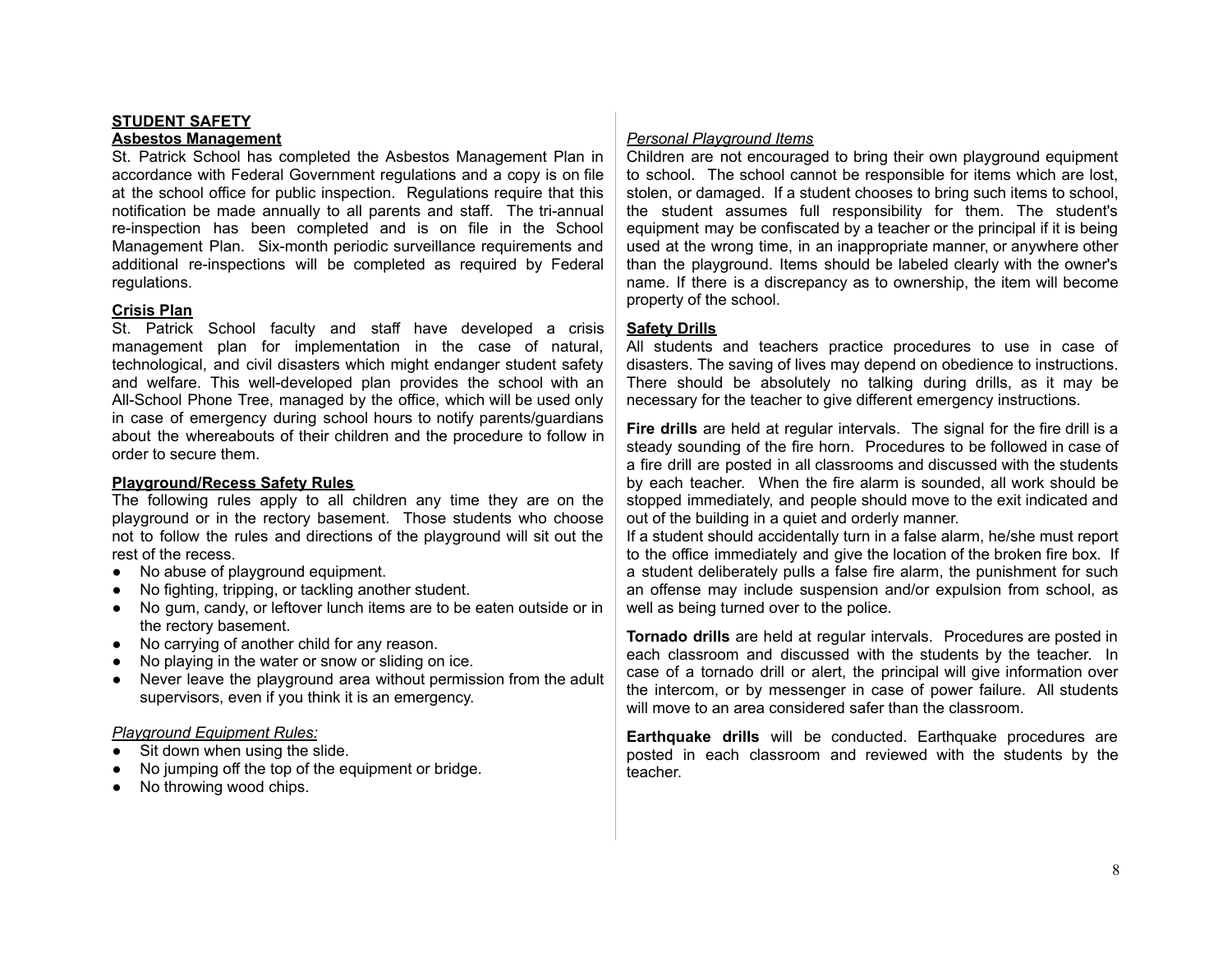#### **Emergency School Closings**

If school is closed due to weather or other emergency conditions, announcements will be made on the radio station WSOY-Y103, TV station WAND, St. Patrick School Facebook page, Families of St. Patrick School Facebook Page, and FastDirect. In the event students are already present and inclement or hazardous weather forces an early closure of school, the All-School FastDirect program will be used. In addition, notifications will also be broadcast over WSOY-Y103 and WAND-TV. Please, do not call the school office to check on closings. This ties up the phone lines and makes it difficult for us to reach the news media and necessary contacts.

#### **Diocesan Safe Environment Requirement**

Bishop Thomas J. Paprocki has mandated that all adults 18 and older in the Springfield Diocese who work or volunteer in parishes or schools must attend the safe environment training, *Protecting God's Children for Adults*, and have a background check. Every parent/guardian, family member, friend, or supporter who volunteers in any way in our school must have this training. The training provided by the diocese is one element in our shared responsibility to keep children safe from sexual abuse. Contact the St. Patrick School office at (217) 423-4351 for dates and locations of training sessions offered at our parish. A diocesan-wide schedule of training sessions is available: [www.dio.org](http://www.dio.org).

#### **Drugs/Weapons**

Any student found smoking or in possession of drugs/alcohol, or participating in any way with drugs/alcohol or in possession of a weapon and/or ammunition of any kind, while at school or at a school-related or school-sponsored activity, may be dismissed from school after a hearing with the parent/guardian, principal, and pastor. Firearms are prohibited on school premises. St. Patrick School is mandated by law to report the presence/visibility of a firearm on school premises as well as any incidents of violence/attacks on school personnel to law enforcement officials. The principal will notify the Illinois State Board of Education of such incidents through the School Incident Reporting System (SIRS).

#### **Harassment and Bullying**

St. Patrick School strives to provide a safe and secure environment in which each student can learn and grow. Because we are committed to preserving the dignity of each student, harassment of any individual by another individual or group of individuals will not be tolerated.

*Harassment* is defined as repeated unkind, derogatory, demeaning, violent, or inappropriate remarks or conduct directed toward a student. It includes, but is not limited to, the intentional blocking of normal movements, or the intentional interference with work, study, or play. *Bullying* is defined as deliberately hurtful behavior, repeated over a period of time, where it is difficult for those being bullied to defend themselves. Bullying may be physical, verbal, or indirect by spreading rumors or excluding someone from a social group. It also includes cyber bullying when it causes substantial disruption to the educational process or orderly operation of a school. In cases where harassment or bullying is found to exist, the full measure of the school discipline policy, including the extreme measure of expulsion, may be invoked. Penalties will be at the sole discretion of the principal and pastor.

#### **Sexual Harassment**

St. Patrick School strives to provide a safe, positive learning domain for everyone in our school. For this reason, and in keeping with the objectives of maintaining the dignity of the human person, sexual harassment is expressly prohibited anywhere within the school environment. Sexual harassment may include:

- the use of sexually explicit language, including but not limited to sexually-oriented epithets, sexually derogatory jokes, comments or slurs
- the open display of any sexually explicit or inappropriate posters, photographs, cartoons, drawings or physical gestures
- the unwanted and inappropriate touching or threatening of oneself and/or another person in a suggestive or aggressive manner

Any act of retaliation against any person for reporting sexual harassment, assisting in making a sexual harassment complaint, or cooperation in a sexual harassment investigation is strictly forbidden.

#### **Threats**

Any student who threatens the safety of himself/herself, another student, or staff member of the school through words or actions will be removed from the school pending a hearing with parent/guardian, principal and pastor. A psychiatric evaluation which states that the child is safe to self and others may also be required before re-entry to school. All threats will be taken seriously/investigated.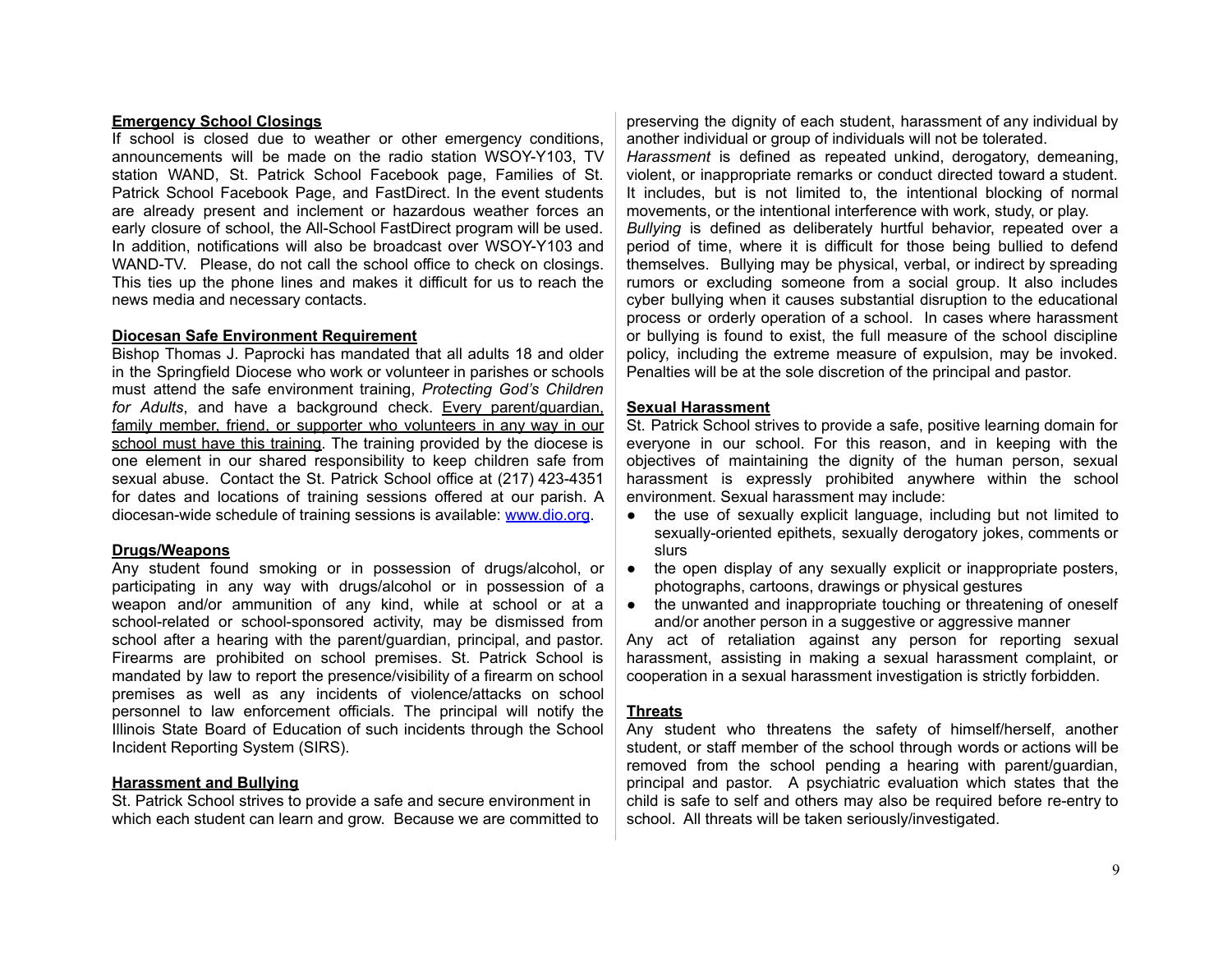#### **Illinois Sex Offender Registry**

Pursuant to Public Act 94-994, a school district is required to notify the parents of children attending school within the district that they may access information regarding registered sex offenders that is available to the public. This law is intended to increase awareness of the Illinois Sex Offender Registry (I-SOR) and to encourage parents to review the information available to them. For your information, the Illinois Sex Offender Registry is available through a link on the Illinois State Police website at <http://www.isp.state.il.us/sor> .

#### **Physical Assault**

The faculty has defined physical assault, including but not limited to, as any attempt directed at harming another, such as hitting, throwing punches, kicking, fighting, or physical contact/harm of any kind. The consequences for individuals involved in an altercation can include:

- 1. Immediate removal from class
- 2. Call to parent/guardian
- 3. A "cooling off" period away from students
- 4. Parent/Guardian-Principal-Student meeting to determine consequences upon return to school
- 5. A behavior contract, suspension, or dismissal to be determined by the principal and pastor

The consequences for infractions are adapted to the child's age and grade.

# **SPECIAL EVENTS AND ACTIVITIES**

# **Birthdays**

.

Students receive a non-uniform day on the day their birthday is celebrated at school. Please follow non-uniform day guidelines in the Uniform Dress Code section (p. 22 & 23). If a child wishes to bring treats for the class, please check with the teacher concerning the treat and the time of celebration. Treats should be simple such as a mini cupcake or cookies. Gum is never allowed as a treat or party favor. Balloons, flower bouquets, or other extravagant gifts are not appropriate at school. If delivered to school, they will be kept in the office until dismissal.

If invitations to outside of school activities (i.e. birthday parties) are distributed at school, all classroom students MUST be invited.

#### **Field Trips and Off-Campus Travel**

All field trips for students of St. Patrick School are educational or catechetical in nature and are approved in advance by the school principal. Field trips are privileges. Students may be denied participation if they fail to meet academic or behavioral requirements. This will be determined by the principal or classroom teacher. Administration reserves the right to discipline students for off-campus behavior. The cost of purchased tickets and transportation is not refundable if a student is absent the day of the field trip. Cell phones are allowed on extended field trips only with permission from the teacher or chaperone.

#### *Field Trip Permission Slips*

The permission slip provided by St. Patrick School for each field trip is the only acceptable method of parent/guardian permission. No authorization by phone or in any other written form will be accepted. Each student must return the proper permission slip, signed by parent/guardian, the school day prior to the trip, or the student will not be allowed to attend the field trip. If turned in as a family, each child's name must be written on the permission slip

#### *Field Trip Transportation*

All students will be transported on field trips by 1) a bus arranged through the school office or 2) on occasion a car driven by a licensed and insured driver. The driver must be 21 years of age or older and drive an insured vehicle with enough seat belts and/or car seats for each passenger. All drivers are required to have proof of insurance on file in the school office. All drivers must comply with the Diocesan safe environment requirements of attending a Protecting God's Children class and submitting to a background check.

#### **Scouts**

Scout activities are sponsored if an adult is willing to coordinate and be a leader. Check with the school office.

**Cub Scouts**: Grade 1 - Tiger Scouts; grade 2 -Wolf Den; grade 3 - Bear Den; grades 4 & 5 - Webelos Den.

**Boy Scouts**: Grades 6, 7, and 8.

**Girl Scouts**: Grades 1, 2, and 3 – Brownies; grades 4, 5, & 6 - Junior Girl Scouts; grades 7 and 8 – Cadets.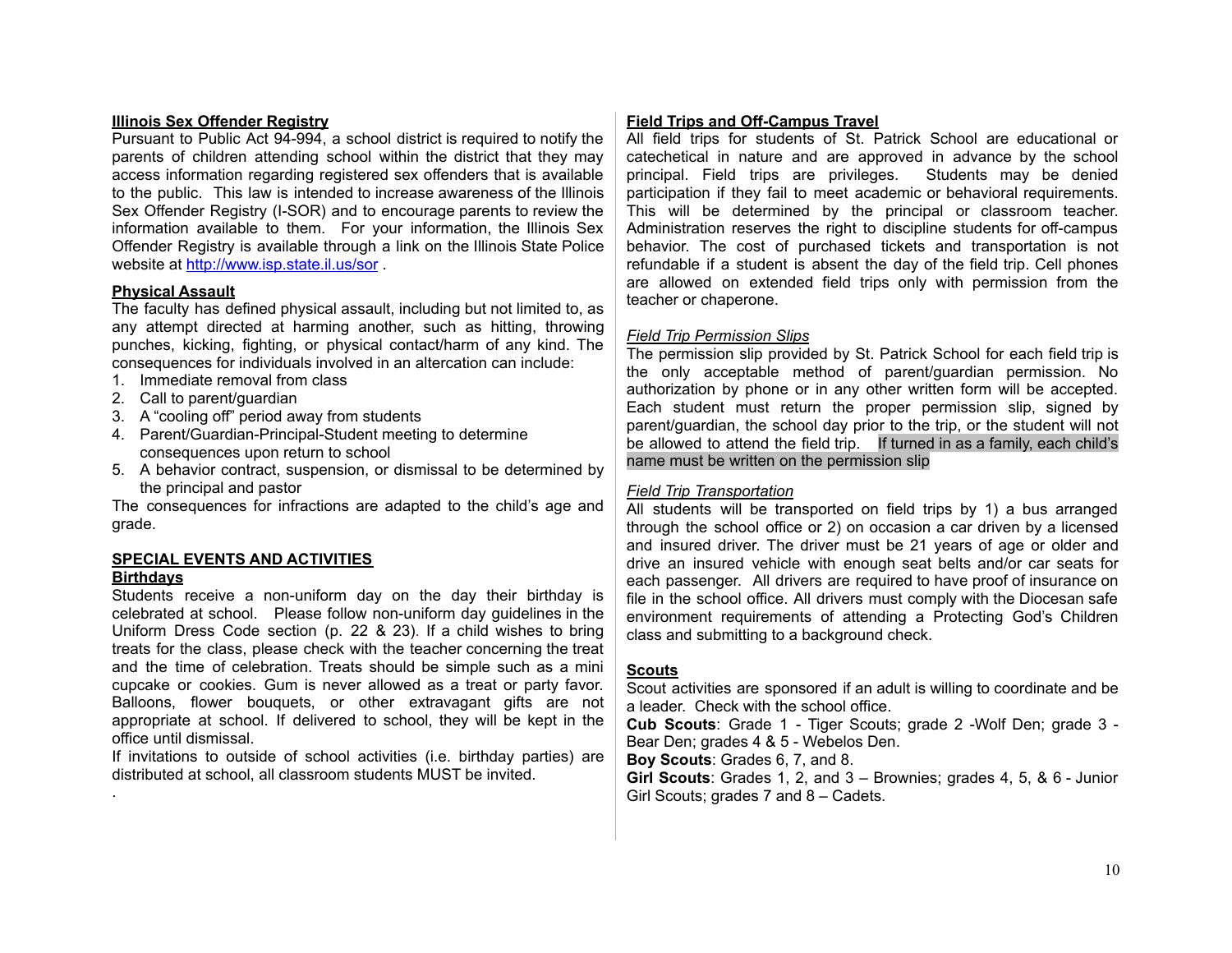### **EXTENDED CARE PROGRAM**

St. Patrick School offers supervised care for students before and after school in the church basement. Students may enroll at any time. There is a one-time \$10 enrollment fee per family in addition to the daily attendance fees. Fees are to be paid at the end of each week. If payment is late for two consecutive weeks, the child(ren) may be dismissed from the program. If financial difficulties arise, call the school office at 423-4351. All school disciplinary regulations apply during Extended Care times. **There will be no Extended Care on early dismissal days.**

#### **Before School Care**

Morning Care hours are from 6:30am to 7:30am. Any student who arrives on the school campus for morning extended care should be dropped off in the church basement. A parent/guardian must sign in their child as the student enters. At 7:30am, the supervisor will escort the students to morning recess.

(Minimum Charge \$2.00 per student if they arrive before 7:30am) 6:30am -7:30am - \$3.50 with Breakfast (\$3.00 without) (\$3.00/\$2.00) 7:00am -7:30am - \$2.50 with Breakfast (\$2.00 without) (\$2.00/\$1.00)

#### **Afterschool Extended Care**

Afterschool Extended Care hours begin at school dismissal (whether regular or early dismissal) and end at 5:00pm. Students attending the program will be dismissed from their classrooms at the end of the school day and will wait in the library. The students will be escorted to the church basement by the supervisor.

Fees for Afterschool Extended Care, snack and a milk for each child on regular attendance days are as follows:

- 1 student: \$8.20 per day  $+$  80 $¢$  for snack & milk
- 2 students in a family:  $$14.40 + $1.60$  for snack & milk
- 3 students in a family:  $$18.60 + $2.40$  for snack & milk
- 4 students in a family:  $$26.80 + $3.20$  for snack & milk
- $\bullet$  5 students in a family: \$35.00  $+$  \$4.00 for snack & milk

Adjusted fees for those students participating in the Free or Reduced Lunch Program are:

- 1 student in Free Lunch Program: \$8.20
- 1 student in Reduced Lunch Program: \$8.35

# **COMMUNICATION Weekly School Folder**

Each Monday a folder will be sent home with the family's oldest child. This folder will contain a letter from the office, announcements, information about events and activities, gift certificate order forms, Extended Care statements, Home & School notes, athletic notes and other office communication.

Parents/Guardians are asked to read the items, sign the folder, and return any forms requiring signature or payments in the folder. The folder is to be returned the next day. A paperless version is available upon request.

St. Patrick School organizations wishing to send notes home with students need to have their prepared messages to the school office by Friday prior to the week the information is to be sent. Messages need to be typed and proofed. Approval by the principal is needed for all notes sent home.

# **Contacting a Teacher, Principal or Pastor**

Parents/Guardians may contact a teacher, the principal, or the pastor in any of the following ways:

1. FastDirect Mail

2. Phone call (school office: 423-4351; parish office: 429-5363) Please, be sure to contact your child's teacher first if there is a classroom issue. If that issue is unresolved, then contact the principal.

# **FastDirect**

Through this service, parents have online access to daily attendance and report cards as well as a convenient way to contact teachers. Contact the office to acquire your username and password. Families without internet access are allowed to use the school library computer.

# **DISCIPLINE POLICY**

#### **Behavior Expectations**

Students will: be prompt and prepared; respect authority; respect others; respect property; and follow the six pillars of Character Counts (trustworthiness, respect, responsibility, fairness, caring and citizenship).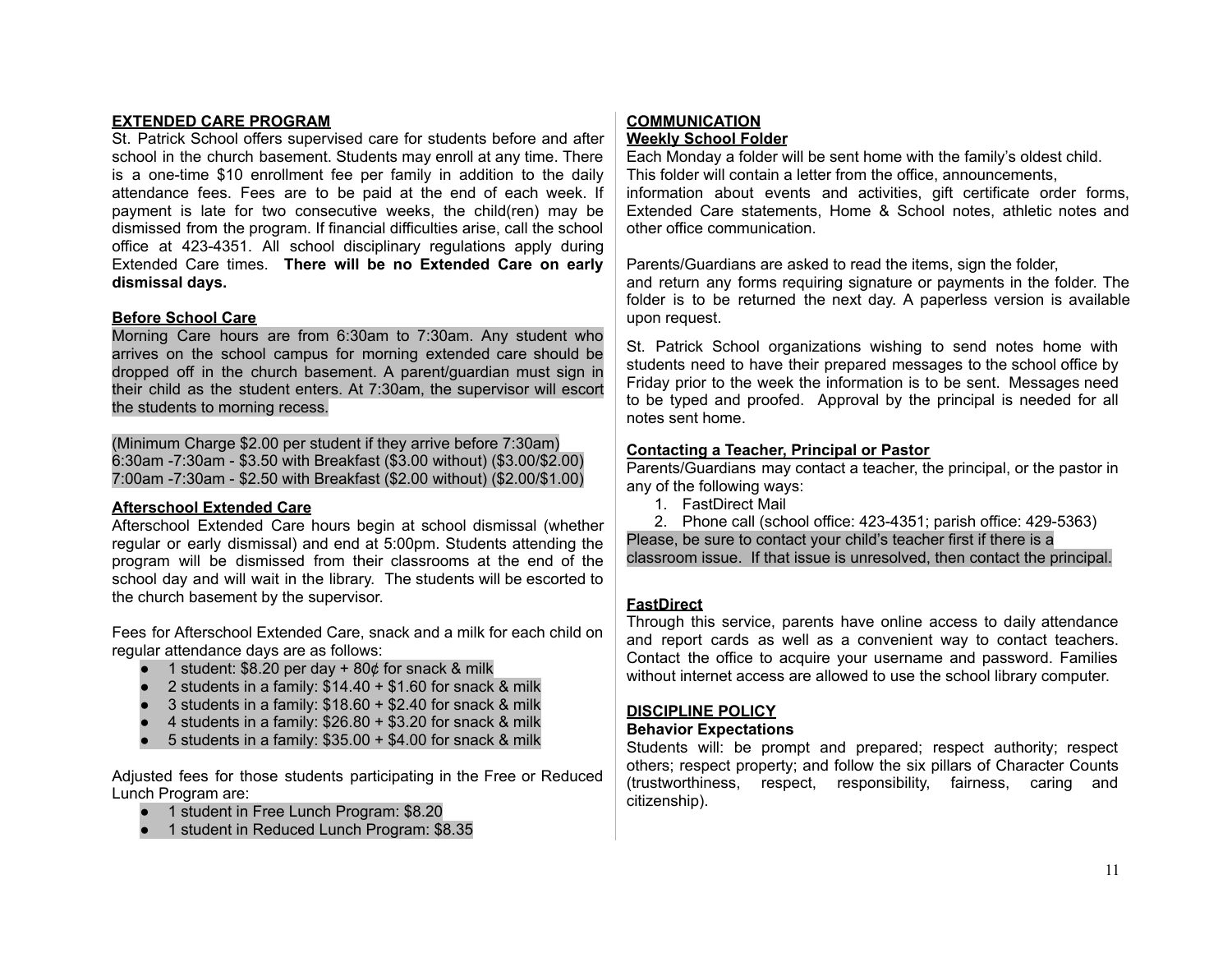#### **Self-Discipline**

The goal of any discipline policy is self-discipline. Self-discipline is the ability to control one's own behavior and make appropriate choices in order to improve and grow. The best means of developing self-discipline in our students is to model a consistent and strong collaborative spirit among all who share in their education.

#### **Behavior Expectations at School and Off Campus**

The teachers and principal of St. Patrick School have established the following classroom behavior expectations and consequences for non-compliance. Behavior expectations, rules, and consequences are posted in each teacher's classroom. The behavior expectations and rules will be taught to the students. This plan will be implemented by all responsible personnel in instructional situations. Consequences for failure to comply with these expectations will be posted in each classroom. The administration reserves the right to discipline students for off-campus conduct when involved in school-sponsored activities.

Discipline is fundamental to Catholic Education, but it should be positive and constructive. Corporal punishment, humiliation, sarcasm or deliberate embarrassment is forbidden. Students should not be sent into the halls or into an empty room unsupervised. An entire group should not be punished because of the conduct of a few students. All persons in the employ of or working on behalf of the school shall:

- $\bullet$  Respect the dignity of the student at all times avoid personal indignities such as striking, pulling hair or ears; avoid sarcasm, ridicule, nagging, name calling or public humiliation.
- Provide a classroom that is conducive to learning: order and discipline are an outgrowth of good teaching.
- $\bullet$  Deal with each individual student discipline problem avoid indiscriminate punishment of all in the class for misconduct of one or a few students.
- Help the student to see clearly the consequences of various behaviors and to realize that choosing certain behaviors means accepting the responsibility for the consequences of those behaviors – the consequences should always be logical and appropriate to the behavior.
- Discuss the classroom regulations and procedures as well as the consequences of violating these regulations and procedures.

#### **Consequences for Misconduct**

#### *In-School Suspension*

More serious misconduct leading to in-school suspension includes but is not limited to: chronic misbehavior, disrespect, defiance of authority, vulgar language, displays of affection, and dishonesty (cheating, plagiarism, forgery, etc.). In-school suspension can be from 1 to 3 days and requires the student to be present during regular school hours (7:50am-2:50pm). The student will be separated from his/her peer group and will be given assignments, which are to be completed according to the teacher's specifications. The in-school suspension will not be considered served until required academic work is completed. In keeping with section 407.2 of the Diocesan Handbook, the date(s) of the in-school suspension and a summary of the parent conference shall be kept on file at the school office but not part of the student's permanent record.

#### *Out-of-School Suspension*

Out-of-school suspension may be given at the discretion of the principal or pastor when other measures have proven to be ineffective or when immediate removal from the school setting is necessary in the best interests of the school. In the event such a penalty is to be enforced,parent(s)/guardian(s) will be given prior notification from the school. Parent(s)/guardian(s) are to be responsible for the student while not in attendance at school in order to keep this method of suspension successful.. Assignments will be given to the suspended student. Work, assignments, and tests that are missed will be recorded.

#### *Behavior Contract*

This results in the student losing some privileges. While under a Behavior Contract, the student may: 1) have lunch away from his/her peers 2) not be allowed to go on field trips 3) not be granted any non-uniform days. The student must exemplify the Six Pillars of Character to earn back each privilege. Parent(s)/Guardian(s) will be notified of such a consequence, and a conference may be necessary to write the behavior contract. The use of a behavior contract will be determined by the teacher and/or principal.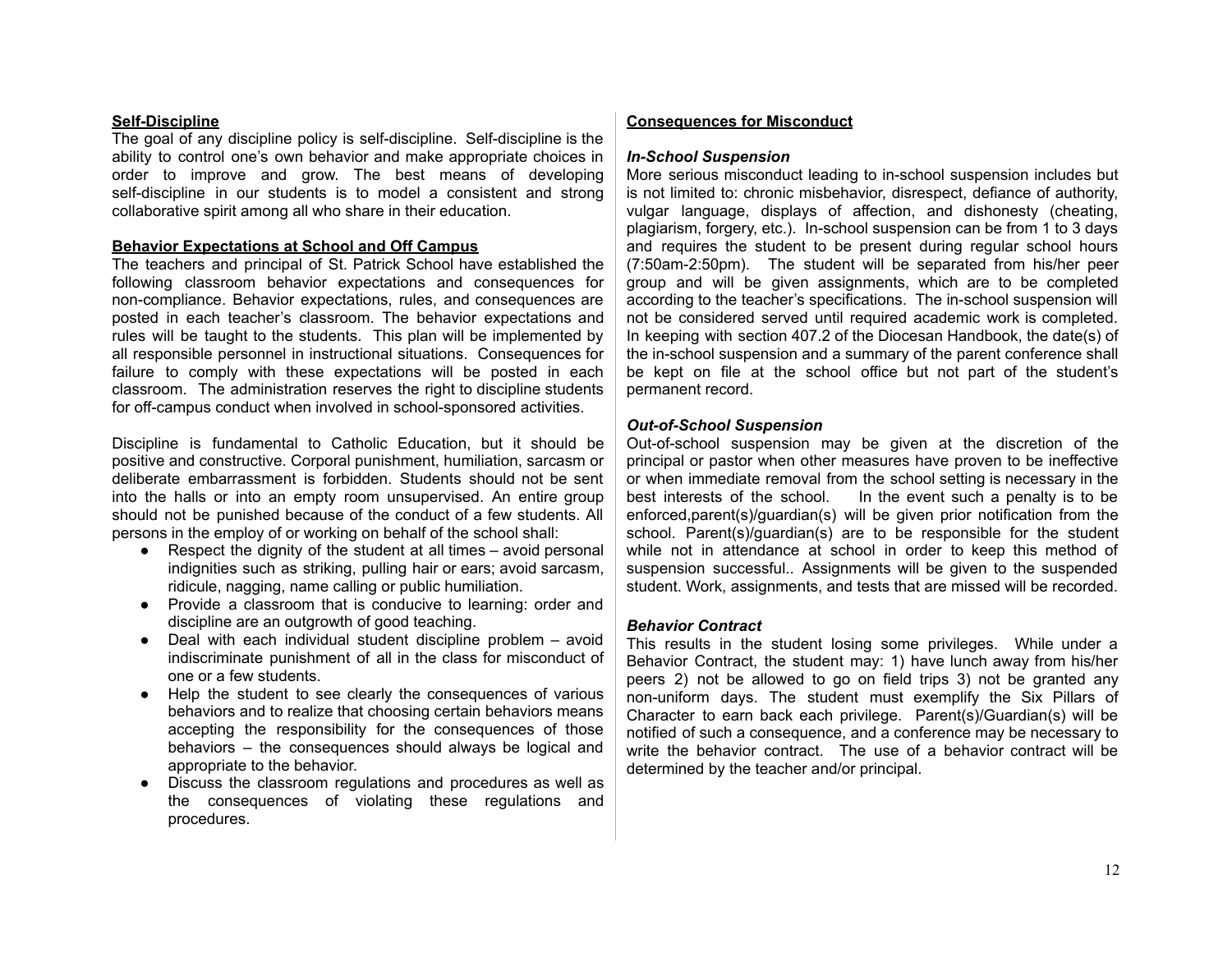#### *Expulsion*

Expulsion is a very serious punishment. Section 407.3 of the Diocesan Handbook states the following situations which demand removal of a student from school:

- Delinquency and immorality which warrant commitment to a correctional institution or which constitute a definite menace to other pupils.
- Chronic or incorrigible misbehavior which undermines classroom discipline and impedes academic progress of the entire class.

Expulsion from school is determined by the principal and pastor. Expulsion is permanent. No re-admittance to St. Patrick School is permitted.

#### **Corporal Punishment**

St. Patrick does not employ any type of corporal punishment, in accordance with #402.4 in the Handbook of Catholic Education Policies, which states:

*All persons who are active in the educational mission and youth ministry programs of the diocese are to respect the dignity of the persons entrusted to their care. They shall avoid personal indignities such as sarcasm, ridicule, nagging, name-calling, and other public humiliation. Such persons shall never employ corporal punishment nor inflict physical abuse with respect to those entrusted to their care.*

#### **Grievance/Conflict Resolution Procedure/Appeals**

A grievance is a difference of opinion or dispute raised by students and/or parents concerning the policies and procedures of the school. The primary purpose of a grievance procedure is to secure, at the lowest possible administrative level and in the most informal manner possible, equitable solutions to problems which may arise affecting student learning/disciplinary concerns. Problems relating to general school policies and procedures should be addressed to the principal. Problems relating to student-teacher relations should be addressed as follows:

**Step 1**: The student should make an appointment to talk directly with the teacher in order to determine the cause of any academic or behavior problems and work toward a joint solution.

**Step 2:** Parent(s)/guardian(s) should contact the teacher by phoning the school or sending a private note expressing any concerns and indicating interest in discussing the problem and working on a solution.

**Step 3:** The parent(s)/guardian(s), teacher, and student should arrange a conference to discuss progress and formulate a plan, in writing if necessary, for dealing with the problem and following up on the effectiveness of the plan.

It is expected that during these steps, all parties involved will refrain from counterproductive and inappropriate conversations with other teachers or parents about the situation. In the majority of cases, grievances can be equitably resolved at some point in Steps 1-3. If the situation remains unresolved, the principal will become involved.

**Step 4:** The principal will initially determine whether Steps 1-3 have properly occurred. Next, the principal will arrange a conference among all concerned parties and will attempt to mediate an acceptable solution which is both fair and faithful to the school's academic and disciplinary policies. The arrangement may be verbal or in writing. A schedule of follow-up conferences to check progress will be formulated by the principal with attendance by all parties expected. The principal will inform the pastor of the situation. If all parties follow through on the agreement, improvement should be obvious by the end of the follow-up period. Again, respect for privacy and the reputation of all parties should preclude any public discussion of this process.

**Step 5:** If Steps 1-4 do not secure a satisfactory resolution, the matter will be brought to the pastor. As with all issues concerning the parish or the school, the pastor will make a final decision to resolve the situation.

#### **FUNDRAISERS, SCHOOL PROJECTS, AND FACILITY USE**

St. Patrick School families will receive a list of approved fundraisers for the year at registration. With the exception of the normal school fundraisers,(i.e. Annual School Fund Drive, Scrip/Gift Certificates, Auction, Athletic Association Candy Drive, and Missions), all other fundraisers must be presented to the Principal, School Advisory Board, and be approved by the pastor. For scheduling facility usage, contact the school and parish offices.

**Annual School Fund Drive**: Each year St. Patrick School attempts to offset its operating expenses through an Annual School Fund Drive. This campaign reaches out to the parents, parishioners, alumni, faculty, grandparents, friends and the community for their support. All are encouraged to be receptive to pledging prayers for our students and staff and in doing whatever else is possible through service, donations or other financial gifts.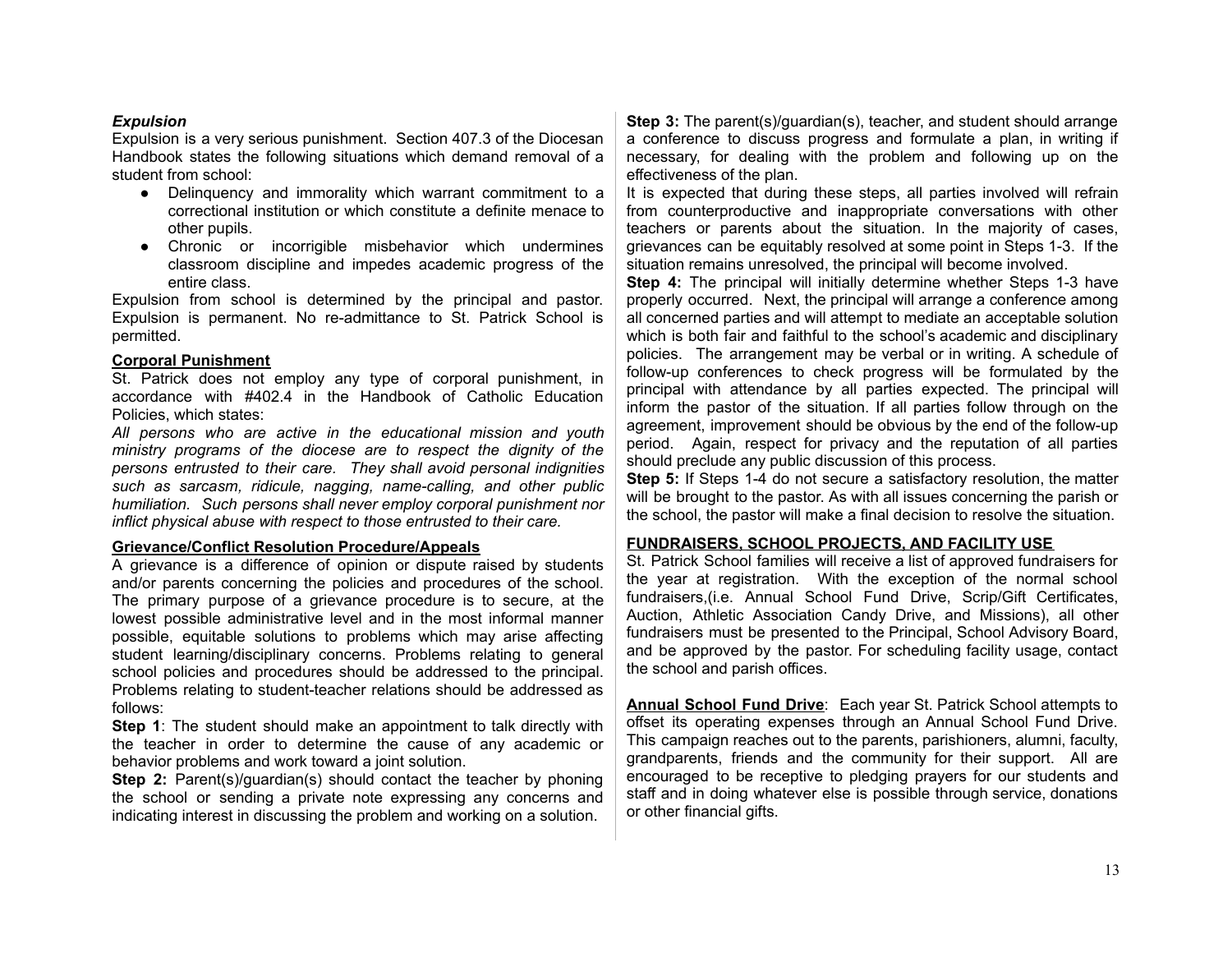**Scrip/Gift Card & Certificate Program**: St. Patrick School sells gift cards and certificates for many popular retail stores and restaurants, receiving a percentage of the face value of the card. The money received from the sale is applied toward the school and toward the tuition account of the family that made the sale. Scrip can be purchased by filling out an order form sent by St. Patrick School or calling 217-429-5363.

**St. Patrick Auction:** This annual event raises money to offset some of our large expenses such as new technology, building updates, textbooks, etc. It is held in the spring and many volunteers work throughout the year to make it a success.

**St. Teresa High School Annual Mega Raffle**: St. Patrick School participates in the annual St. Teresa High School Mega Raffle. Ten dollars out of each \$100 ticket that is sold by a St. Patrick family is returned to St. Patrick School. Information and tickets are available in the spring.

#### **ACADEMICS**

# **Report Card Grading Key Effort/Conduct**

- A 90 100 S = Satisfactory B 80 – 89 N = Needs Improvement  $C \t 70 - 79$  U = Unsatisfactory  $D = 60 - 69$
- F 59 and below
- -

# **Eligibility**

A student may be deemed "ineligible" for any extra-curricular activity if the student's overall grade is below a 70% in any subject. Eligibility is determined every Monday, and the student-athlete will be ineligible until the next Monday. Teachers must provide at least one assignment throughout the week. A student's effort, amount of grades, and a plan of action may be considered with only one "D".

# **Special Classes: Music, Computers, Physical Education, & Art**

Students are expected to participate and attempt the skill or lesson in special area subjects to the best of their ability. Students will earn a grade in these classes based on effort, preparedness, and ability to attempt new skills being taught.

**Homework/Classwork** is an integral part of the St. Patrick academic process. Incomplete and late homework/classwork will affect a student's grade. Teachers have the right to request a parent/guardian signature on a homework/classwork assignment or test. Failure to return signed work may result in a lower grade. Programs specifically designed for students with learning differences will be applied.

#### **Student Responsibility**

Students are responsible for organizing the books and materials needed to complete their assignments. Materials brought to students after arrival will be kept in the office. Parent(s)/guardian(s) and students will not be permitted to return to the classroom to retrieve forgotten materials or books after 3:15pm.

#### **Service Hours**

Students in grades 5–8 are required to perform 20 hours (5 per quarter) of outside service in the community. As a school, we participate in the annual community food drive, various activities to raise money for Missionary Childhood Association, and the sharing of talents by performing at local nursing homes and service organizations. Throughout the year, students also make cards for shut-ins and veterans.

**Parent-Teacher-Student Conferences** are scheduled once per year for all students in grades PreK-8. Additional conferences may be scheduled upon teacher/parent request.

**Grades** are entered every Sunday evening by midnight. They are also entered and recorded quarterly and at the semester. Parents can view grades any time on FastDirect. Since grades are available on FastDirect at any time, paper copies of midterms/report cards will not be handed out to all students. A paper copy will be printed upon request by parent/guardian.

#### **Honor Roll**

Students in sixth, seventh, and eighth grade are eligible for the Honor Roll. Requirements for each level are:

- High Honors: All As in all subject areas
- Honors: All As and Bs
- Honorable Mention: All As and Bs with 1 C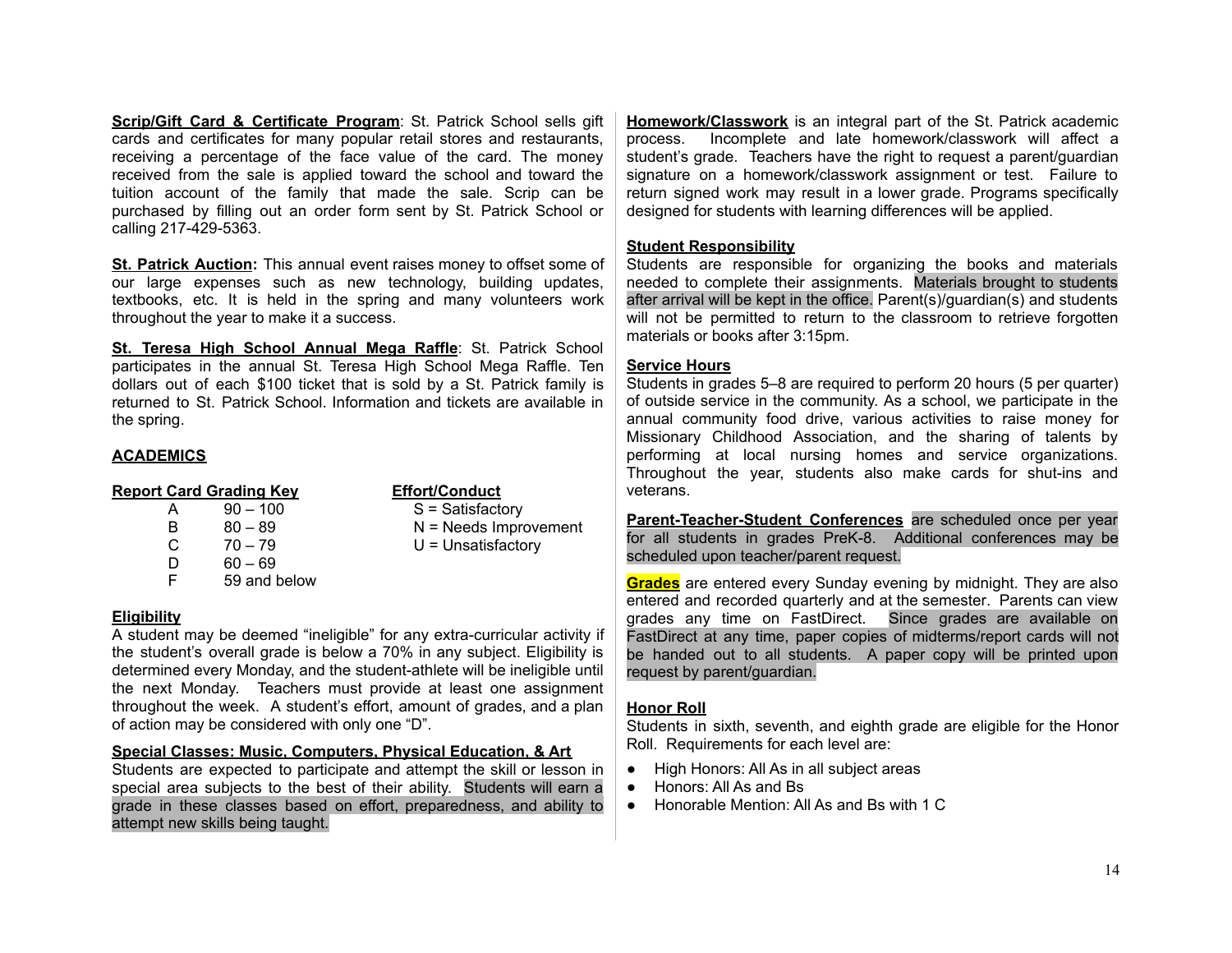#### **Graduation Requirements**

Eighth grade students must pass all subjects and the Illinois and U.S. Constitution tests in order to graduate. In addition, all tuition, fees, and accounts must be paid in full.

# **Standardized Testing**

Students at St. Patrick School will follow the testing program outlined by the Office of Catholic Education. This testing program requires both achievement and ability testing of students. All students at St. Patrick in grades K-8 participate in this testing. Students in Grades 5 and 8 also participate in the ACRE religion standardized assessment mandated by the Springfield Diocese.

# **Retention & Promotion of Students**

Retention is to be considered in three (3) situations:

- 1. Any student who has been absent for more than 30 days in one school year is liable for retention in the same grade the following year.
- 2. A student who has not yet reached the maturity level needed to do the schoolwork required for a given grade level may be recommended for retention. Parents have the option of placing their child in the next grade if they disagree with the recommendation. However, the child will be *transferred*, not *promoted*, and may struggle in the following grade. When a student is transferred over the advice of the professional staff, parents must sign a statement acknowledging that the transfer occurred against the advice of the professional staff. If a child is recommended for retention for a second time, in a different grade, after the parents have insisted on a higher placement, the decision will rest with the principal.
- 3. A student who receives an F average in one or more major subjects will be retained at the same grade level for the following year. Parents will be notified by the principal when there is danger of failure so that remediation can be pursued, which could include tutoring and/or summer school. If a student fails one or more major subjects in spite of the warning and recommendations for remediation, the student will be retained in the same grade for the following year. Eighth grade students must pass all subjects in order to graduate.
- 4. Students will not be socially promoted.

# **Theology of the Body**

Theology of the Body, taught at the Jr. High level, is a comprehensive program to teach self- respect. Parents are to attend a meeting about the program. Families receive a handbook that coordinates with the program and helps assist with their discussion at home.

#### **Missing Children Act 325ILCS50**

Upon notification by Law Enforcement Agencies Data System of a person's disappearance, a school in which the person is currently or was previously enrolled shall flag the record that whenever a copy of or information regarding the record is requested, the school shall be alerted to the fact that the record is that of a missing person. The school shall immediately report to the Department any request concerning flagged records. Upon notification by the Department that the missing person has been recovered, the school shall remove the flag from the person's record.

# **MEALS**

#### **Breakfast**

Breakfast is served in Before School Care. See pg. 11 for information on that service. Students may also purchase breakfast for \$1.50 at the beginning of the school day. Breakfast is served no earlier than 8:15am. If your child is late to school, they may miss their opportunity to pay for and receive breakfast.

#### **Lunch**

St. Patrick School offers hot lunches for \$3.00 which includes milk. An extra entree may be purchased for an extra \$1.50 (\$4.50 total). Students who bring a bag lunch may purchase milk for \$0.50 a carton. Lunch fees may accrue up to \$30.00 per family. After that, the family may be asked to send a bag lunch until the bill is paid in full. Adult lunches are \$4.00. Fast Food or soda is not allowed.

#### **Free/Reduced Breakfast/Lunch Program**

St. Patrick School participates in the National Free or Reduced Breakfast/Lunch program. Applications for free or reduced meals are available in the registration packet or from the school office. If a participating student orders a double lunch, the first is free or reduced; the second will cost \$1.50. Note: If all school lunches are free by government ruling, the normal portion is free. If a student orders a double entree, their lunch account will be charged \$1.50.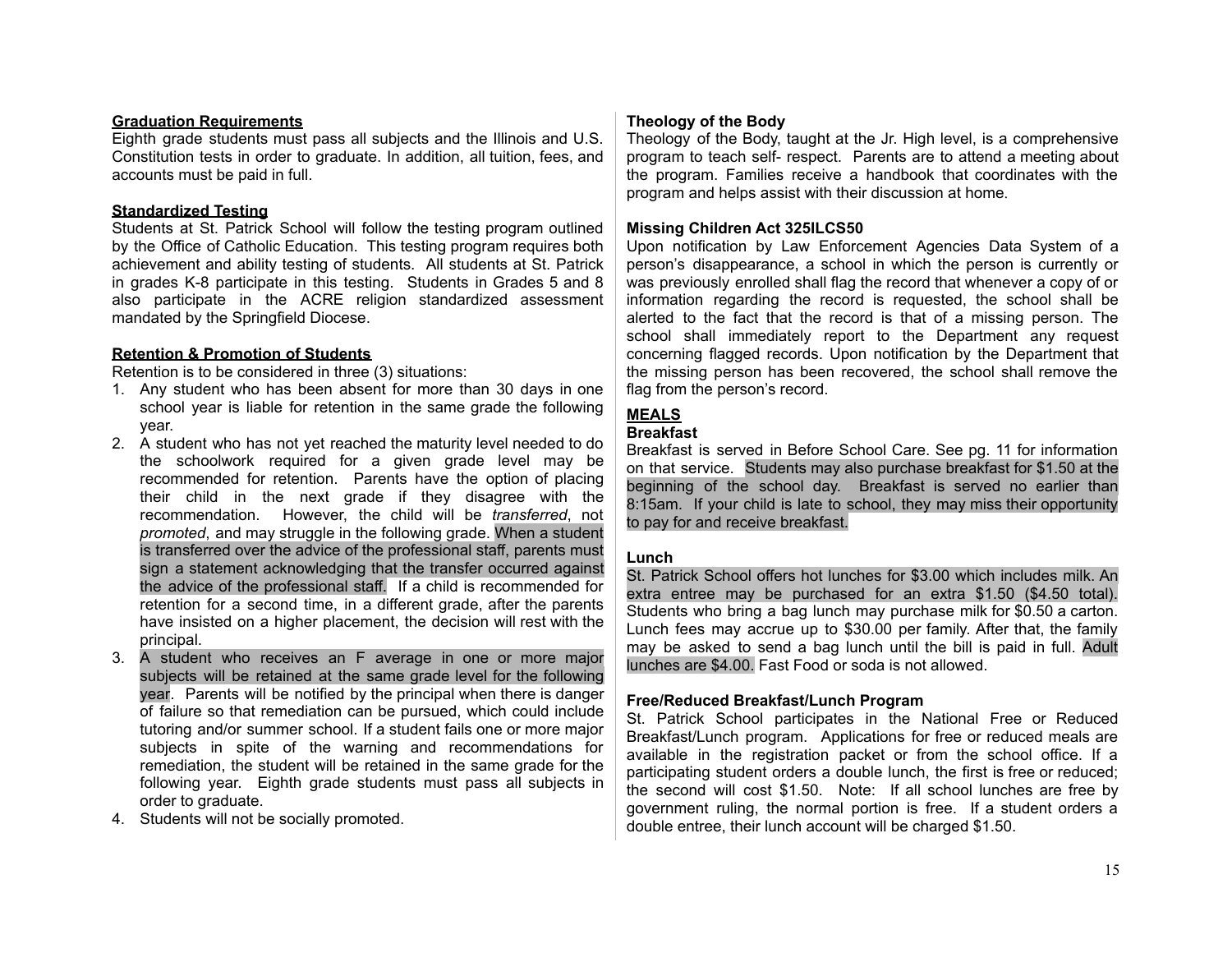# **LEGAL MATTERS INVOLVING STUDENTS**

#### *No Child Left Behind* **Notice**

In compliance with the *No Child Left Behind Act,* St. Patrick School hereby notifies parents that they have the right to request the following information regarding the professional qualifications of the teachers:

- a) whether the teacher has met state qualification and licensing criteria for the grade levels and subject areas taught
- b) whether the teacher is teaching under emergency or other provisional status
- c) the baccalaureate degree major of the teacher and any other graduate certification or degree held by the teacher, and the subject area of the certification or degree
- d) if the child is provided service by paraprofessionals, their qualifications.

#### **Non-Custodial Parents**

This school abides by the provisions of the Buckley Amendment with respect to the rights of non-custodial parents. In the absence of a court order to the contrary, this school will provide the non-custodial parent with access to the academic records and to other school-related information regarding the child. If there is a court order specifying that there is to be no information given, it is the responsibility of the custodial parent to provide the school with an official copy of the court order.

#### **No-Smoking Policy**

St. Patrick School is a non-smoking environment. All areas of Ss. James & Patrick Parish are non-smoking areas. Possession and/or use of tobacco products or paraphernalia on premises or at school events and functions is prohibited.

#### **Personal Belongings**

Students are encouraged to leave personal belongings at home, as the school cannot assume the responsibility for loss or damage. Students may not bring to school laser pointers, tablets, pagers, beepers, radios, cassettes, cassette or CD players, video games, skateboards, iPods, MP3 players or any other electronic device, with the exception of cell phones as outlined below, to school. These devices will be confiscated if found on school property. Only on occasion and for use on an assignment or in a program may other personal items be brought to school. In such cases, the student should secure explicit permission from the teacher before bringing the item. Items found with no name on them or for which there is a discrepancy as to ownership will become property of the school.

**Cell Phones***:* Cell phones are allowed on school premises but must be kept in lockers at the junior high level and in backpacks at all other grade levels. Cell phones must be turned off at all times. Any cell phones not in a locker or backpack will be confiscated. Cell phones may be used only with faculty/staff permission inside of school hours. When using a cell phone, students may not:

- Harass or threaten other people
- Play games, access email or the internet, send messages, gamble, or make purchases
- Take pictures unless authorized by the teacher

Violation of the cell phone policy will result in the following:

- 1<sup>st</sup> offense: device confiscated and must be picked up by parent
- 2<sup>nd</sup> offense: lunch/recess detention plus the device will be confiscated and must be picked up by the parent;
- 3<sup>rd</sup> offense: 1 day in-school suspension. The device will be confiscated and must be picked up by the parent.

#### **Search and Seizure**

#### *Search of school property*

In the interest of safety and in keeping with the standards expected of students in St. Patrick School, the school reserves the right to regulate the type of materials which students bring to school or have in their possession while in the school building. Lockers, desks, coat closets, storage cubicles are, and at all times shall remain, the property of the school. The school reserves the right to search them at any time without notice and without cause. Any material which, in the sole discretion of the principal or pastor, is inappropriate to be in the possession of a student, or which poses a threat or risk to the safety and wellbeing of other persons or property, including the school building, will be seized. The return of any material seized will be within the sole discretion of the principal.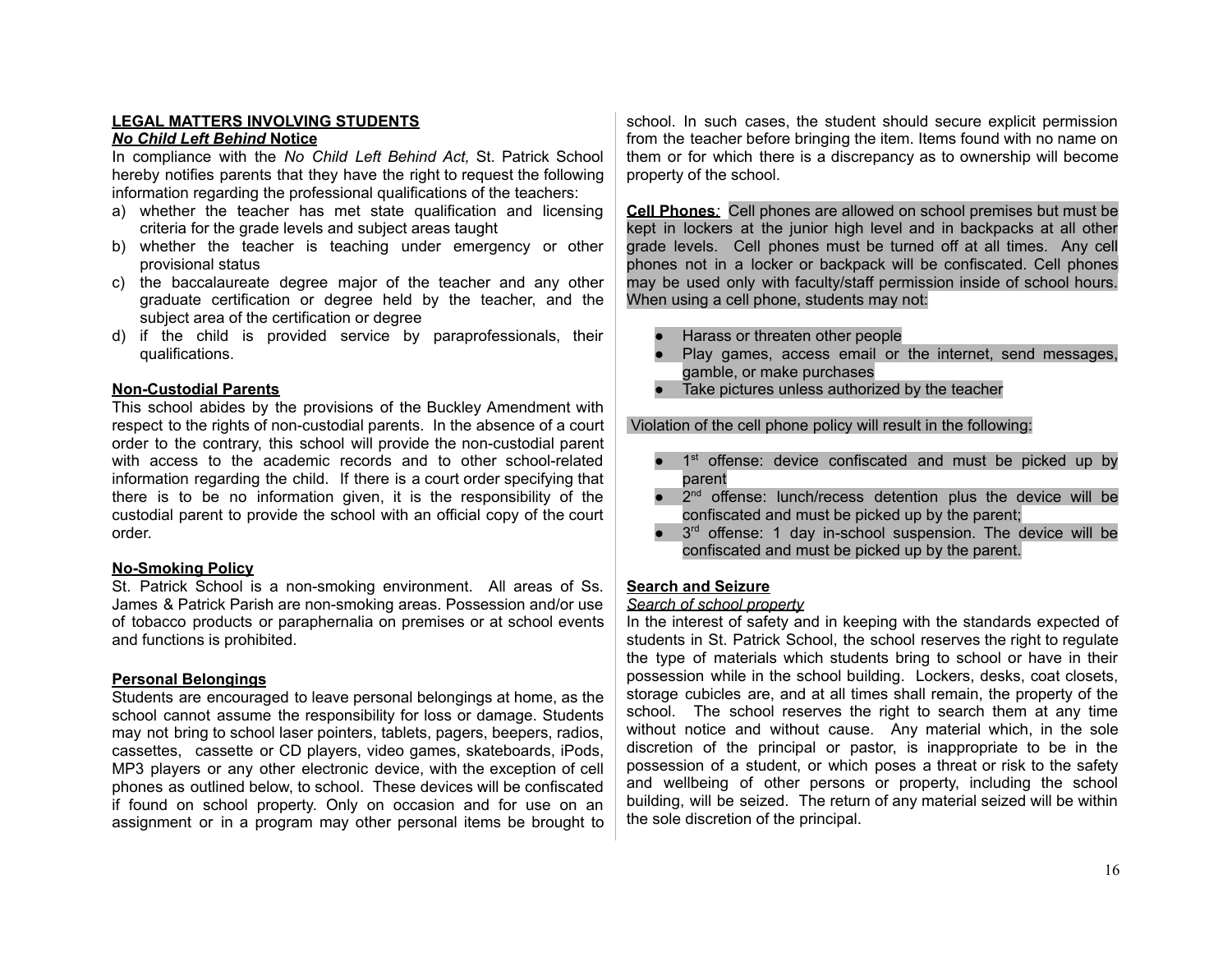#### *Search of student belongings*

The principal, pastor, or teacher may, at any time, ask a student to empty the contents of book bags, purses, coats, pockets, or other personal accessories, either worn or carried, if within his/her sole discretion, he/she reasonably believes that the student is in possession of inappropriate material.

#### *Search of students*

The search of a student's person shall occur only where the principal or pastor deems it necessary for the safety of the student or other persons and their property. In that event, the parent/guardian will be called to the school to conduct the search. If a parent or legal guardian is unavailable, the student will be separated from the other students at school until such time that the parent/guardian can be reached. In the event that it becomes necessary to separate the student from the other students, the pastor and the Diocesan Office for Catholic Education will be notified.

#### **Legal Proceedings Involving Students**

Any time that a student of St. Patrick School becomes involved in, or concerned with, or the subject of, any aspect of any legal proceeding of any type or nature whatsoever (including but not specifically limited to, any criminal, family, marital, civil and any and all other types of legal proceedings as well as the questioning of the student and the service of legal process or papers upon him or her) while attending school or on school or parish grounds, the following steps will be followed immediately:

- 1. The adult supervisor will alert the principal of the situation without leaving the student's presence.
- 2. The principal will, to the best of his/her ability:
	- a. notify the pastor and one of the student's parents/guardians;
	- b. go to the student's location and request that all further legal activity, questioning, identifications, the service of process or the student's arrest and/or removal from the premises, be stopped until the pastor or the student's parent/quardian arrives;
	- c. advise the student to remain silent and to not sign any papers or documents until a parent/guardian is present;
	- d. attempt to see that the student's legal rights and personal safety are protected until a parent/guardian is present;
- e. remain with the student at all times and attempt to isolate the student in the principal's office until a parent/guardian is present;
- f. advise and instruct all parties involved and that it is the policy of St. Patrick School to encourage its students to be good citizens but also to protect the legal rights of the student and his/her parent/guardian and to let the parent/guardian handle such matters;
- g. keep all other students out of the immediate area involved and honor the student's rights to privacy and confidentiality.

Police Questioning and Apprehension Procedures-

The following steps shall be taken to cooperate with the authorities:

- a. The officer shall properly identify him/herself.
- b. The parent(s) or legal guardian shall be notified immediately of the intent of the law enforcement authorities.
- c. The student's parent(s) or legal guardian have (has) a right to be present if the conference is held in the parish or school.
- d. If the student's parent(s) or legal guardian cannot be located, authorities are not to confer with the student unless they produce a warrant.
- e. If there is a warrant or if it is possible for the parent(s) or legal guardian to be present, the catechetical administrator or designee may be a witness to the conference held in the parish or school at the request of the parent(s) or legal guardian.
- f. Legal counsel should be called as needed if officers come to the parish or school.

# **Student Records**

#### *Parent/Guardian Access*

The parent(s) or guardian(s) have/has the right of access to the student's school records. Any parent wanting to view his/her child's school records must make a written request 24 hours in advance to the school office.

#### *Release of Records*

Names and addresses of students and their parents or guardians and other information in school records are confidential data. They will not be released to unauthorized persons, e.g., business firms, insurance companies, fundraising organizations, etc.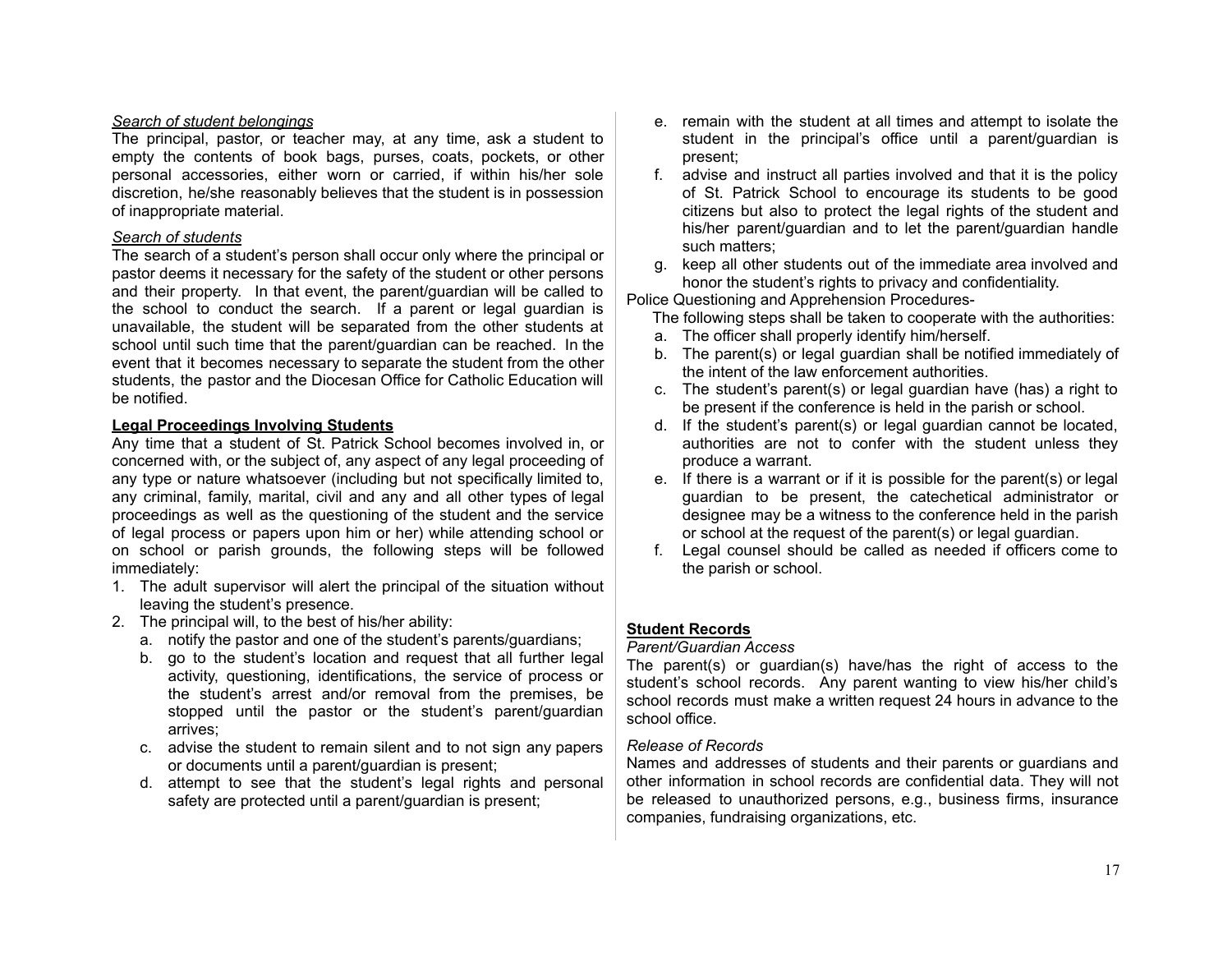There shall not be a release of personally identifiable school records without the prior written consent of the parent(s) or guardian, except in the following cases:

- to other school officials, including teachers and counselors within the school or school system who have a legitimate interest
- to officials of other schools in which the student intends to enroll, provided that the parent(s) or guardian are notified of the release of the records, are provided a copy of the record (if they desire it), and are given, if necessary, an opportunity to challenge the record;
- to federal auditors who are auditing a performance of federally funded programs;
- a court order authorizing release to the FBI, government officials, juvenile officers, lawyers, and/or police

If a student transfers to another school, information sufficient to ensure adequate placement of a student will be released within ten (10) days of receipt of a records request from the school of transfer. However, full official school records will not be released until all financial obligations to St. Patrick School are satisfied.

#### **STUDENT HEALTH POLICIES**

#### **Injuries and Accidents**

If an injury occurs, soap and water will be used to clean the injured area. A change of clothing (e.g. P.E. clothes) is required in the event of a blood contamination. Accidents and injuries will be reported immediately to the parent/guardian for determination of response and action. All reported injuries and accidents will be documented by the school office.

#### **Communicable Diseases #408.4**

Students with communicable diseases shall get an evaluation from a doctor and share it with the Principal or designee before they can attend school or a catechetical program. Child shall be sent home from a school/ parish program upon displaying symptoms of a communicable disease, having a temperature of 100 degrees or above, having vomited or having experienced an accident requiring a doctor's attention. Parents will be contacted for information and instruction. It is important that all pertinent information regarding home address, home phone number, parents' place of employment and employment phone numbers, as well as emergency contacts, be kept current should emergencies arise.

#### **Medical Conditions**

Parents of students with special medical conditions (e.g. hemophilia, allergies, diabetes, epilepsy, AIDS, etc.) should inform the secretary, school nurse, classroom teacher, and principal so that appropriate action may be taken when and if necessary. Information pertaining to health conditions and physical restrictions should be supplied by the student's physician.

#### **Returning to School after Illness**

Students who have been kept home during an illness may return to school when they feel well and the following guidelines have been met:

- the student has registered a normal temperature for 24 hours
- the student has taken a 48-hour course of antibiotics and is no longer considered contagious
- the student has had no vomiting or intestinal upsets for 24 hours
- the need for medication no longer exists
- the student's physician has given the OK to return following a contagious rash, eye infection, or other contagious condition
- in the case of lice, the nits and/or eggs are no longer present in the hair

#### **Health Exam Requirements**

St. Patrick School complies with the state of Illinois and the Department of Public Health in requiring all students to have a physical examination, dental examination, and proof of immunization prior to entrance. The following are required:

#### **● All students new to St. Patrick:**

- o Physical, dental, vision, proof of immunizations
- **● Kindergarten students:**
	- o Physical, dental, vision, lead blood screening, proof of immunizations
- **● Grade 2 students:**
	- o Dental
- **● Grade 6 students:**
	- o Physical, dental, proof of immunizations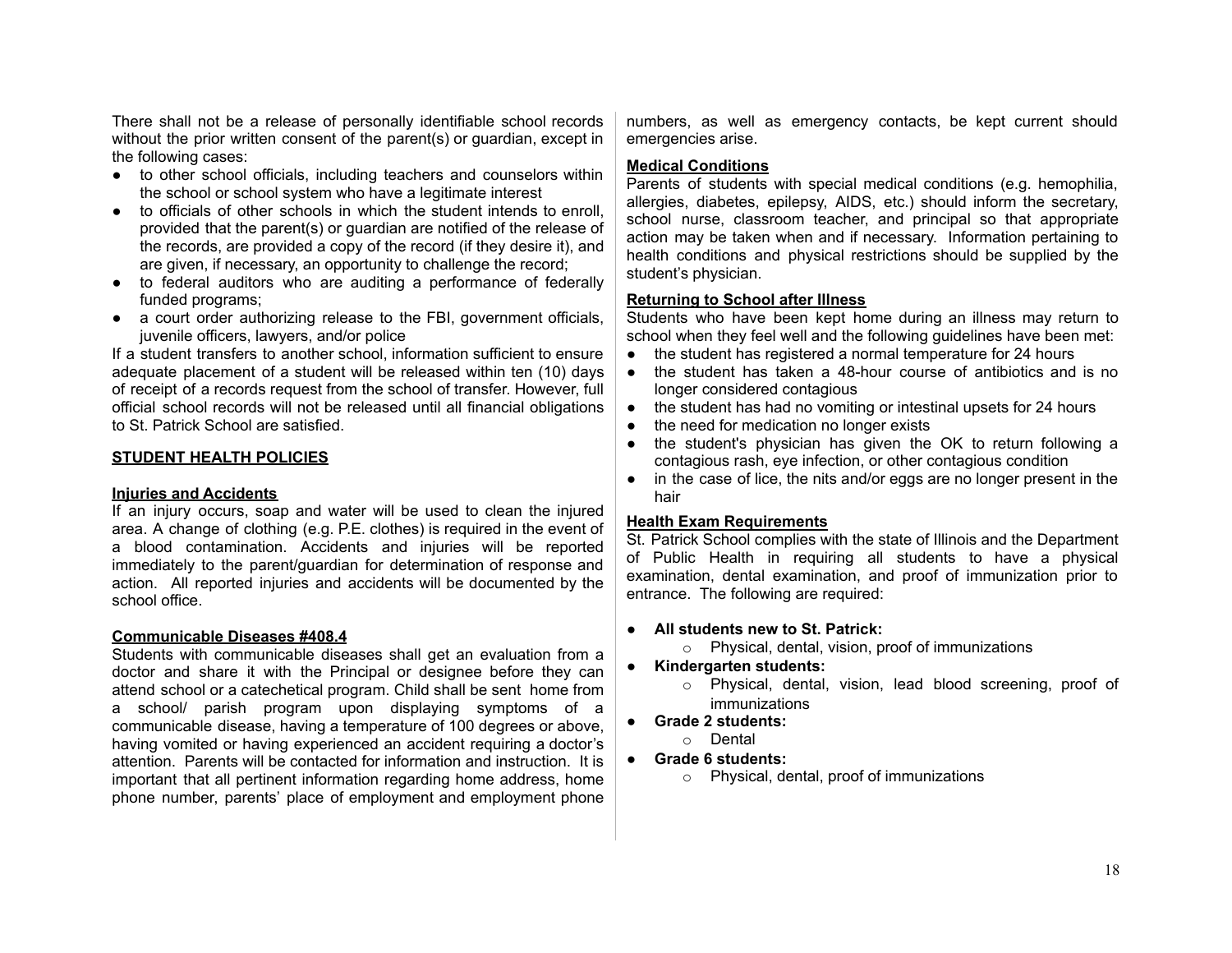#### **Immunization Records**

Students entering PreK, Kindergarten, and 6<sup>th</sup> grade must have their immunization records updated and physical examination completed by **October 15.** If not in compliance by that date, the student will be sent home and documented as truant.

#### *Immunization Requirements (Pre-K)*

- **DPT/DTAP** at least 4 doses by 2 years of age. 6 months required between 3<sup>rd</sup> and 4<sup>th</sup> dose.
- **Polio** 3 doses with  $3^{rd}$  dose by  $2^{nd}$  birthday.
- **MMR** 1 dose at 12 months of age or older
- **Hepatitis B** Children 2 and older must have had 3 doses with the first 2 doses at least 4 weeks apart, and at least 2 months between the  $2^{nd}$  and  $3^{rd}$  dose.
- **HIB** At least 1 dose at age 15 months or older.
- **Varicella** Children 2 years old or older must show evidence of having one dose on or after the 1<sup>st</sup> birthday, or provide evidence of disease by their doctor.

#### *Immunization Requirements (K-12)*

- **DPT/DTAP** at least 4 doses with the last dose being given on or after the  $4<sup>th</sup>$  birthday. If 10 years has elapsed since last booster, an additional booster is required.
- **Polio** 3 or more doses with the last dose given on or after the 4<sup>th</sup> birthday.
- $\bullet$  **MMR** Measles = 2 doses; Mumps = 1 dose; Rubella = 1 dose. (Note – usually done as an MMR with 2 doses given.)
- **Hepatitis B** Grades K-4: not required. Grades 6-12: three doses required. First 2 doses at least 4 weeks apart, and at least 2 months between the  $2^{nd}$  and  $3^{rd}$  dose.
- **HIB** Not recommended for children 60 months or older.
- **Varicella** Children who enter Kindergarten on or after July 1, 2002 must show evidence of having had the vaccine on or after the 1<sup>st</sup> birthday, or provide evidence of disease by their physician.

#### **Medicine**

Students should not have any drugs or medicine of any kind, whether prescription or non-prescription, in their possession or on the school grounds at any time.

### *Prescription Medicine*

If a student has a health condition that requires prescription medicine to be administered during school hours, the following policy will be enforced:

- The school must receive written orders from the physician detailing the name of the drug, the dosage, and the time interval the medication is taken.
- The school must receive a written request and permission from parent/guardian of the student to comply with the physician's orders.
- Medication must be brought to school in its original container with the written directions of the pharmacist.
- Every medication given must be recorded in the school's medical log which includes date, time, dosage, and signature of person dispensing the medication.
- Only the persons designated by the principal shall be allowed to dispense the oral medication in the school office pursuant to the physician's orders and then that person shall make the notations required in the medical log.
- Written medicine requests must be completed every school year.
- The school allows self-administration and self-carry of asthma medication and/or epinephrine auto injectors per doctor's orders.

#### *Non-prescription Medicine*

Non-prescription medication, such as Tylenol, aspirin, antacid, cough drops, antihistamines, etc., will not be dispensed in our school. If a child needs medication, the parent/guardian will be contacted and asked to bring medicine to the child.

#### **SCHOOL INSURANCE**

St. Patrick School has a Student Accident Plan available at registration. Parents are required to take the insurance unless they have other adequate insurance to cover possible school accidents. Checks are payable to the insurance company. Parent(s)/guardian(s) will be expected to indicate their insurance arrangements at registration.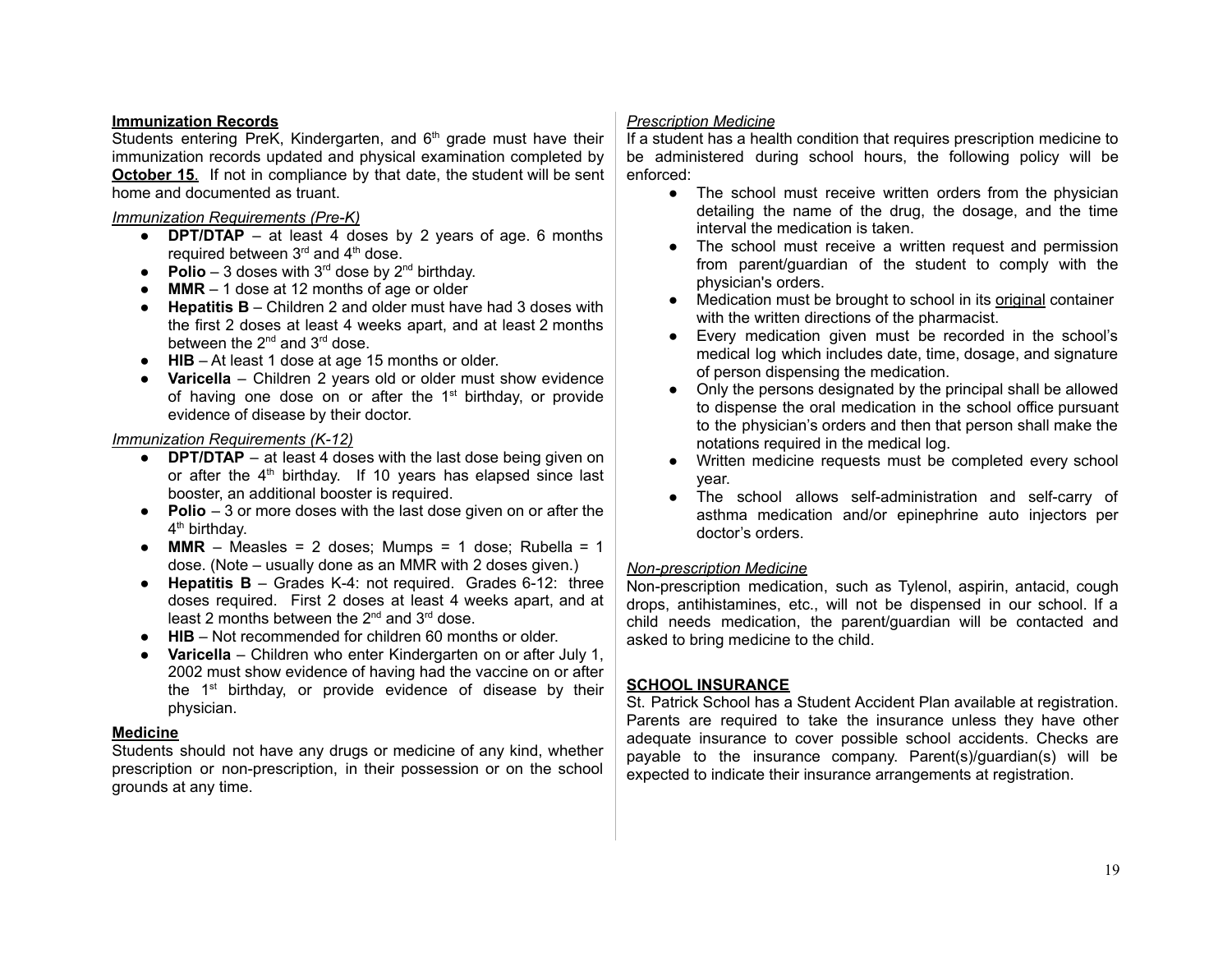# **TECHNOLOGY**

#### **Telephone Use**

Students will not, as a rule, be allowed to make phone calls from the school telephone. All arrangements for transportation and afterschool activities are to be taken care of before school. If an afterschool activity is canceled during the school day, students will be allowed to call to make alternate transportation arrangements.

Phone calls to obtain permission at the last minute to attend field trips or activities will not be allowed. (See Field Trips p. 10).

In order to encourage responsibility, students will not be allowed to use the school phone for forgotten assignments, books, P.E. clothes etc. In addition, parents/guardians are asked to cooperate by not delivering forgotten assignments, books, P.E. clothes, etc.

#### **Computer/iPad/Chromebook Acceptable Use Policy**

Computers, Chromebooks, and iPads are used to support, extend, and enhance learning and instruction. Networks allow people to interact with many computers. The Internet links computers around the world, giving students and teachers access to a wide variety of information resources.

It is the policy of St. Patrick School that all computer resources, including the Internet, are to be used in a responsible, efficient, ethical, and legal manner. The following guidelines have been developed to outline the manner in which the Internet is to be used by St. Patrick School students and staff. Failure to use the computer network in the manner described below will result in revocation of access privileges. The complete Diocesan/Parish Guidelines and Procedures Manual is on the school website, [www.decaturstpatrick.org](http://www.decaturstpatrick.org). Parents and students sign an acceptable use and iPad/Chromebook agreement.

#### **Student/Staff Responsibilities**

- Your access to the Network and Internet is a privilege, not a right. Continued access to the network is based on compliance with the guidelines set out in this policy.
- The manner in which you use the Network and the Internet reflects on the reputation of St. Patrick School and your own reputation. It is mandatory that this reflection be unblemished and that all users conduct themselves with the utmost respect and courtesy at all times.
- You should expect only limited privacy in the contents of files on individual data disks or on the hard drive of any school device. They are subject to the Search and Seizure policy described in the Parent-Student Handbook.
- St. Patrick School may restrict your use of the Network and Internet if your communications are not directly related to the learning goals set by the classroom teacher and the curriculum objectives established by the school administration.
- Parents have the right to request to see the contents of their student's personal files or individual data disks at any time.

#### **Modification of Network Use Policy:**

St. Patrick School reserves the right to modify or amend this policy at any time in order to meet changing conditions in the field of computer and Internet technology or to address unforeseen situations which may arise. Notification of modifications to this policy will be published to the school community in a timely fashion.

#### **Acceptable Use of the Network**:

The Internet will be used only for instructional purposes directly related to learning goals set by the classroom teacher and the curriculum objectives established by the school administration.

#### **Access to the Internet:**

Students and staff will have access to the Internet through their classroom technology on a limited basis utilizing information resources which will be pre-approved by faculty/staff and the school administration.

#### **Unacceptable Use of Technology:**

Unacceptable communications or actions involving the Internet include, but are not limited to, the following:

- Unauthorized searching and browsing within Internet information resources.
- Using profanity, obscenity, or other language in messages which may be offensive to others.
- Sending messages that attack or insult others.
- Sending messages to someone after you have been told to stop, by the receiver or by school personnel.
- Posting personal communication without the author's consent.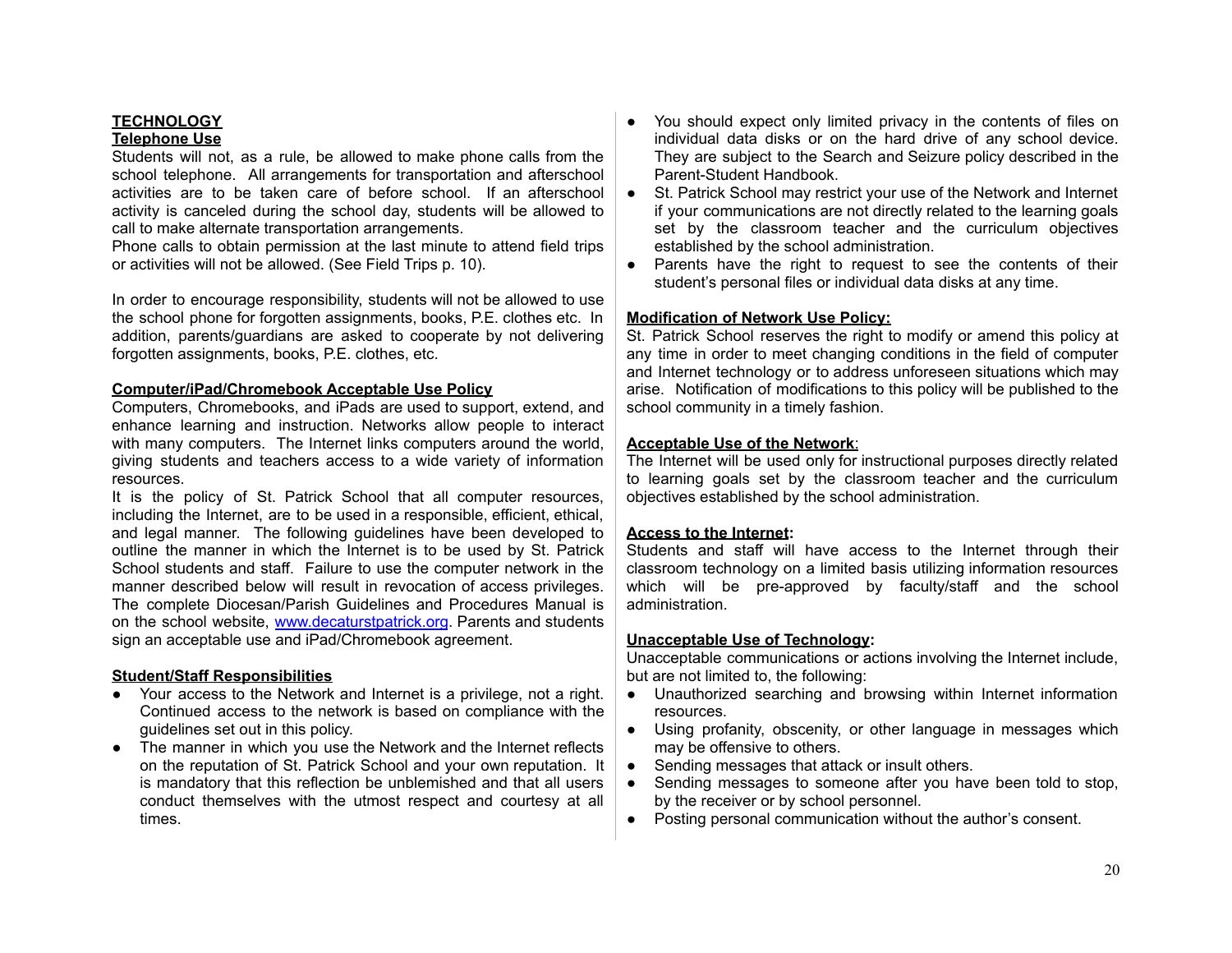- Posting anonymous messages.
- Posting messages with personal contact information about yourself or others.
- Agreeing to meet with someone you have met online.
- Damaging computers, iPads, computer systems or networks, including the data of others.
- Sharing your password with others.
- Any type of hacking or damaging of systems through the introduction of viruses.
- Using the network for any illegal activity, including violation of copyright laws or other software contracts.
- Using the network for financial or commercial gain or for political lobbying.
- Any use of the school's hardware or software which is found to be objectionable at the sole discretion of the pastor, parochial vicar, and/or school administration.
- Activating chat rooms, e-mail (students), downloading of games or music, and/or other non-curricular-based applications while on the Internet unless supervised by a teacher.

**Any damages incurred by the student will be reimbursed by the parent/guardian. If an iPad, Chromebook, computer, etc. are broken, the student's family will replace the item at market value.**

#### **Sanctions**

If a student intentionally engages in any of the prohibited acts listed, the student may be subject to the following disciplinary action: suspension of network access and/or Internet access, revocation of network access and/or Internet access, suspension, school expulsion, or a referral to legal authorities.

# **FINANCIAL MATTERS**

The actual cost of educating a student at St. Patrick School is over \$6,000.00, which is greater than tuition and book fees.

#### **Tuition and Fees 2022-2023**

**Family (non-refundable) registration fee**: \$50.00

**Kindergarten – 8 th Grades:** see volunteer discount page 22 Tuition: \$2,940.00 for one child \$4,725.00 for two children

\$5,670.00 for three or more children

Book/Computer fee (per child): \$300.00

# **Pre-School 3/4 Half-Day:**

\$2,000.00 for five days per week (8:00am – 11:30am)

# **Pre-School 3/4 Full-Day:**

\$3,675.00 for five days per week (8:00am to 2:50pm) Materials Fee for Preschool (per child): \$150.00

**FACTS & Payment Options** All families will be enrolled in FACTS, the financial management company used by St. Patrick School, for tuition payments and accounting.

Four options for tuition payment exist:

- 1. Annually in July with no additional fees
- 2. Semi-annually on the 5th or 20th of the month in July and January with a \$5.00 charge per payment or in August and February with a \$5.00 charge per payment to FACTS
- 3. Quarterly in July, Oct., Jan., and April on the 5th or the 20th of the month with a \$35.00 payment fee to FACTS
- 4. Monthly (10 payments) on the 5th or the 20th of the month with a \$35.00 payment fee to FACTS

Please contact Robin Canary, tuition manager, in the parish Finance Office (429-5363) for questions or to enroll in FACTS. Parents will be able to access their account records on FACTS as needed. They will also be able to print their payment history for income tax filing whenever they like. Those without access to computers/printers may call the Finance Office to have copies prepared or mailed to them.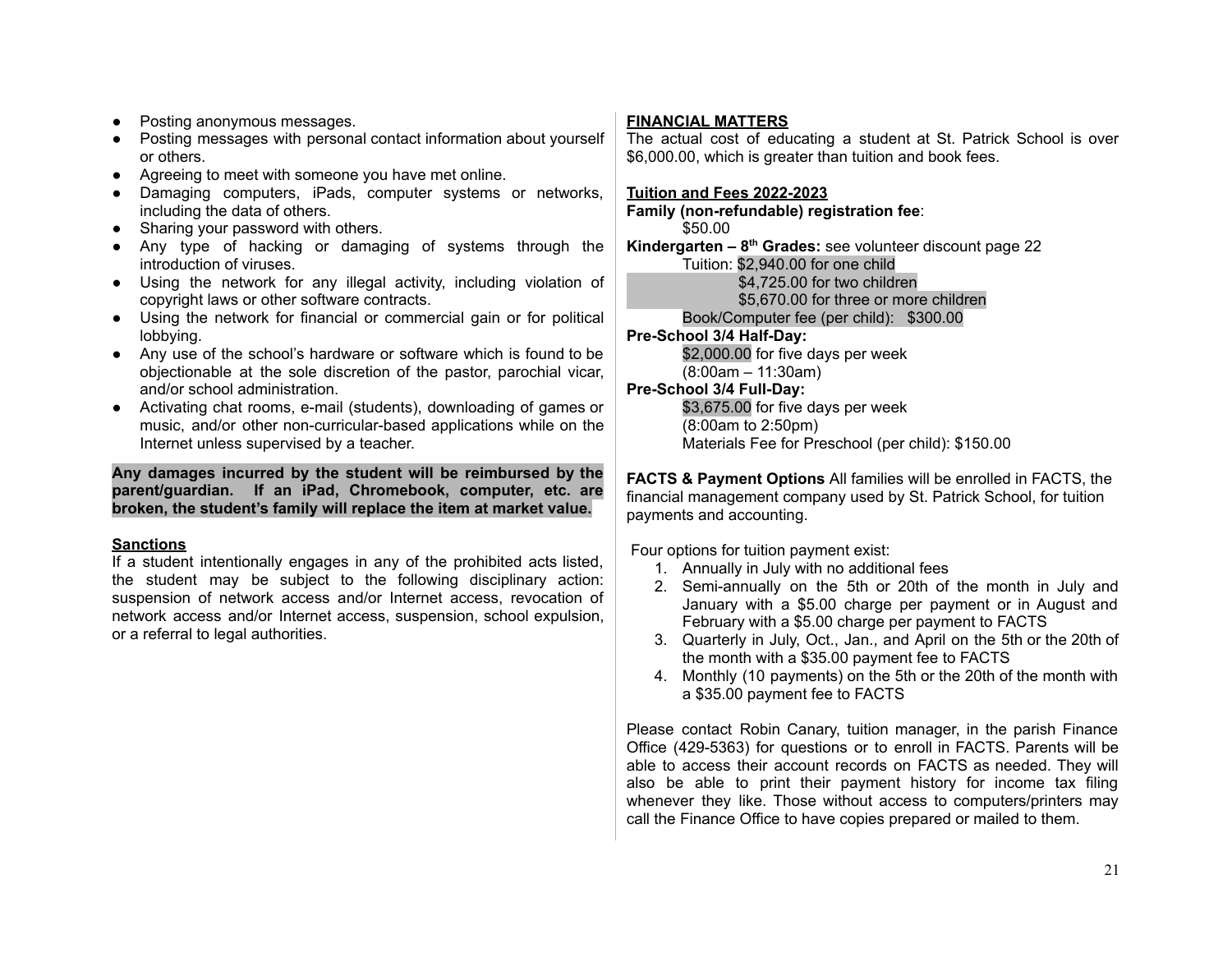#### **Scholarships & Financial Aid**

Scholarships and Financial Aid packages are awarded in the spring. It is expected that those who apply will complete the required FACTS form and submit it to the company with payment for processing by the company deadline and also apply to Empower Illinois. Tuition payments should be current and pre-registration should be completed by those seeking scholarships or financial aid.

#### **Volunteer Discount**

It is the policy of St. Patrick School to reward families who complete 20 hours (K-8) or 10 hours (Pre-K) of volunteer service with lower tuition than the families who do not volunteer. The lower tuition amount is two hundred dollars (\$200) less than the standard rate for K-8 and one hundred dollars (\$100) less than the standard rate for Pre-School. It is the responsibility of each family to provide documentation of volunteer service.

#### **Volunteer Opportunities**

St. Patrick School proudly recognizes the reputation it maintains for having involved and interested parent(s)/guardian(s). We are a community that acknowledges the importance of Catholic education and a Christian environment for our children. We realize that much is required to keep our school alive and excellent. St. Patrick School is a community expecting you as a parent/guardian to become involved in your child's education in a wide variety of ways.

Any parent, grandparent, or other adult family member/friend is invited to volunteer after having completed the necessary safe environment training. See p. 9 for information on the Bishop's mandate for Protecting God's Children training and a background check. Volunteers are needed in the following areas:

- **Fundraiser volunteers** help with the Auction and Annual Fund.
- **School office** volunteers help with office-related needs, such as using the copy machine, laminating, stuffing envelopes, etc.
- **Playground volunteers** help supervise and monitor outdoor and indoor recess play during the lunch hour
- **Bingo**

# **Referral Discount**

St. Patrick offers a reduction in tuition for those families who refer a new family to the school. That reduction is applied as a tuition credit for the referring family when the student(s) of the new family remains for a full year and the new family meets its financial obligations for fees and tuition. The credit is issued for the next school year.

# **Refunds**

Students who withdraw from St. Patrick School and request a refund will be directed to the parish office. Refund of tuition will be determined by the parish office. A fee will be charged.

# **Returned Checks**

If St. Patrick School receives a returned check from a parent/guardian due to insufficient funds, a \$25 NSF fee will be charged. Subsequent payments must be made in either cash or money order.

#### **Year-end Responsibilities**

Students who have any outstanding obligations will not receive report cards until all debts are paid. This includes returning library books, athletic uniforms, financial obligations, etc. Eighth graders will not be allowed to graduate or attend graduation activities and ceremonies unless all obligations are met.

#### **VISITORS/PARENTS**

All visitors/parents to the school building must report to the school office/secretary upon entering. Permission to visit any classroom must be given by the principal. This policy is done to ensure minimal disruption to the students' educational process. Visitors may be asked to wear an identification badge during their stay in the building.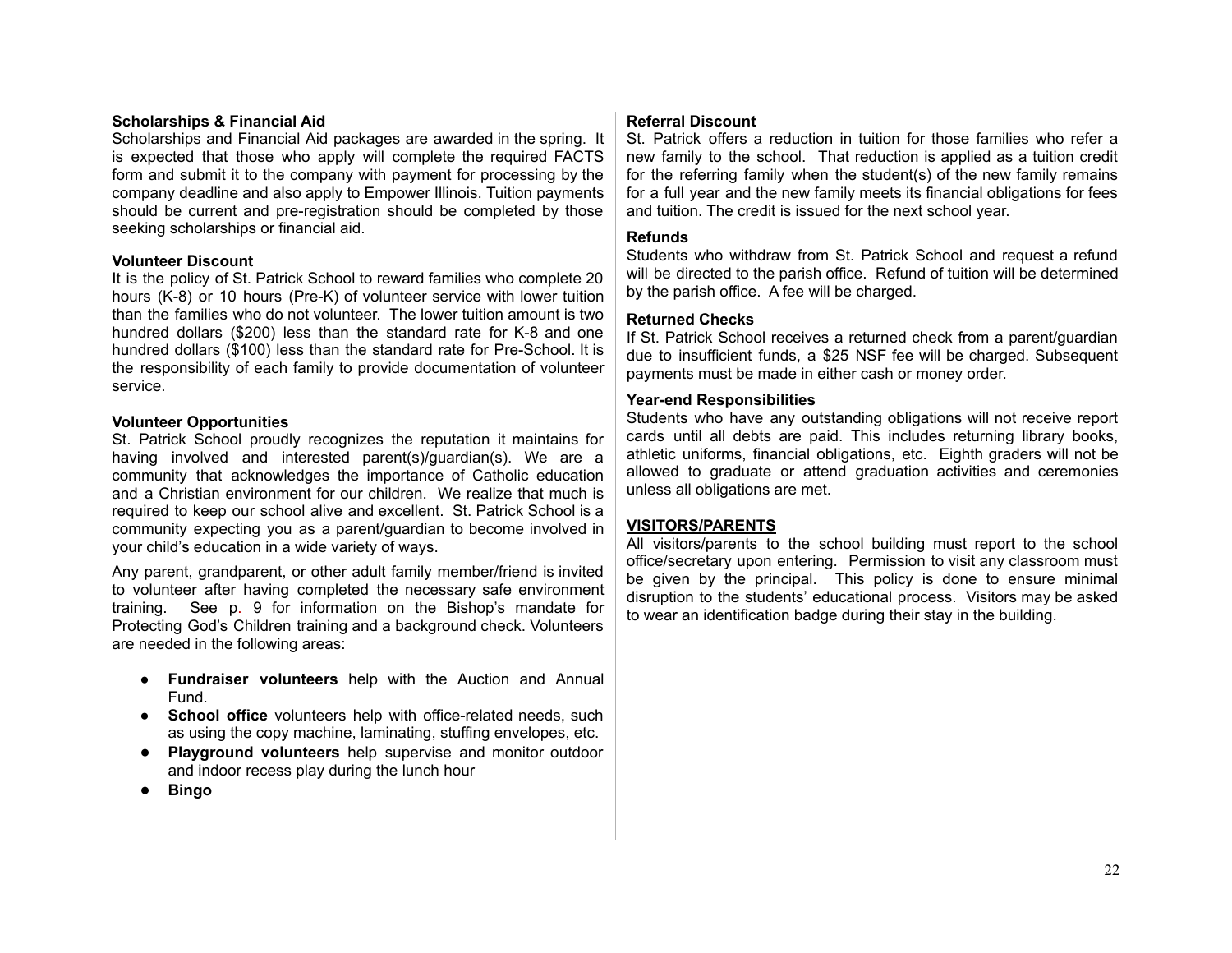# **UNIFORMS & DRESS CODE**

#### **School Uniforms**

All students are required to wear the approved school uniform beginning on the first day of pupil attendance for the school year. Any violation of the uniform policy can result in: a lunch/recess detention, students being held out of class until parents bring proper uniform attire to school, in-school suspension, etc. Parents may purchase uniforms online at [www.dennisuniform.com](http://www.dennisuniform.com) or from Luers Family Shoes located at 1520 South MacArthur Blvd in Springfield. Uniforms may also be purchased from Target, Old Navy, Walmart, etc. All uniform items should be free from logos. The St. Patrick School logo is allowed on uniform items, but it is not required.

# **General Uniform Requirements – Boys and Girls**

# **K-8**

- Shorts may be worn from the first day of school until November 1 and from April 1 to the end of the school year
- Shorts may not be more that 2" above/below the knee
- Cargo shorts and pants are not allowed
- All clothing worn under uniform shirts must be solid white, grey, navy, hunter green, or black and both must be tucked in
- Plain socks in white, grey, navy, or black
- School logo sweatshirts
- Cardigan, sweater or sweatshirt in solid white, grey, navy, hunter green, or black
- Hooded sweatshirts may only be worn as outerwear
- **Plain tennis shoes**
- Shoe laces must be tightly laced and tied
- Shoes that blink/light-up excessively or have spinners are highly discouraged. Parents may be called to replace if they are a distraction to the learning environment
- Headbands must be flat and without anything extending from them

# **K-5**

- Navy blue traditional dress slacks or walking shorts
- Hunter green or heather grey polo shirt with no brand logo, long or short sleeved, these can be found at Old Navy, Target, Kohl's, Walmart, Custom Trophies, etc.
- Custom Trophy shirts are sold at St. Patrick School and may have the St. Patrick School logo added for a small fee

# **6-8**

- Traditional khaki or navy blue dress slacks or uniform shorts No low rise or hip huggers may be worn
- Navy, heather grey, or hunter green polo shirt with no brand logo
- Belts in plain navy, brown, khaki, grey, or black must be worn

# **Girls: K-5**

- Uniform jumpers and skorts must be worn in Luers Uniform Becky Thatcher Plaid. Navy skorts are also allowed
- Jumpers may not be more than 2" above the knee and may only be in the uniform plaid
- Girls must wear shorts under their jumpers
- Girls may wear tights in solid white, grey, navy, hunter green, or black under their jumper
- No capris may be worn under the jumper/skort

# **Girls: 6-8**

- Uniform skirts may be worn in Luers Uniform Becky Thatcher Plaid. Khaki and navy skorts are also allowed
	- o Skirts/skorts may be no more than 2" above the knee and skirts may only be worn in the uniform plaid
	- $\circ$  No capris may be worn under the skirt

# **P.E. Uniforms**

# **K-8**

Tennis shoes

# **4-8**

All students in grades 4-8 must wear a P.E. uniform to participate. All P.E. clothing should be marked with the student's name.

- St. Patrick P.E. shorts
- St. Patrick P.E. shirt
- Plain navy blue or gray sweatshirt and/or sweatpants-no logos, stripes, etc.
- **●** Drawstring gym bag for carrying P.E. clothing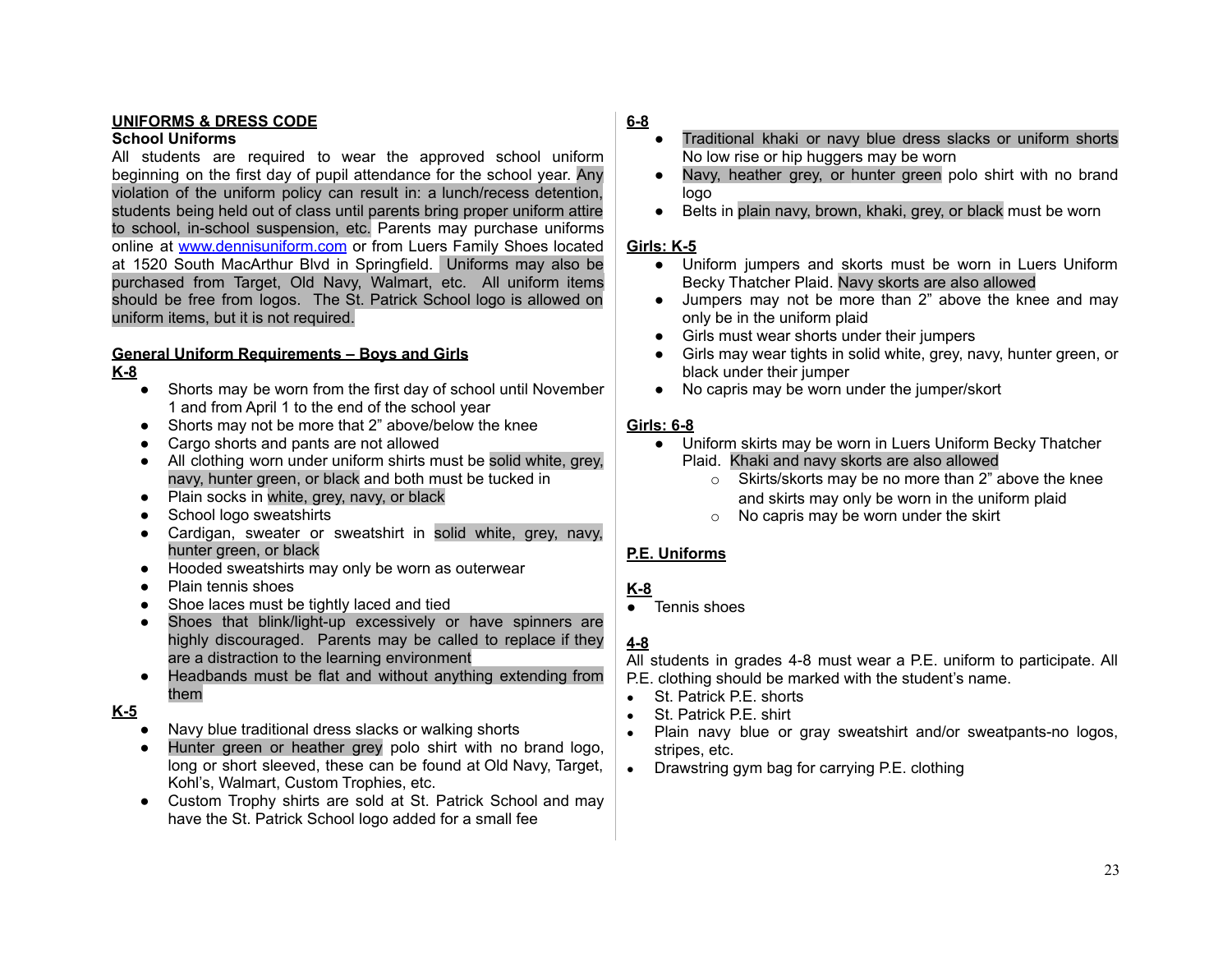#### **Dress Code for Uniform or Non-uniform Days K-8**

#### *Grooming (Not Allowed)*

- Extreme hairstyles
- Hair may be dyed, but hair color must be a natural color
- Hats, do-rags, and bandanas
- Facial hair
- Make-up
- Lip stick, perfume, cologne and/or body spray
- Artificial or acrylic nails

# *Jewelry/Accessories (Not Allowed)*

- Nose rings, lip studs, tongue studs, hoop earrings of any size, and/or dangling earrings
- Sunglasses, gloves, or smart watches

# *Piercings/Tattoos (Not Allowed)*

• Tattoos, including temporary tattoos

# *Clothing (Not Allowed)*

- Clothing, including belts, may not have spikes
- Skinny jeans or skinny pants may not be worn
- Bag, sag, drag, low-rise slacks or hip-huggers may not be worn
- Platform/stacked shoes, moccasins, house-slippers, high heels, sandals, clogs, open-toed shoes, sling-back shoes, or Heelys (shoes with wheels) may not be worn
- Pajama bottoms, cargo pants, cargo shorts, or pants/shorts with holes or paint splatters may not be worn
- Bare midriffs, spaghetti straps, micro-miniskirts, tank tops are not allowed
- Jeans with holes or simulated holes

# **SB 0817**

In compliance with SB 0817, St. Patrick Catholic School will not prohibit hairstyles historically associated with race, ethnicity, or hair texture.

# **Spirit Day**

Days that are marked "Spirit Day" on the calendar throughout the year are days that students may wear their Spirit Wear shirts with a uniform bottom. This includes pink, green, black, or gray T-shirts with St. Patrick School logo; pink, grey, navy, green, and white sweatshirts with hoods (for K-5) or without hoods (for K-8) with St. Patrick School logo; green slick pullover with St. Patrick School logo; and navy blue fleece with St. Patrick School logo. Students may also opt to wear the regular uniform shirt. Spirit Days are not non-uniform days.

# **Non-Uniform Days**

Students may be excused from wearing uniforms on special occasions or for special events. Parents will be notified in advance for each of these occasions. A non-uniform day is allowed for each student on the day s/he celebrates his/her birthday in school. For every non-uniform day, the Dress Code General Guidelines found on pages 23 & 24 must be followed.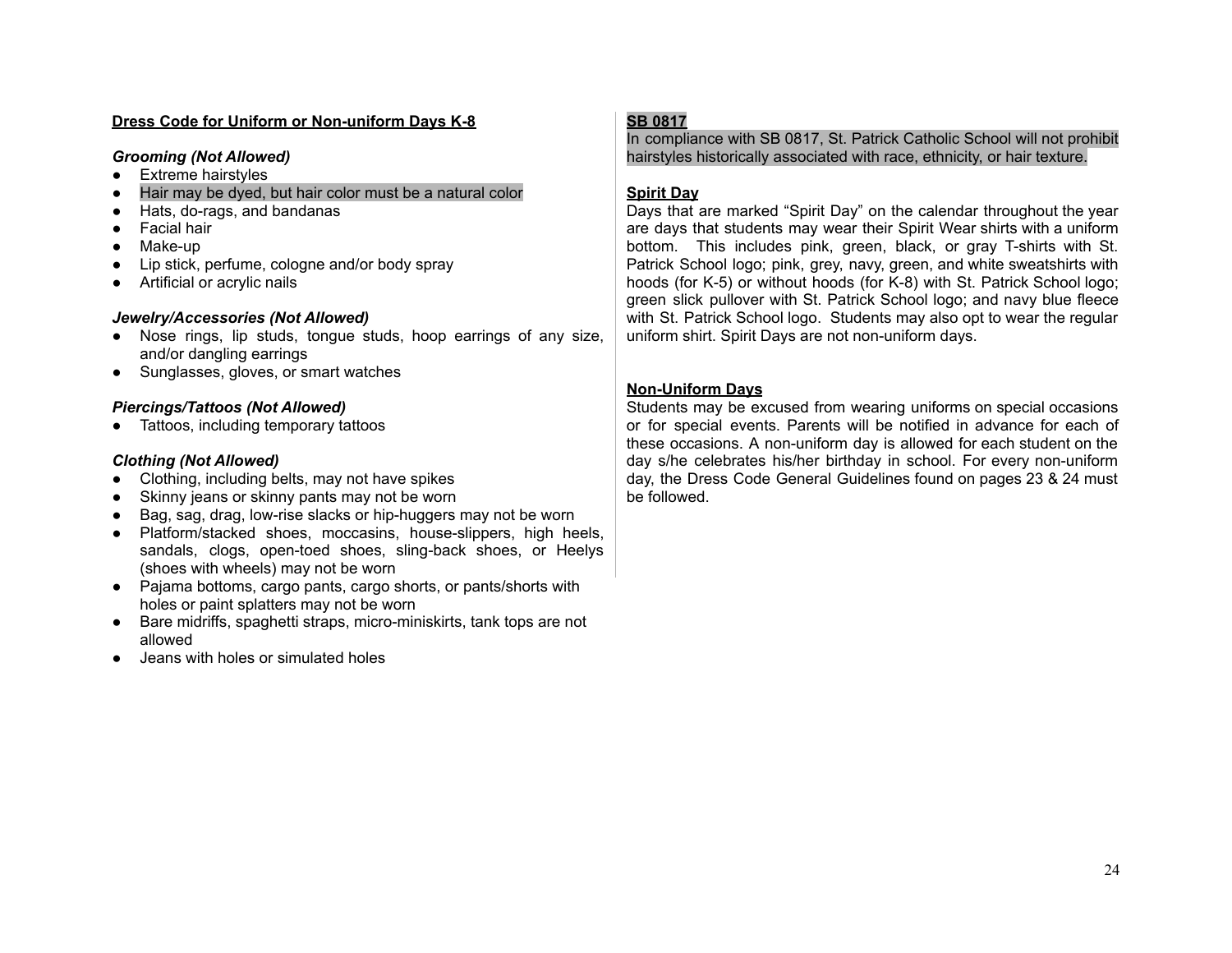# **ST. PATRICK SCHOOL ADVISORY BOARD**

This Board is an advisory body consisting of the following members: Pastor, School Principal, teacher representative (all ex-officio/non-voting members), and 10 voting members. All members must comply with the diocesan safe-environment requirements as outlined on page 9.

Section 1: The purpose of the Board is advisory and consultative in matters pertaining to educational programs and facilities of the school.

Section 2: The Board shall be aware of all aspects of the formal educational programs of the school.

Section 3: The functions of this Board shall be:

- a) To advise the Pastor in the formation of a statement of mission for educational programs of the school.
- b) To advise the principal/faculty in the formation of a philosophy and goals for the educational programs and to ensure that there is an ongoing evaluation of these.
- c) To evaluate the needs of the educational programs of the school.
- d) To advise in the coordination of school programs.
- e) To ensure that the policies of the Diocesan Board are implemented at the local level.
- f) To advise in the formation of additional policies that are necessary.
- g) To seek a better understanding and wider support of Catholic education within the parish and local community.
- h) To establish and coordinate long-range planning.
- i) To establish a program that will provide the necessary resources to implement programs and activities.
- Any concerns or suggestions of members of the school and parish, and school parents/guardians are welcome.
- Written requests or issues to be addressed by the Board will be accepted by any Board member or principal by the 15th of the month in order to set the meeting agenda.
- The right of visitors to address the Board shall be limited to those whose written request received approval.

All meetings of the Board are open to members of the school, school parents, and parish. The Board meets on the fourth Tuesday of most months during the school year and at other times as deemed necessary by the Pastor or President of the Board. Minutes of past meetings are available upon request from the Board Secretary or are on the school website.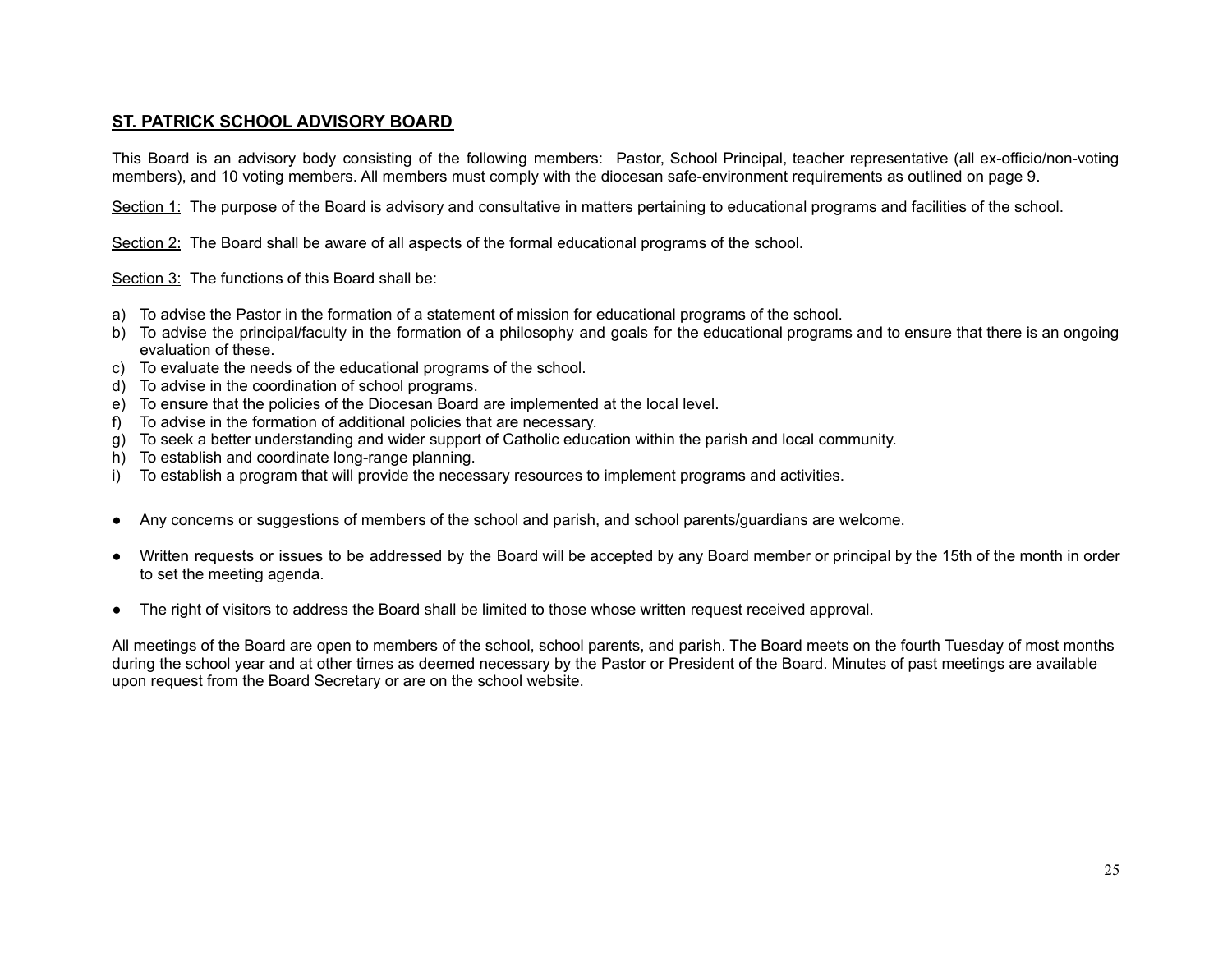# **ST. PATRICK SCHOOL ATHLETIC ASSOCIATION**

St. Patrick Athletic Association is responsible for athletics at St. Patrick School including soccer for grades 1-8, basketball for boys and girls in grades 5-8, and girls' volleyball for grades 5-8. Other sports may be available if there is interest and coaches are available. All members must comply with the diocesan safe-environment requirements as outlined on page 9. St. Patrick School is a member of the IESA and abides by its rules and regulations.

Registration fee for sports is \$50.00 for each sport played. Fee must be paid before the season begins. No pay, no play.

Physicals are required of all students who participate in any sport at St. Patrick School.

#### **Eligibility for All Sports**

All students in grades 1 through 8 who participate in athletics are bound by the following eligibility policy.

- Rating of "ineligible" pertains to all sports.
- Overall grades must be 70% or higher to be eligible to participate on a St. Patrick School team or a Co-op team.
- The period of ineligibility will last one week. Determination will be made by the teachers. The Athletic Director will be notified on Monday morning. Students are considered ineligible from Monday morning to the following Monday morning.
- Students who are ineligible and are allowed to play will be permanently suspended from the team.
- Students who are ineligible may practice, but may not play. Ineligible students are encouraged to sit on the bench during games, to encourage their teammates and continue to foster the team experience.
- When a student is absent from school, s/he is considered ineligible to participate in the game that evening.
- Every student who qualifies under the above rules and cooperates with the coach through effort and practice will be allowed to play in every game in which s/he is eligible.

#### **General Rules for All Sports**

- Coaches will have the authority to make decisions affecting play at practice and games and may bench students from a game or practice for misconduct or failure to cooperate.
- A coach does not have to play a player who is not present ten minutes before a game, or a player who has not attended a sufficient number of practices prior to the game.
- Notice must be given to the coach, prior to the game, if a student is going to be absent or s/he may be penalized one game.
- Uniforms are to be returned on the day of the last game. Students are responsible for lost, damaged, or no return of uniforms. The current replacement cost is \$100.00 per uniform.
- Concussion policy according to NFHS requires any player who exhibits signs consistent with a concussion shall be immediately removed from the game and shall not return to play until cleared by an appropriate health care professional.

For more details about the Athletic Association and the By-Laws, please request a copy of the "Decatur Catholic Athletic Handbook" from a member of the Association Board listed on p. 4 of this handbook or call the school office.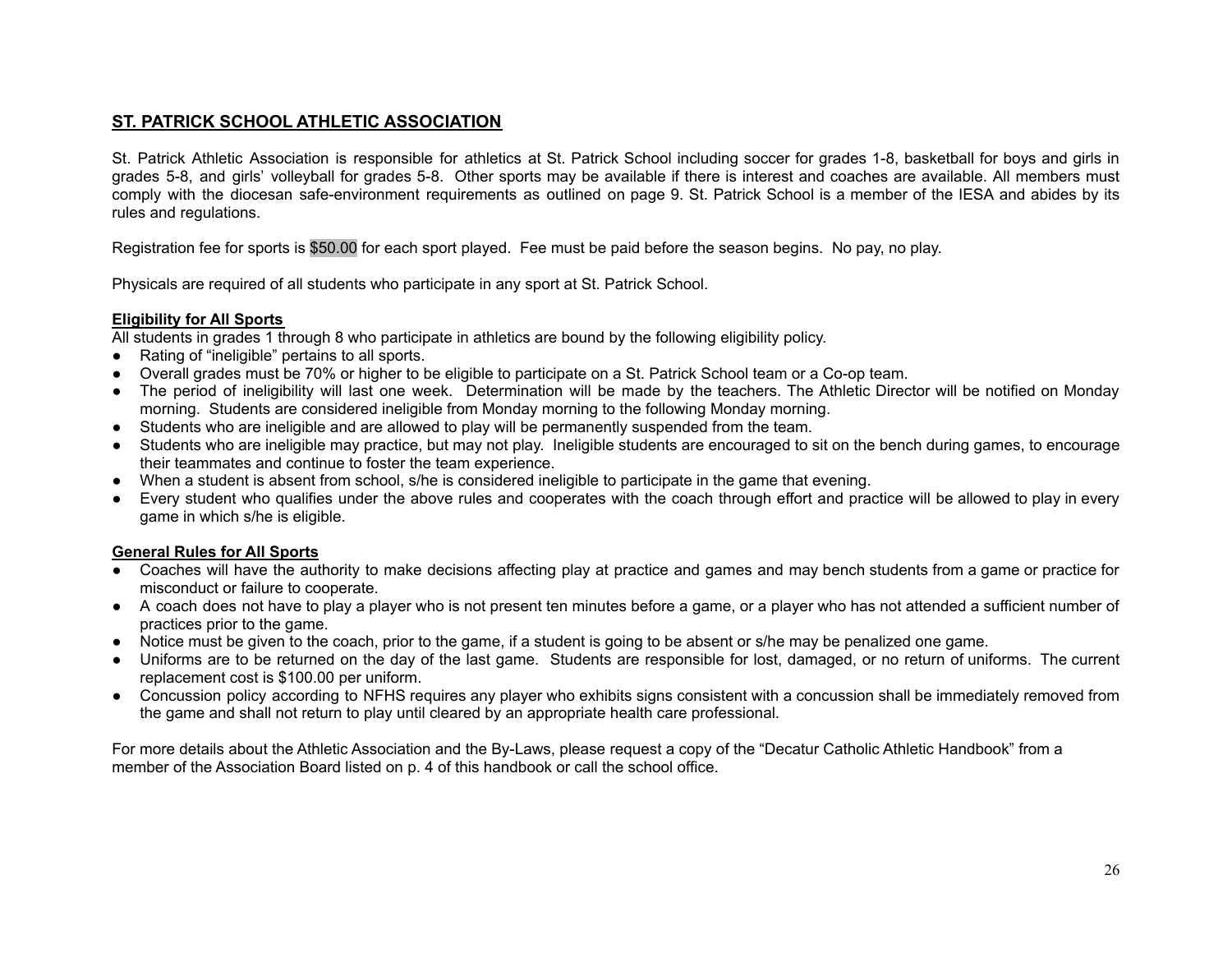# **ST. PATRICK HOME AND SCHOOL ASSOCIATION**

# **Purpose:**

The purpose of The Association shall be to support the spiritual and educational experience of Catholic education at St. Patrick School. The Association serves to:

- Foster a stronger relationship between parents and school faculty, staff and administration.
- Assist in managing activities and projects to raise funds in support of the school.
- Review The Association budget, at each meeting, and by-laws, annually.
- Support and encourage volunteerism among school parents/guardians and the parish community to further the mission of St. Patrick School.

#### **Membership**:

Any parishioner of Ss. James & Patrick and/or legal guardian of a student enrolled at St. Patrick School interested in the development of Catholic youth in St. Patrick School is eligible for membership in this Association. All members must comply with the diocesan safe-environment requirements as outlined on page 9.

#### **General Information:**

Meetings are held regularly throughout the year. Interesting programs with speakers may be planned as well as open house, book fairs, children's displays, etc.

It's a great time to meet people, learn more about school and other ways to become involved during the year.

#### **Committees:**

The Home & School Association provides a number of committee and volunteer services which support school activities.

- President: Leads meetings, plans major events, relays all relevant information to the principal.
- General Room Chair: Recruits, volunteers, and arranges parties.
- Vice President: Fills in duties where the President may need help. Helps plan and organize events.
- Secretary: Takes notes during meetings and ensures quorum.
- Treasurer: Tracks money and creates the yearly budget.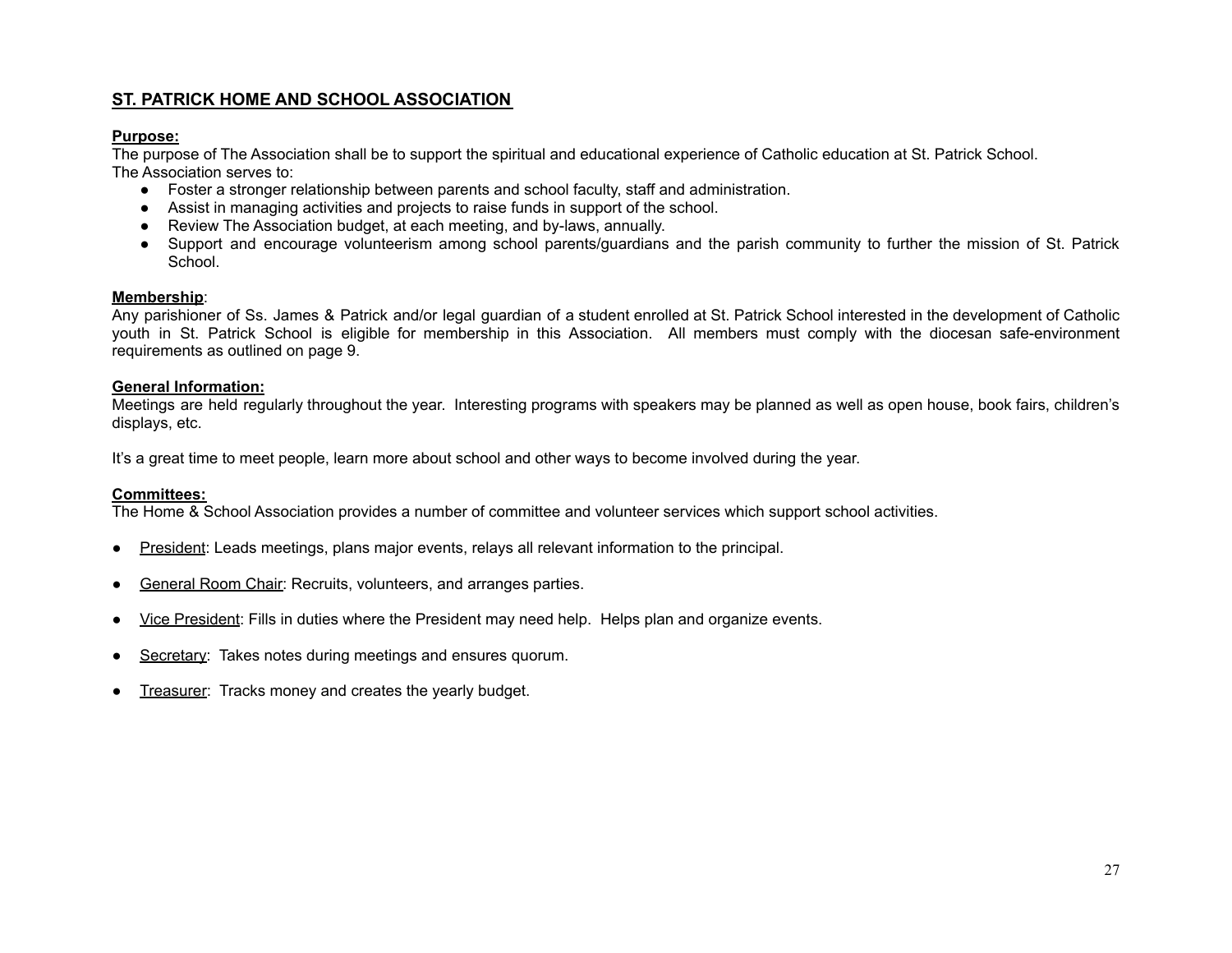# **ST. PATRICK SCHOOL WELLNESS POLICY**

This policy outlines the District's approach to ensuring environments and opportunities for all students to practice healthy eating and physical activity behaviors throughout the school day while minimizing commercial distractions. Specifically, this policy establishes goals and procedures to ensure that:

- Students in the District have access to healthy foods throughout the school day both through reimbursable school meals and other foods available throughout the school campus – in accordance with Federal and State nutrition standards;
- Students receive quality nutrition education that helps them develop lifelong healthy eating behaviors;
- Students have opportunities to be physically active before, during and after school;
- Schools engage in nutrition and physical activity promotion and other activities that promote student wellness;
- School staff are encouraged and supported to practice healthy nutrition and physical activity behaviors in and out of school;
- The community is engaged in supporting the work of the District in creating continuity between school and other settings for students and staff to practice lifelong healthy habits;
- The District establishes and maintains an infrastructure for management, oversight, implementation, communication about and monitoring of the policy and its established goals and objectives.

*The complete Wellness Policy can be found on the school website: [www.decaturstpatrick.org](http://www.decaturstpatrick.org)*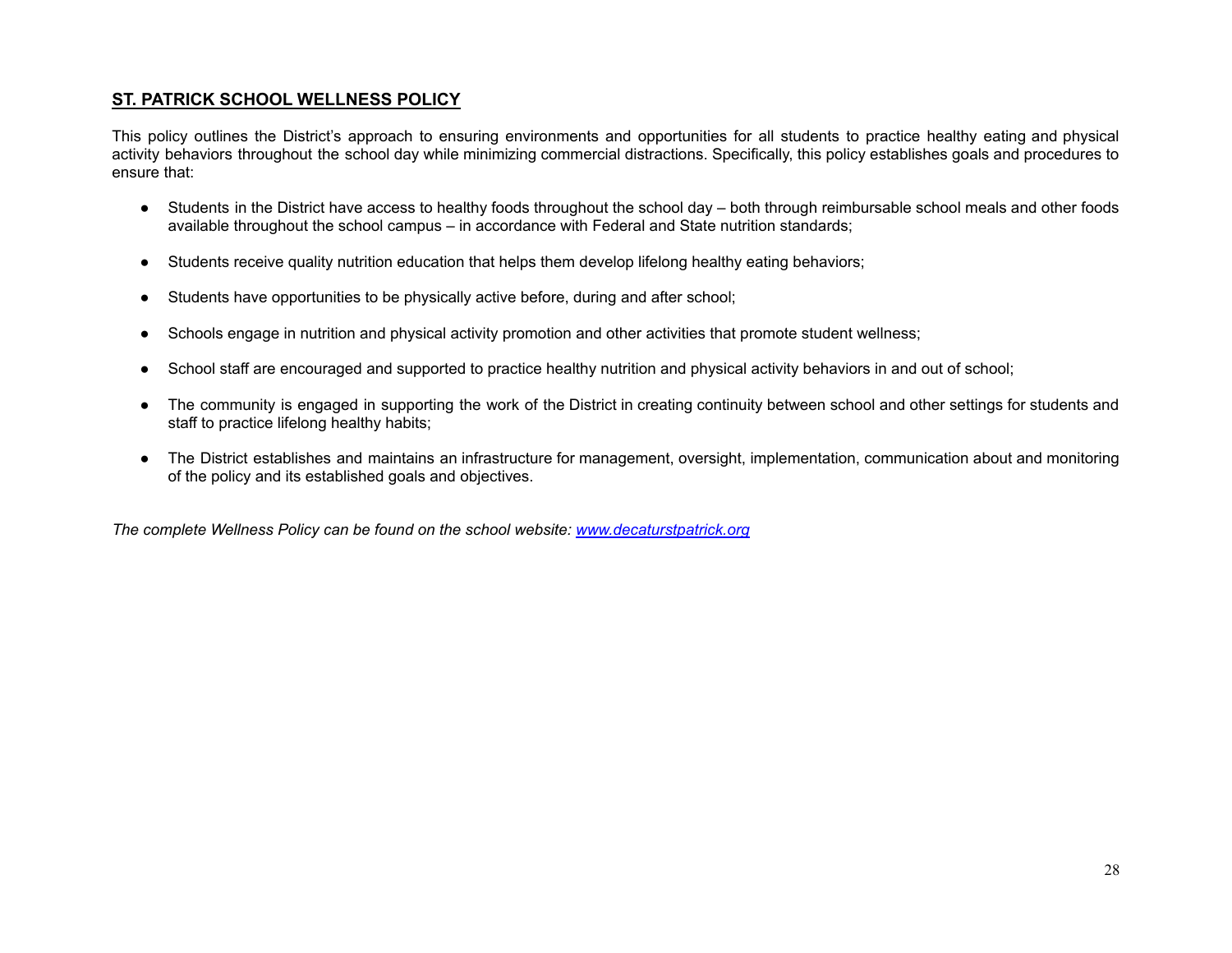# **Catholic Diocese of Springfield in Illinois**

# **Family School Agreement – Basic Plan for 2022-2023**

What does discipleship and stewardship ask of active parish stewards? It expects:

- $\blacktriangle$  an active witness to the Catholic faith by our daily teaching and living, making discipleship a way of life;
- $\blacktriangle$  the entire family's participation at Mass in the parish every Sunday and Holy Day of Obligation;
- $\blacktriangle$  active involvement in the various parish ministries, each according to his or her time and talents;
- $\blacktriangle$  a respect for and cooperation with those who actually provide Catholic education the priests, parishioners, and all school personnel and their policies;

 $\blacktriangle$  each family to aspire to the biblical ideal of tithing, as our Diocesan Synod will be considering the goal of all parishioners giving a certain percentage of their income to the parish; and

 $\leq$  the full participation of the child, according to age and ability, to practice stewardship as well.

As parents we ask parish to help us provide our child(ren) with a Catholic education. We understand and agree that our child(ren) will be taught the teachings of the Catholic Church in their fullness even if we are living a way of life that is contrary to those teachings. We also understand that if we do not live in accord with Catholic Church teaching, we are expected to discuss with the pastor of our Catholic parish ways in which we could. We further accept a commitment to the stewardship way of life as practiced in our parish. We pledge our full cooperation with the school and parish to prepare our child(ren) to be a disciple of Jesus Christ. We will make every effort to supervise our child(ren)'s commitment to this agreement.

| Father/Adoptive Parent/Legal Guardian's Name | Signature |  |
|----------------------------------------------|-----------|--|
| Mother/Adoptive Parent/Legal Guardian's Name | Signature |  |
| Student's Name Grade                         | Signature |  |
| Student's Name Grade                         | Signature |  |
| Student's Name Grade                         | Signature |  |
| Student's Name Grade                         | Signature |  |
|                                              |           |  |

Student's Name Grade Signature Signature Signature Signature Signature Signature Signature Signature Signature

Parish accepts your request for a Catholic education and your commitment to the discipleship and stewardship way of life. The Parish is committed to subsidize your child(ren)'s tuition as our Diocesan Synod considers the goal of providing Catholic education without charging tuition to parents. We acknowledge our obligation to assist you in your task of nurturing your child(ren) in the practice of the Catholic faith. We will make our best effort to form your child(ren) as a disciple of Jesus Christ.

\_\_\_\_\_\_\_\_\_\_\_\_\_\_\_\_\_\_\_\_\_\_\_\_\_\_\_\_\_\_\_\_\_\_\_\_\_\_\_\_\_\_\_\_\_\_\_\_\_\_\_\_\_\_\_\_\_\_\_\_\_\_ \_\_\_\_\_\_\_\_\_\_\_\_\_\_\_\_\_\_\_\_\_\_\_\_\_\_\_\_\_\_\_\_\_\_\_\_\_\_\_\_\_\_\_\_\_\_\_\_\_\_\_\_

Pastor's Signature Pastor's Signature Principal's Signature Principal's Signature

School Year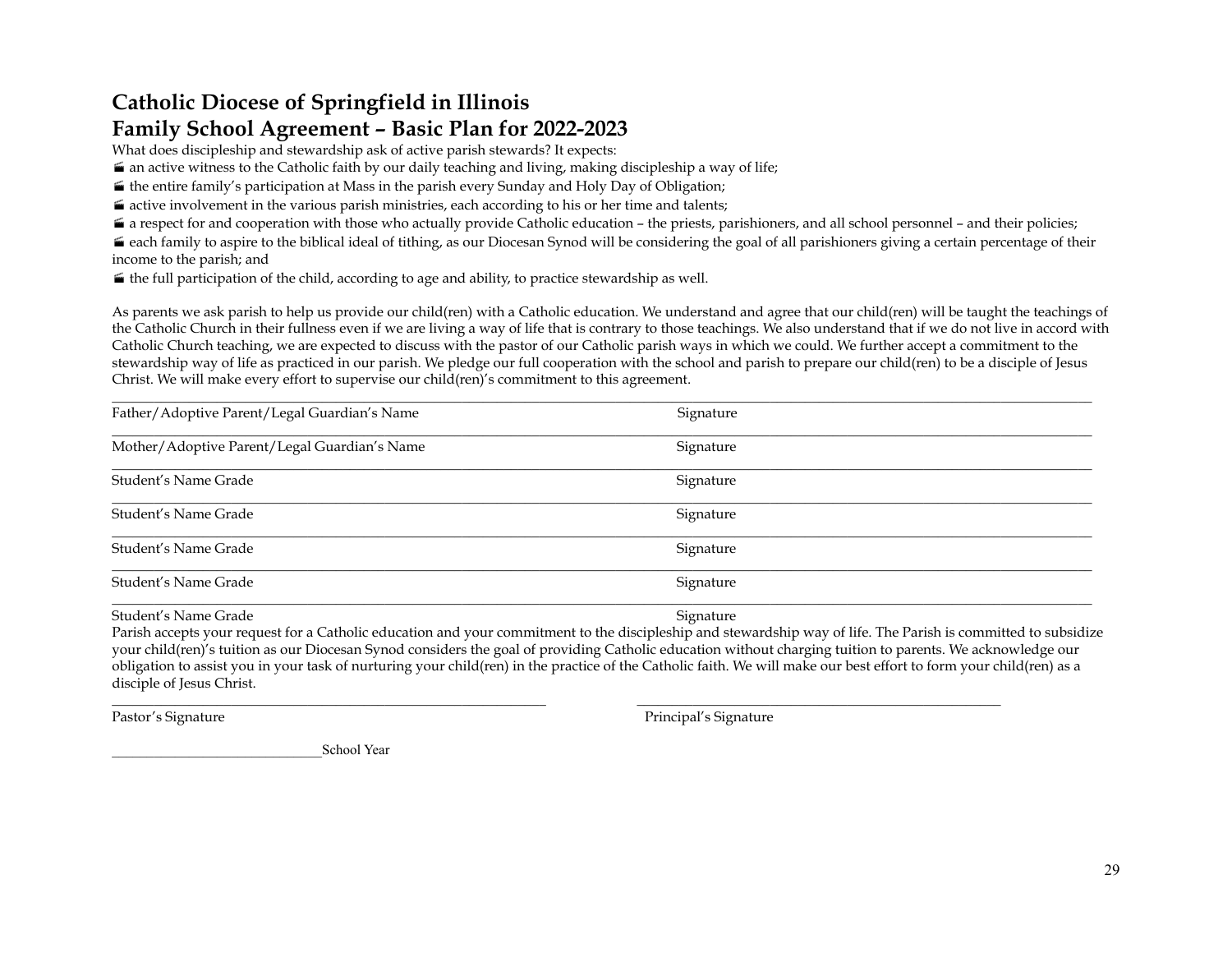# **Catholic Diocese of Springfield in Illinois Family School Agreement – Basic Plan for 2022-2023**

As parents we ask \_\_\_\_\_\_\_\_\_\_\_\_\_\_\_\_\_\_\_\_\_\_\_\_\_\_\_\_\_ School to help us provide our child(ren) with a Catholic education. We understand and agree that our child(ren) will be taught the teachings of the Catholic Church in their fullness even if we are living a way of life that is contrary to those teachings. We also understand that if we do not live in accord with Catholic Church teaching, we are expected to discuss with the administration of the school ways in which we could. We agree to pay for our child(ren)'s Catholic education as determined locally. We pledge our full cooperation with the school and parish to prepare our child(ren) to be a disciple of Jesus Christ. We will make every effort to supervise our child(ren)'s commitment to this agreement.

| Father/Adoptive Parent/Legal Guardian's Name | Signature |
|----------------------------------------------|-----------|
| Mother/Adoptive Parent/Legal Guardian's Name | Signature |
| Student's Name Grade                         | Signature |
| Student's Name Grade                         | Signature |
| Student's Name Grade                         | Signature |
| Student's Name Grade                         | Signature |
| Student's Name Grade                         | Signature |

\_\_\_\_\_\_\_\_\_\_\_\_\_\_\_\_\_\_\_\_\_\_\_\_\_\_\_\_\_\_\_\_\_\_\_\_\_\_\_School accepts your request for a Catholic education and your commitment to live in accord with biblical teaching. We acknowledge our obligation to assist you in your task of nurturing your child(ren) in the practice of the faith. We will make our best effort to form your child(ren) as a disciple of Jesus Christ.

\_\_\_\_\_\_\_\_\_\_\_\_\_\_\_\_\_\_\_\_\_\_\_\_\_\_\_\_\_\_\_\_\_\_\_\_\_\_\_\_\_\_\_\_\_\_\_\_\_\_\_\_\_\_\_\_\_\_\_\_\_\_ \_\_\_\_\_\_\_\_\_\_\_\_\_\_\_\_\_\_\_\_\_\_\_\_\_\_\_\_\_\_\_\_\_\_\_\_\_\_\_\_\_\_\_\_\_\_\_\_\_\_\_\_

Pastor's Signature **Pastor's Signature** Principal's Signature Principal's Signature

School Year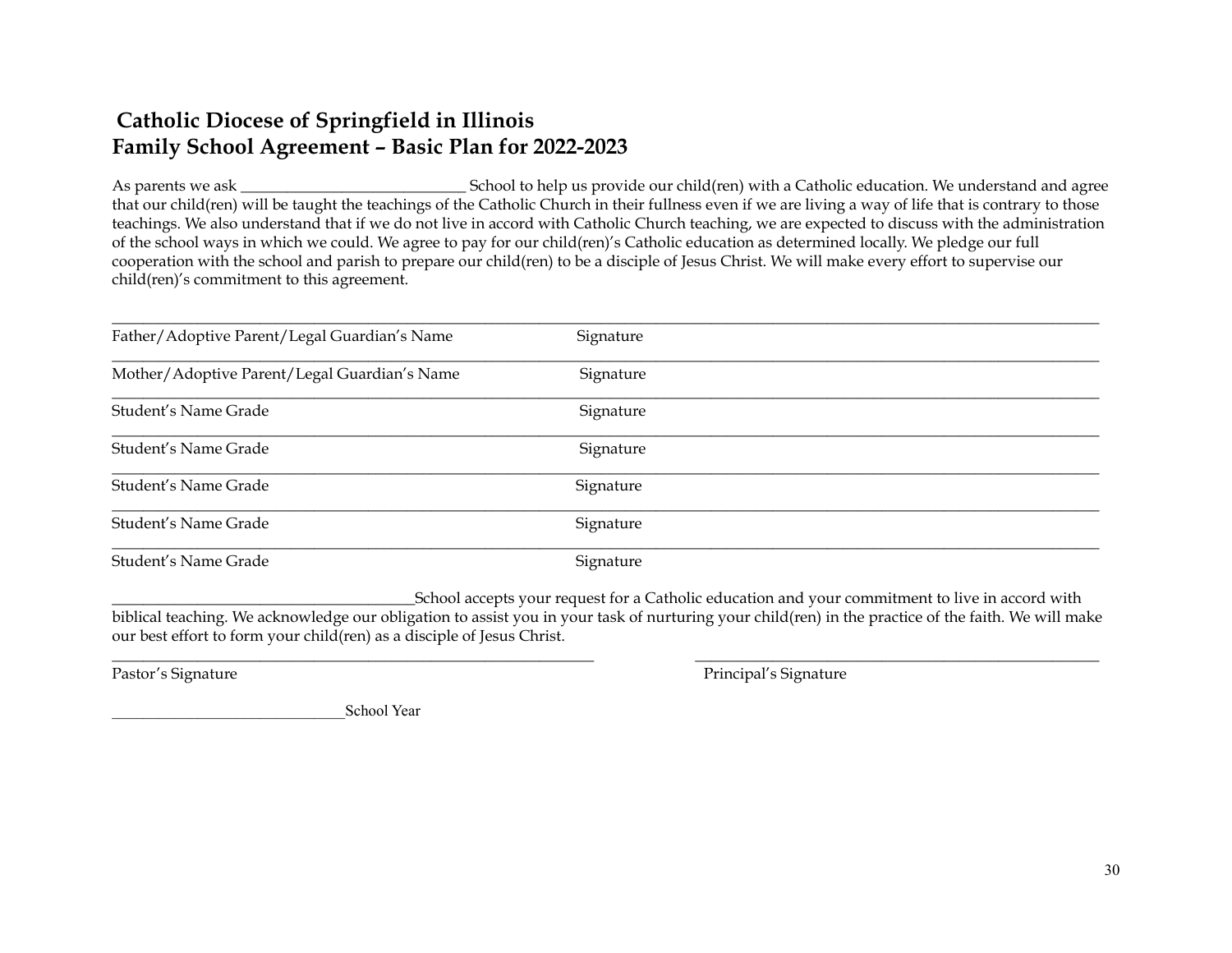#### Addendum # 1

# RELEASE / REQUEST FORM – STANDARD ACTIVITY Grade

When:

Where:

Activity:

Time:

Cost:

We request that our child  $\qquad \qquad$  be allowed to go on the field trip to local. with St. Patrick School (hereafter the "Organization") presently scheduled to depart on  $\frac{1}{\sqrt{2}}$  /  $\frac{1}{\sqrt{2}}$  and to return on believe this trip will benefit our child both educationally and spiritually.

We understand that all rules of conduct and standards of behavior, as deemed by the Organization will apply to this trip and we have discussed these with our child. In consideration for making the arrangements for this trip, we hereby release and save harmless the Organization and all its employees from any and all liability arising to my child as a result of this trip.

Our child has been informed that he/she is to abide by the rules and regulations including the directions and instructions from the school's administrators, instructors, and supervisors as imposed on students while participating in the program or activities. This shall include his/her participation in the planning and information sessions and meeting all the prerequisites prior to his/her participation in the activity or program.

In the event that our child fails to abide by the rules and regulations imposed on the student while participating in the program or activities, disciplinary action may either require that he/she not participate in the program or activity, or that I will be contacted to have him/her picked up or transported home at my own expense.

We also understand that it may not be financially feasible for the Organization to provide transportation for all those who are going on this field trip. Therefore, we understand that some participants may be traveling by bus or by privately owned vehicles. With this knowledge, we hereby consent to our child traveling to, from, and during this trip in either of these manners.

We further understand that the Organization is not responsible for any damages or accidents that may result from our child's actions or the actions of others. To the greatest extend possible, we release the Organization and the Diocese of Springfield in Illinois, and all those acting on their behalf, from all liability for damages to or caused by our child as a result of this trip and we agree to indemnify them for any such damages.

**In the event of an emergency, we hereby grant permission to the adults supervising the program or activity, or any licensed hospital or physician, to authorize immediate emergency medical treatment for our child. Additionally we give permission to transport our child for emergency treatment. We wish to be advised prior to any further treatment by the hospital or doctor.**

#### **Emergency Contact / Medical Information:** (Please Print)

| Father/Guardian:      | the contract of the contract of the contract of the contract of the contract of                                                                                                                                                                                                                                     |
|-----------------------|---------------------------------------------------------------------------------------------------------------------------------------------------------------------------------------------------------------------------------------------------------------------------------------------------------------------|
|                       | Daytime Phone: ()                                                                                                                                                                                                                                                                                                   |
|                       | Home Phone: $($ )                                                                                                                                                                                                                                                                                                   |
| Other Contact Person: | Phone ()                                                                                                                                                                                                                                                                                                            |
|                       |                                                                                                                                                                                                                                                                                                                     |
|                       | Policy $\#$ :                                                                                                                                                                                                                                                                                                       |
|                       | Medical Conditions/Allergies:                                                                                                                                                                                                                                                                                       |
|                       | <b>Phone:</b> (<br>$\mathbf{1}$ and $\mathbf{1}$ and $\mathbf{1}$ and $\mathbf{1}$ and $\mathbf{1}$ and $\mathbf{1}$ and $\mathbf{1}$ and $\mathbf{1}$ and $\mathbf{1}$ and $\mathbf{1}$ and $\mathbf{1}$ and $\mathbf{1}$ and $\mathbf{1}$ and $\mathbf{1}$ and $\mathbf{1}$ and $\mathbf{1}$ and $\mathbf{1}$ and |

#### **We hereby also give our consent for photographs of our child to be taken and released.**

| Signature of parent/guardian: | Date: |  |
|-------------------------------|-------|--|
| Signature of parent/guardian: | Date: |  |

#### Addendum # 2



Each year, middle school students are required to complete 5 service hours each quarter. There will be many opportunities throughout the year for students to participate both in and out of the classroom to help those in need. Students may also work with family members to meet this requirement. All sections of this form must be filled out or no credit will be given for any hours. If you do not complete the Service hours within the Quarter, your letter grade will be dropped a whole letter grade. FYI, Babysitting does not count as Service hours. Also remember you CAN NOT get paid for the service. You CAN NOT bankroll service hours. You may use up to 5 hours from summer help for the first 9 weeks. CAN NOT use more for any other quarter. No exceptions.

Student completing Service: example the state of the state of the state of the state of the state of the state of the state of the state of the state of the state of the state of the state of the state of the state of the

Homeroom Teacher: \_\_\_\_\_\_\_\_\_\_\_\_\_\_\_\_\_\_\_\_\_\_\_\_\_\_\_\_\_\_\_\_\_\_\_\_\_\_\_\_\_\_\_

Date of Service: \_\_\_\_\_\_\_\_\_\_\_\_\_\_\_\_\_\_\_\_\_\_\_\_\_\_\_\_\_\_\_\_\_\_\_\_\_\_\_\_\_\_\_\_\_\_\_

Place Service was completed:  $\blacksquare$ 

Number of Service hours: \_\_\_\_\_\_\_\_\_\_\_\_\_\_\_\_\_\_\_\_\_\_\_\_\_\_\_\_\_\_\_\_\_\_\_\_\_\_\_

Adult Signature:  $\blacksquare$ 

Personal Reflection

\_\_\_\_\_\_\_\_\_\_\_\_\_\_\_\_\_\_\_\_\_\_\_\_\_\_\_\_\_\_\_\_\_\_\_\_\_\_\_\_\_\_\_\_\_\_\_\_\_\_\_\_\_\_\_\_\_\_\_\_\_ \_\_\_\_\_\_\_\_\_\_\_\_\_\_\_\_\_\_\_\_\_\_\_\_\_\_\_\_\_\_\_\_\_\_\_\_\_\_\_\_\_\_\_\_\_\_\_\_\_\_\_\_\_\_\_\_\_\_\_\_\_ \_\_\_\_\_\_\_\_\_\_\_\_\_\_\_\_\_\_\_\_\_\_\_\_\_\_\_\_\_\_\_\_\_\_\_\_\_\_\_\_\_\_\_\_\_\_\_\_\_\_\_\_\_\_\_\_\_\_\_\_\_

 $\mathcal{L}_\text{max}$  and  $\mathcal{L}_\text{max}$  and  $\mathcal{L}_\text{max}$  and  $\mathcal{L}_\text{max}$  and  $\mathcal{L}_\text{max}$ \_\_\_\_\_\_\_\_\_\_\_\_\_\_\_\_\_\_\_\_\_\_\_\_\_\_\_\_\_\_\_\_\_\_\_\_\_\_\_\_\_\_\_\_\_\_\_\_\_\_\_\_\_\_\_\_\_\_\_\_\_ \_\_\_\_\_\_\_\_\_\_\_\_\_\_\_\_\_\_\_\_\_\_\_\_\_\_\_\_\_\_\_\_\_\_\_\_\_\_\_\_\_\_\_\_\_\_\_\_\_\_\_\_\_\_\_\_\_\_\_\_\_

Description of Service:\_\_\_\_\_\_\_\_\_\_\_\_\_\_\_\_\_\_\_\_\_\_\_\_\_\_\_\_\_\_\_\_\_\_\_\_\_\_\_\_\_\_\_

What I learned from this Service experience: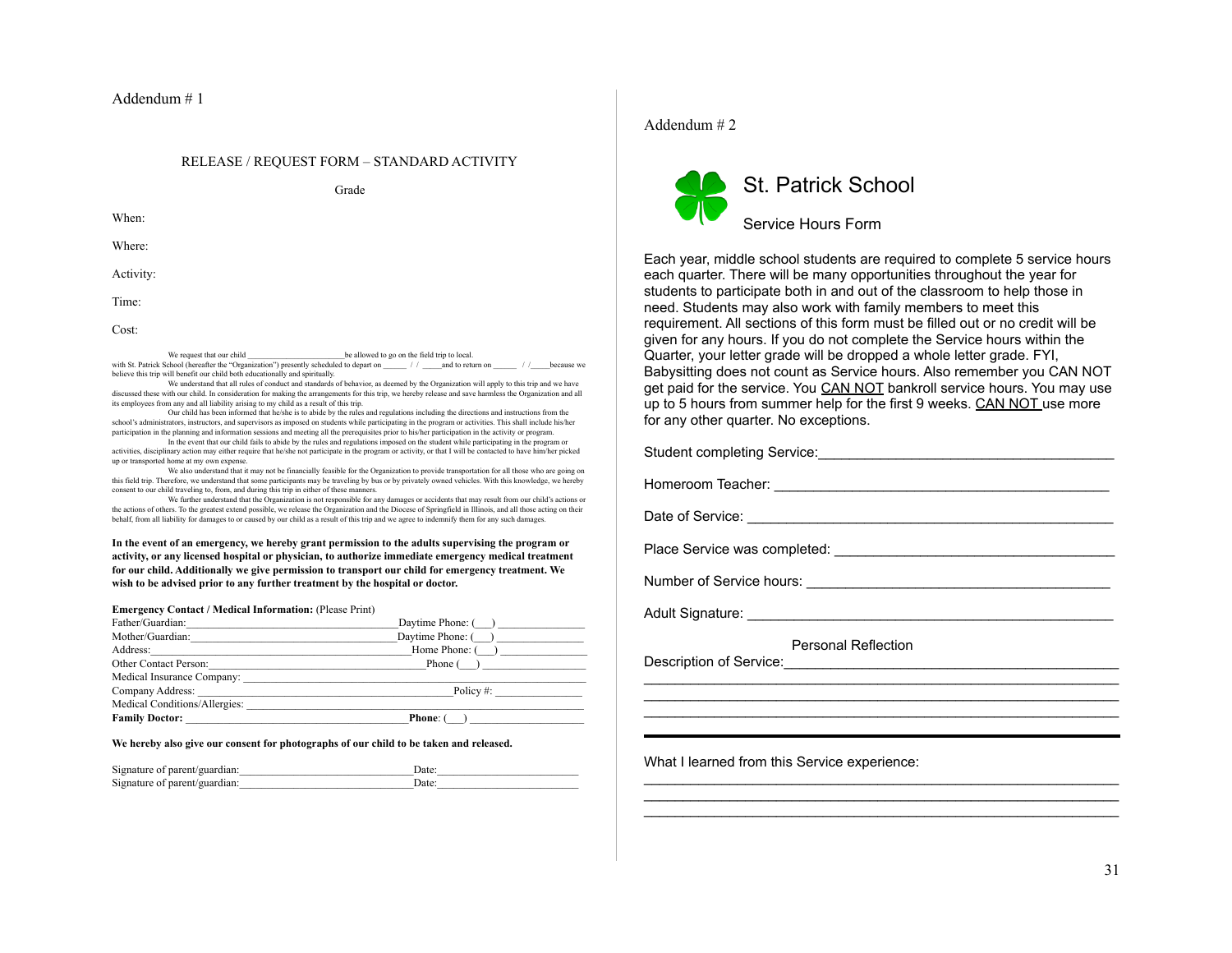Addendum #3

Guidelines for Distance Learning St. Patrick School

# **Enrolling**

To enroll in eLearning, Mr. Blackburn, the principal, must be notified through a FastDirect message. This message must contain the student(s) name that a parent/guardian would like to enroll in eLearning. Mr. Blackburn will then instruct your classroom teacher to send a FastDirect message with any eLearning instructions. Enrollment must be done by Tuesday, August 11th for the student to begin in the year with eLearning.

Once the school year has begun, students will be able to enroll in eLearning with a small waiting period. This waiting period ensures that the teacher has the proper amount of time to prepare work for the eLearning experience. Typically, this will be at the start of a new school week, but this will not always be the case.

Once a student is enrolled in eLearning, that student must stay in eLearning until the next midterm or quarter. Near the end of the midterm or quarter, the classroom teacher will contact their eLearning families on how they will proceed. If the family feels prepared for face-to-face learning, the student may return to face-to-face learning after the midterm or quarter. If the family would like to continue eLearning, they must continue eLearning until the next midterm or quarter. Midterm and quarter dates are as follows:

- 1. September 18th, 2020- 1st Quarter Midterm
- 2. October 16th, 2020- 1st Quarter Ends
- 3. November 20th, 2020- 2nd Quarter Midterm
- 4. December 18th, 2020- 2nd Quarter Ends
- 5. February 5th, 2021- 3rd Quarter Midterm
- 6. March 12th, 2021- 3rd Quarter Ends
- 7. April 9th, 2021- 4th Quarter Midterm
- 8. May 19th, 2021- 4th Quarter Ends

\*Please note: If at any time we are moved into Phase 5, all students will be moved to face-to-face instruction.<sup>\*</sup>

# **Work Distribution**

Work will be distributed as follows:

- Any digital work will be uploaded by 4pm every school day. This may include any resource videos, recordings, etc. needed to perform daily work. Teachers will be using different applications so please make sure you have everything needed!
- Teachers may choose to pass out paper copies to students for work. This will require a parent/guardian of the student to pick up the work from school. The frequency and time for pick up will be agreed upon by the teacher and parent/guardian. This may include a daily pick-up/drop-off. Since lessons and work can constantly change, we all must be flexible to ensure the highest quality education possible.
- Work may also include digital lessons to be done. Students will be required to submit this work before the deadline.

# **Work Deadlines**

- Work will be due by 4pm on the next school day. For example, if work is given on Monday, that work will be due by 4pm on Tuesday. This includes any digital or paper work that will be assigned.
- For every day late, 10% will be deducted from the overall grade. For example, if a student turns in an assignment a day late and would have received a 100%, this grade gets deducted by 10% to 90%.
- If an assignment is a week overdue, this assignment will be a zero in the grade book and no make-up will be allowed. For example, if a Monday assignment does not get turned in by 4pm the following Monday, a zero will go in the grade book.
- This policy is to ensure students are keeping pace at home and to help the teacher stay on course with their curriculum. Turning an assignment promptly also allows the teacher to provide quality feedback in a timely manner.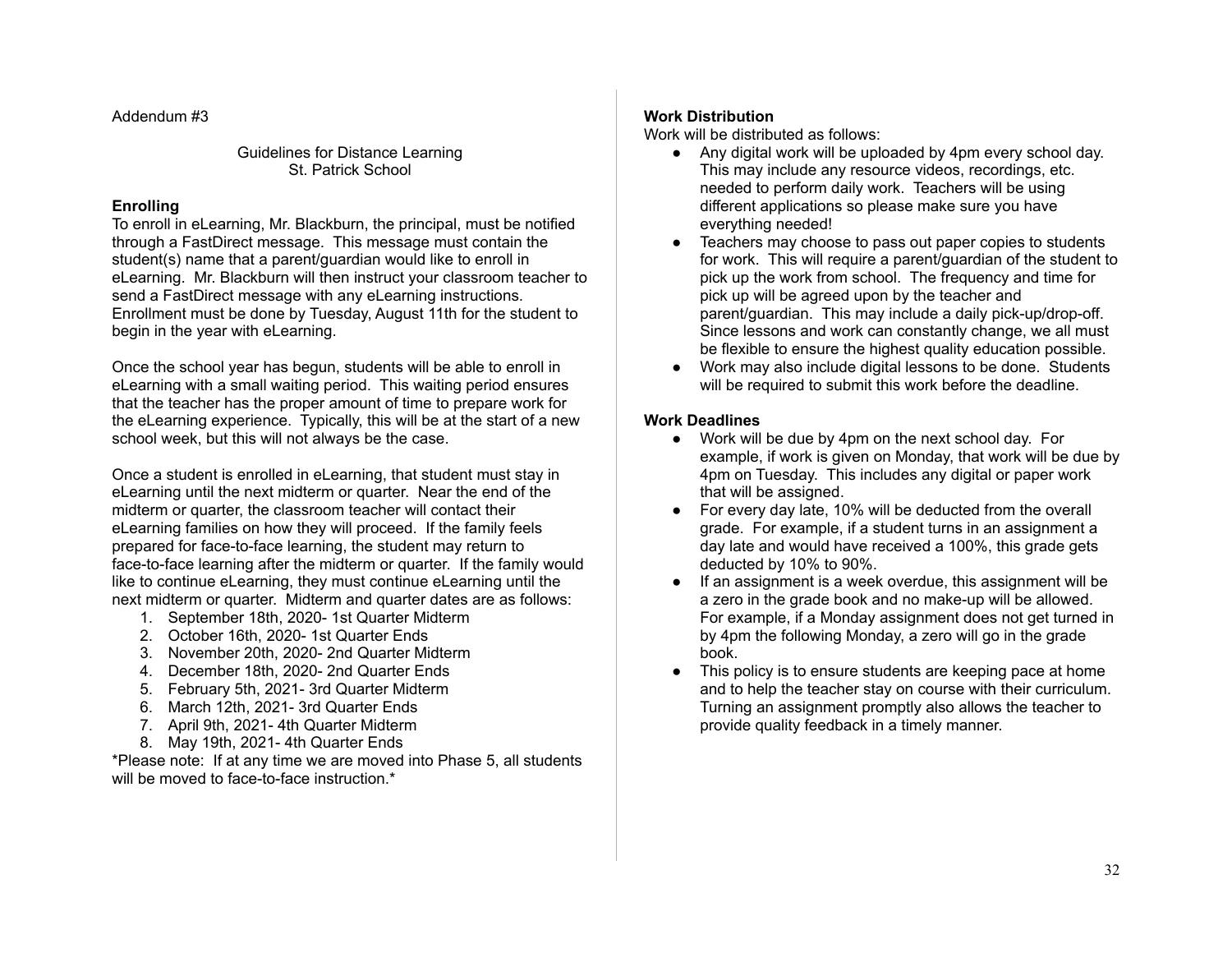Addendum #3 Continued

#### **Te s t i n g**

To ensure students are keeping pace, testing may be required. This is determined by the teacher. If taking a test is needed, a clean space will be provided at the school where other students are not present. This method may be used throughout the year to further track comprehension, progress, and grades.

#### **Attendance**

Attendance will be taken based on assignments given throughout the week. If a student does not do the assigned work from the previous day, that student will be marked absent from school. For example, if the student does not complete their work from Monday by the deadline given, they will also be marked absent on their attendance.

#### **Teacher Hours**

Since teachers will have their full-time responsibility of face-to-face learning, they will have set hours of availability. This is to ensure that our teachers are able to take time to be with their families and recharge. Time to recharge is key to keeping our teachers at their best mentally, physically, and spiritually. Teachers will be available to respond to messages on school days, between 7:30am and 4:00pm. Outside of these hours, teachers are not required to read or respond to messages.

#### **Lesson Recording**

Live lessons are not required by any teacher. Lessons from teachers can be recorded and uploaded, but they are not to exceed 15 minutes in length. This policy is in place to protect the privacy of the teacher and students inside the classroom. Furthermore, large video files can take excessive time to upload. Teachers are encouraged to send out any resources necessary to aid student learning. These resources may include videos watched in the classroom, websites visited during class, short videos explaining sample problems, etc.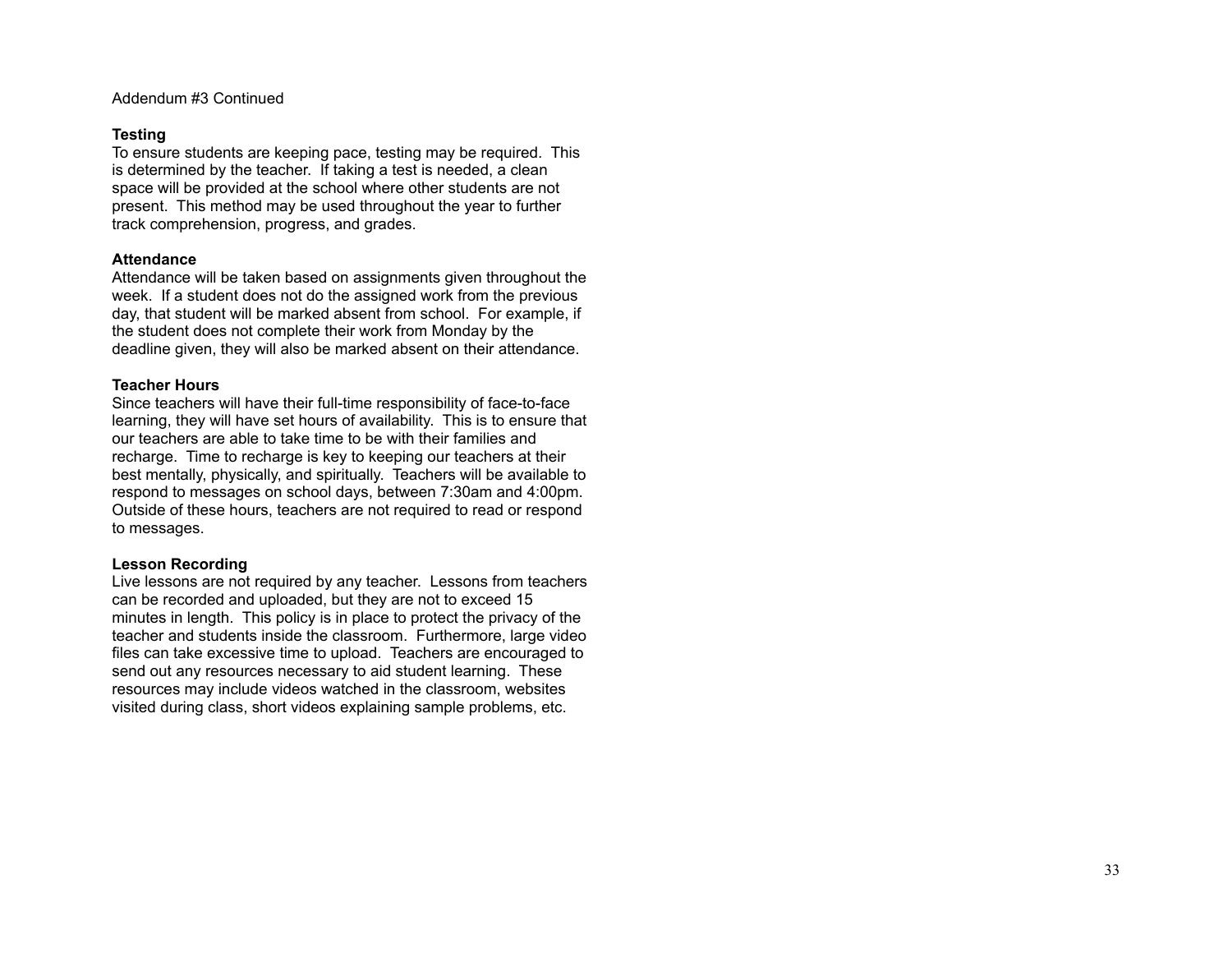# **SUPPLY LISTS FOR CLASSROOMS**

# **PreK-3 and PreK-4**

 box 8 crayons (Crayola Large Size, Not Jumbo) rolls of paper towels boxes of tissues containers of Clorox wipes package drinking straws book bag (no wheels) **Complete** changes of clothing, in Ziploc Bag, marked with your child's name that can be left at school container of Play-Doh modeling compound (PreK-3 only) paint smock or apron (PreK-3 only) pocket folder (PreK-4 Only) pack of 10 Crayola washable markers (PreK-4 Only)

pack of paper plates (for art class)

pack of baby wipes (for art class)

**For PHYSICAL EDUCATION- Students are not required to change for Physical Education at this time.**

**P.E. Shirts/Shorts – Grades 4-8**: ALL STUDENTS IN GRADES 4-8 must wear PE uniform. P.E. uniform consists of a shirt and shorts. Ordering for uniforms will be available at **Registration** in May and August and during the first week of school.

**P. E. Shoes – Grades K-8**: Tennis shoes must be worn in order to participate in P.E.

**P.E. Sweatshirts/Sweatpants**: NAVY BLUE or GRAY sweatshirts or sweatpants may be worn**.** (No other colors or P.E. clothes will be accepted for class participation.)

**drawstring gym bag to carry P.E. clothes**

**Please, mark all P.E. clothes with student's name**

# **Kindergarten**

 Large glue stick roll of paper towels pair of Fiskars scissors boxes of 24-count crayons large box of tissues packs of Lysol disinfecting wipes - large backpack marked with student's name water bottle with straw large Pencil bag pack of baby wipes 2" binder-any solid color with view window

 pack of paper plates (for art class) pack of baby wipes (for art class)

# **1st and 2nd Grades**

 box of colored pencils 5x7 snap-close pencil box pkg. washable markers – unscented plastic pocket folder 1 box of crayons (24-count) (2 boxes for  $1<sup>st</sup>$  grade) glue sticks #2 pencils blunt pair of scissors (not plastic) pink erasers book bag (marked with name) boxes of tissues container of Lysol/Clorox wipes container of baby wipes Headphones for iPad- No ears/objects that extend from headphones set of 8 watercolor paints (1st grade only) pack of page protectors (2nd grade only) composition notebook- wide ruled (2nd grade only) spiral notebook- wide ruled (2nd grade only) half-inch binder (2nd grade only) pack of paper plates (for art class)

pack of baby wipes (for art class)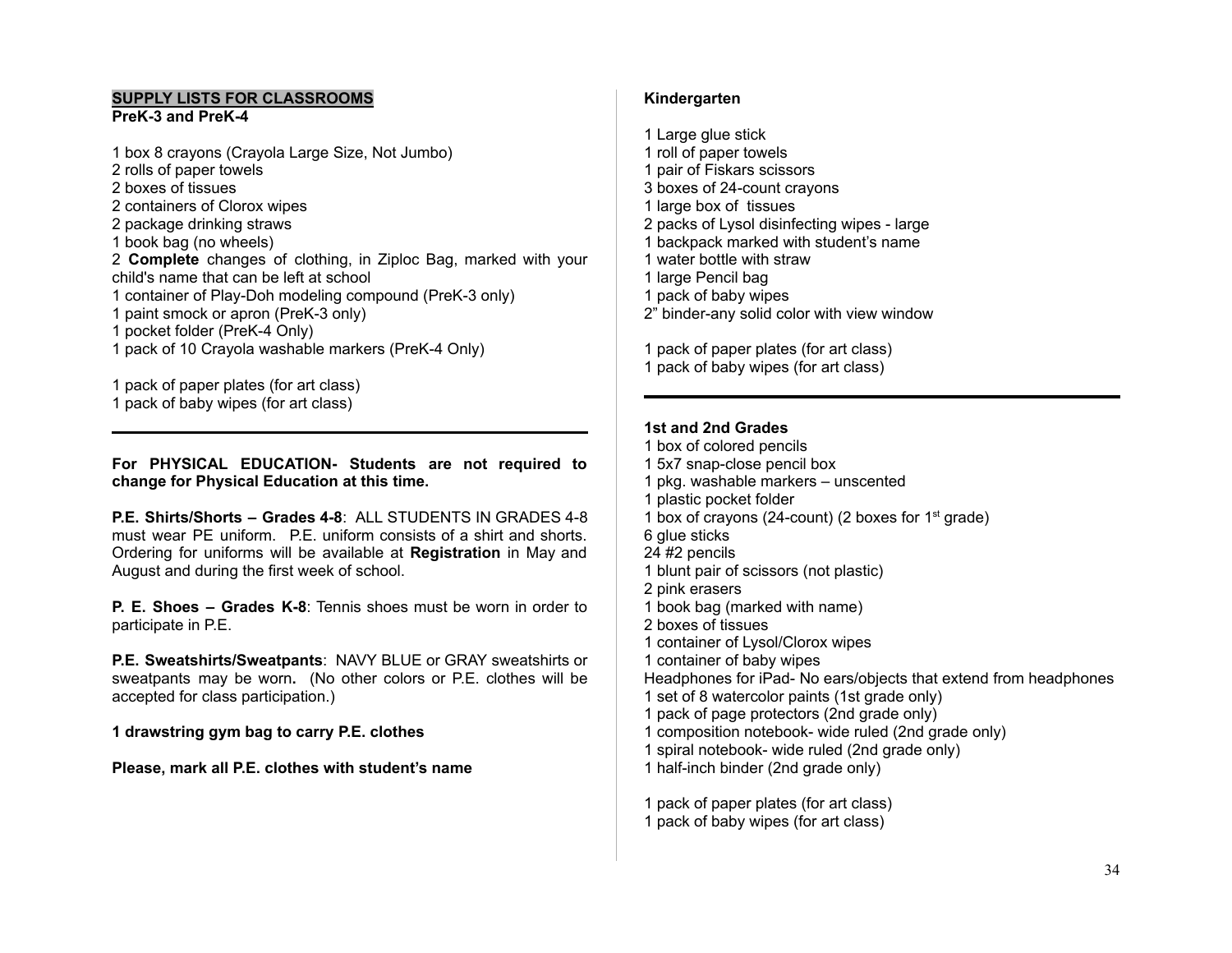#### **3rd, 4th, and 5th Grades**

#### **An assignment notebook must be purchased from school for \$3.50 each**

1 small box of sandwich-size Ziploc bags

- 2 boxes of tissues
- 1 roll of paper towels
- 1 container of hand sanitizer

12 #2 pencils\*

- 2 red ink pens (5th Grade only)
- 1 eraser
- 1 box of colored pencils (no more than 16)
- 1 pair of scissors (3rd: children's size; 4th & 5th: regular size)
- 1 box of washable markers (standard colors, no more than 10)
- 1 box of 24-count crayons
- 1 small bottle of glue
- 4 glue sticks
- 1 zippered pencil case
- 2 highlighters (yellow)
- 1 pack of wide-line loose leaf paper\*
- 4 folders with pockets
- 1 backpack marked with student's name
- 1 container of anti-bacterial wipes\*
- 1 stick of deodorant for P.F.

Over-ear headphones- No ears/objects that extend from headphones

 black composition notebooks (4th and 5th grades only) **Jumbo-**size book covers (4th and 5th grades only) P.E. bag with student's name (4th and 5th grades only) red ink pens (5th grade only)

1 pack of paper plates (for art class)

- 1 pack of baby wipes (for art class)
- \* Replenish throughout the year

No Trapper-Keepers, whiteout, or gel pens

Please, label all items with your student's name

### **6th, 7th, and 8th Grades**

#### **An assignment notebook must be purchased from school for \$3.50 each**

1 zippered pencil case

- 6 composition notebooks (NO SPIRAL NOTEBOOKS)
- 1 pack of 24 colored pencils
- 5 Jumbo size book socks
- 1 6 or more pocket accordion binder
- 4 highlighters
- 1 pair earbuds

# **The following necessary supplies will be collected and distributed when necessary:**

- 2 packages of college or wide-ruled loose-leaf paper
- 10 or more ballpoint pens in blue or black only
- 24 #2 pencils or mechanical pencils
- 4 erasers
- 4 rolls of transparent tape
- 4 packs of 3x5 index cards

# **Classroom Supplies**

 rolls of paper towels containers of disinfecting wipes large boxes of facial tissue bottle of hand sanitizer

1 Apron or oversized shirt (for art class)

- 1 pack of paper plates (for art class)
- 1 pack of baby wipes (for art class)

Jr. High students will be given combination locks for the lockers in Shamrock Hall.

**IMPORTANT NOTE: The locker is less than 12" wide and 12" deep. Oversized items, i.e. wheeled backpacks will not fit.** *Please do not put any names on school supplies.*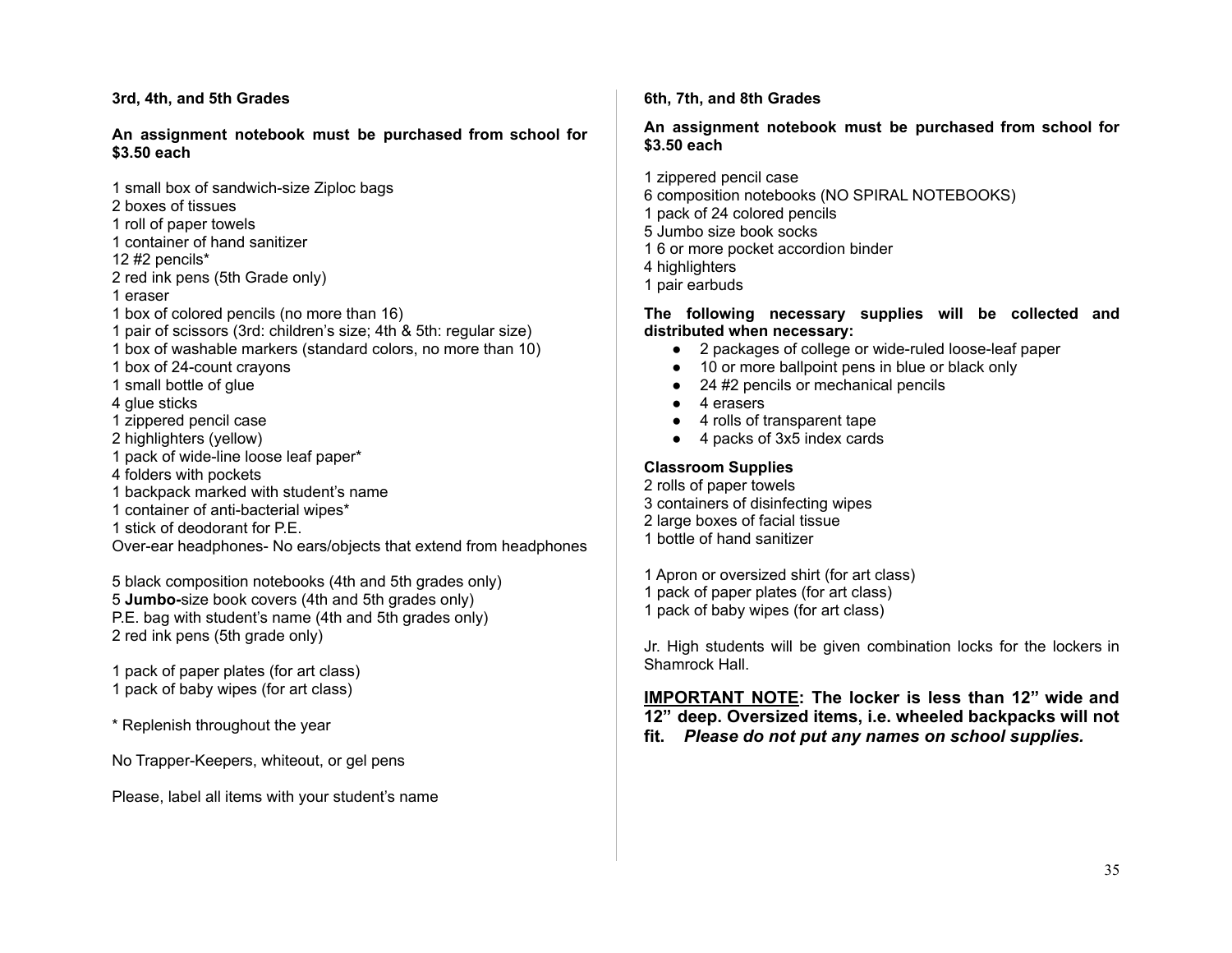# **TABLE OF CONTENTS / INDEX**

| Academics ___________________________                                                                                                                                                                                                | 14-15          |
|--------------------------------------------------------------------------------------------------------------------------------------------------------------------------------------------------------------------------------------|----------------|
|                                                                                                                                                                                                                                      | 18             |
|                                                                                                                                                                                                                                      | 5              |
| Advisory Board 25                                                                                                                                                                                                                    |                |
| Advisory Board Members                                                                                                                                                                                                               | $\overline{4}$ |
| <b>AfterSchool Care</b><br><u> Martin Barbara</u>                                                                                                                                                                                    | 11             |
| <b>AIDS</b><br><u> 1989 - Johann Barn, amerikansk politiker (d. 1989)</u>                                                                                                                                                            | 6              |
|                                                                                                                                                                                                                                      |                |
| <b>Arrival Time Procedure</b>                                                                                                                                                                                                        | 6              |
|                                                                                                                                                                                                                                      | 8              |
| <b>Athletic Association</b>                                                                                                                                                                                                          | 26             |
|                                                                                                                                                                                                                                      | $\overline{4}$ |
|                                                                                                                                                                                                                                      | 26             |
|                                                                                                                                                                                                                                      | -6             |
|                                                                                                                                                                                                                                      | 6              |
|                                                                                                                                                                                                                                      | 6              |
|                                                                                                                                                                                                                                      |                |
| Truancy $\frac{1}{2}$ Truancy $\frac{1}{2}$ Truancy $\frac{1}{2}$ Truancy $\frac{1}{2}$ Truancy $\frac{1}{2}$                                                                                                                        | 6              |
|                                                                                                                                                                                                                                      | 6              |
| <u>14 - Andrea Andrew Maria (14</u><br>Auction ________                                                                                                                                                                              |                |
|                                                                                                                                                                                                                                      |                |
|                                                                                                                                                                                                                                      |                |
| Breakfast <b>Contract Contract Contract Contract Contract Contract Contract Contract Contract Contract Contract Contract Contract Contract Contract Contract Contract Contract Contract Contract Contract Contract Contract Cont</b> | 15             |
| Bullying _____                                                                                                                                                                                                                       | 9              |
|                                                                                                                                                                                                                                      | 5              |
| Cell Phones                                                                                                                                                                                                                          | 16             |
| <b>Communicable Diseases</b>                                                                                                                                                                                                         | 18             |
| Contacting a Teacher/Principal                                                                                                                                                                                                       | 11             |
|                                                                                                                                                                                                                                      | 8              |
|                                                                                                                                                                                                                                      | $6\phantom{1}$ |
| Diocesan Safe Environment (Protecting God's Children) ______                                                                                                                                                                         | 9              |
|                                                                                                                                                                                                                                      | $11 - 13$      |
|                                                                                                                                                                                                                                      | 12             |
| Self-Discipline ______<br><u> 1980 - Johann Barn, mars an t-Amerikaansk kommunister (</u>                                                                                                                                            | 12             |
|                                                                                                                                                                                                                                      | 12             |
| Detention<br><u> 1989 - Johann Barn, mars ann an t-Amhain Aonaich an t-Aonaich an t-Aonaich ann an t-Aonaich ann an t-Aonaich</u>                                                                                                    | 12             |
| Behavior Contract <b>contract contract contract</b>                                                                                                                                                                                  | 12             |
|                                                                                                                                                                                                                                      |                |
|                                                                                                                                                                                                                                      | 13             |
|                                                                                                                                                                                                                                      | 13             |
| Grievance/Conflict Resolution Procedure/Appeals                                                                                                                                                                                      | 13             |

| Dismissal Time Procedures ________________________      | 7              |
|---------------------------------------------------------|----------------|
| Bus Students _______________                            | $\overline{7}$ |
| Dismissal of Cars                                       | 7              |
| Drugs/Weapons                                           | 9              |
| E-mail                                                  | 19-20          |
| Eligibility                                             | 14             |
| <b>Emergency School Closing</b>                         | 9              |
| <b>Extended Care Program</b>                            | 11             |
| <b>FACTS &amp; Payment Options</b>                      | 21             |
| Faculty & Staff                                         | 4              |
| <b>Family School Agreement</b>                          | 29-30          |
| <b>FastDirect Online Communication</b>                  | 11             |
| <b>Field Trip/Permission Slip</b>                       | 10             |
| <b>Financial Matters</b>                                | 21-22          |
| Free/Reduced Breakfast/Lunch Program                    | 15             |
| <b>Fundraisers and School Projects</b>                  | 13             |
| Grades                                                  | 14             |
| PreK-8 Academic Reporting                               | 14             |
| Honor Roll                                              | 14             |
| <b>Special Classes</b>                                  | 14             |
| <b>Graduation Requirements</b>                          | 15             |
| Grievance / Conflict Resolution Procedure               | 13             |
| Guidelines for Distance Learning-Addendum #3            | 32-33          |
| Harassment                                              | 9              |
| <b>Health Exam Requirements</b>                         | 18-19          |
| Home & School Association Board Members                 | 4              |
| Home & School Association                               | 27             |
| Homework/Classwork Policy                               | 14             |
| Honor Roll                                              | 14             |
| Illinois Sex Offender Registry                          | 10             |
| <b>Immunization Records</b>                             | 19             |
| Injuries and Accidents                                  | 18             |
| Invitations                                             | 10             |
| Kindergarten Screening                                  | 5<br>$16 - 18$ |
| <b>Legal Matters Involving Students</b>                 |                |
| Lunch<br><b>Medical Conditions</b>                      | 15             |
| Medicine                                                | 18<br>19       |
|                                                         | 15             |
| <b>Missing Children Act</b><br><b>Mission Statement</b> | 1              |
| No Child Left Behind                                    | 16             |
| Non-Custodial Parent                                    | 16-17          |
| Non-Discriminatory Policy                               | 5              |
|                                                         |                |
|                                                         | 36             |